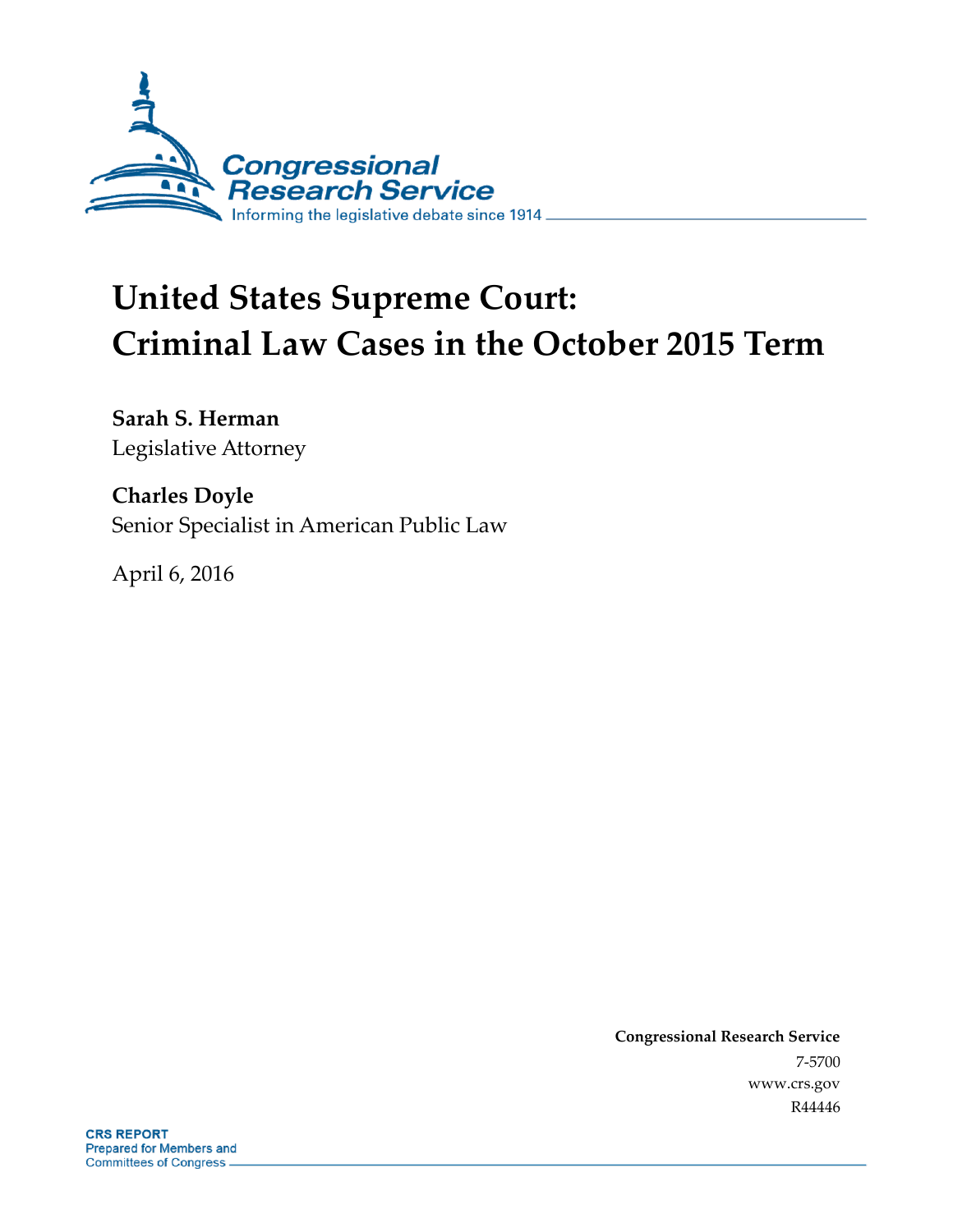## **Summary**

The white collar crimes on the Supreme Court's 2015 docket consist of three Hobbs Act cases, one on insider trading (*Salman v. United States*), and the final on computer fraud (*Musacchio v. United States*). The Hobbs Act outlaws robbery and extortion when committed in a manner which "in any way or degree" obstructs interstate commerce. One of the Hobbs Act cases before the Court (*Taylor v. United States*) involves the robbery of suspected drug dealers. The second (*Ocasio v. United States*) consists of a kickback conspiracy between traffic cops and body shop owners. The third (*McDonnell v. United States*) involves a local drug manufacturer who showered a state governor and his wife with gifts in an apparent attempt to use the governor's office as a bully pulpit for one of his products.

The sex offense entries involve the sex offender registration obligations of an overseas resident (*Nichols v. United States*) and construction of the recidivist mandatory minimum sentencing provisions of federal law (*Lockhart v. United States*).

Perhaps spurred on by the result below, the Supreme Court held that stun guns used for selfdefense are not necessarily beyond the guarantees of the Second Amendment right to bear arms (*Caetano v. Massachusetts*). The other firearms cases on the Court's docket raise interpretative issues under the Armed Career Criminal Act (*Welch v. United States* and *Mathis v. United States*) and the firearm possession disqualification triggered by a domestic violence misdemeanor (*Voisine v. United States*).

The trio of Fourth Amendment cases present questions on the exclusionary rule (*Utah v. Strieff*), the warrant requirement for sobriety tests (*Birchfield v. North Dakota*), and qualified official immunity in the face of use of excessive force allegations (*Mullenix v. Luna*).

The Court's Sixth Amendment cases this term offer a variety of issues ranging from speedy trial (*Betterman v. Montana*) to forfeiture and the right to counsel of choice (*Luis v. United States*) to the use of uncounseled convictions as predicate offenses (*United States v. Bryant*).

Capital punishment cases represent the lion's share of the Court's sentencing cases this term. However, the class also includes the matter of the retroactive application of the *Miller v. Alabama* prohibition on a life without parole sentence for murder by a juvenile (*Montgomery v. Louisiana*) and the harmless error standard in sentencing cases (*United States v. Molina-Martinez*).

The menu of the Court's capital punishment cases offers cases concerning jury instructions (*Carr v. Kansas*); jury selection (*Foster v. Chatman)*; exclusive jury sentencing prerogatives (*Hurst v. Florida*); Brady violations (*Wearry v. Cain*); appellate court judge recusals (*Williams v. Pennsylvania*); and the application of habeas corpus standards (*White v. Wheeler*).

The Prisoner Reform Litigation Act, designed to curb frivolous inmate suits, generated two of the cases on the Court's 2015 docket—one on the act's installment payment feature (*Bruce v. Samuels*) and the other on the required exhaustion of administrative remedies (*Ross v. Blake*).

As noted throughout the course of this report, its text draws heavily from previously prepared, individual legal sidebars, published and yet to published.

This report will be revised after the end of the Term.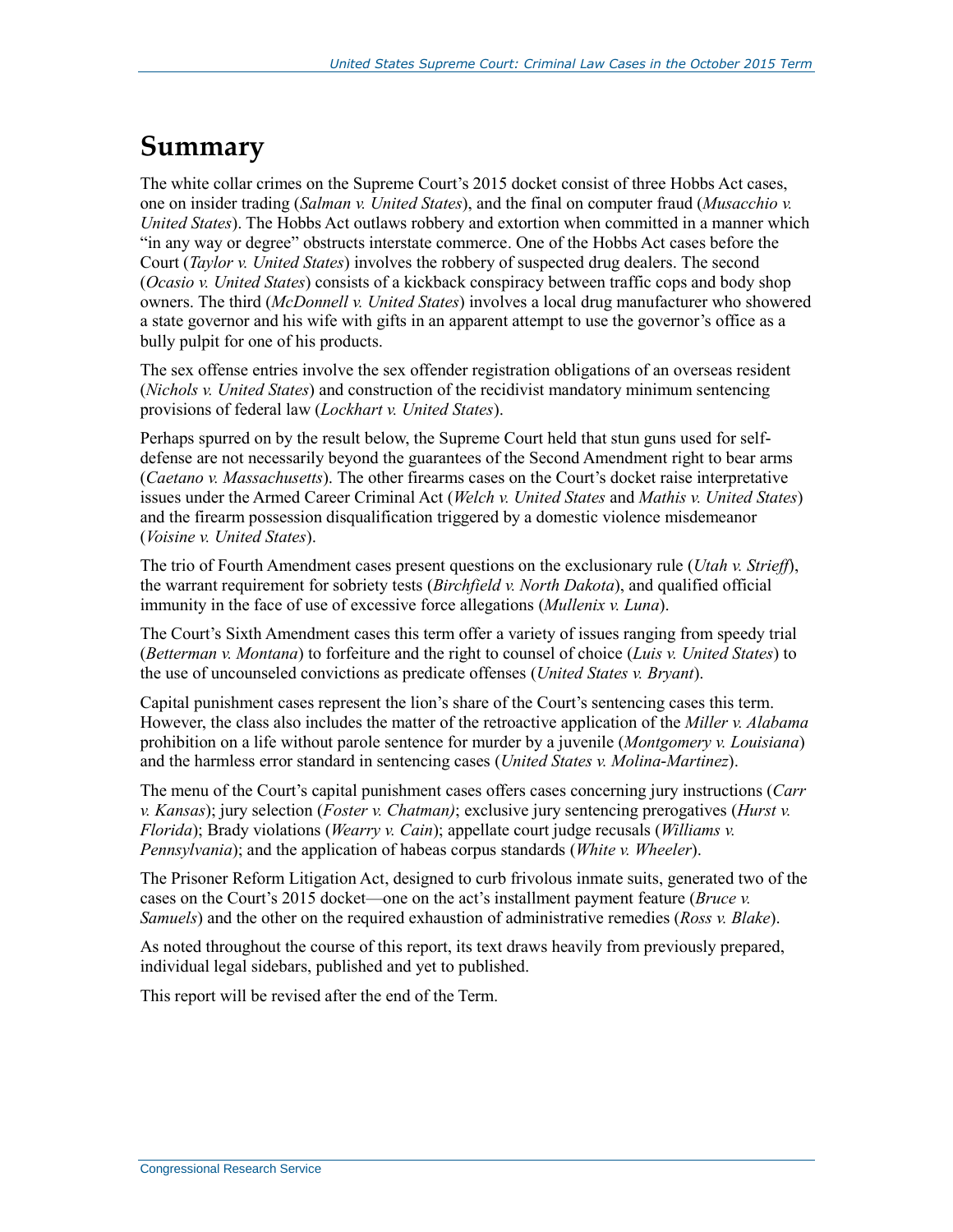## **Contents**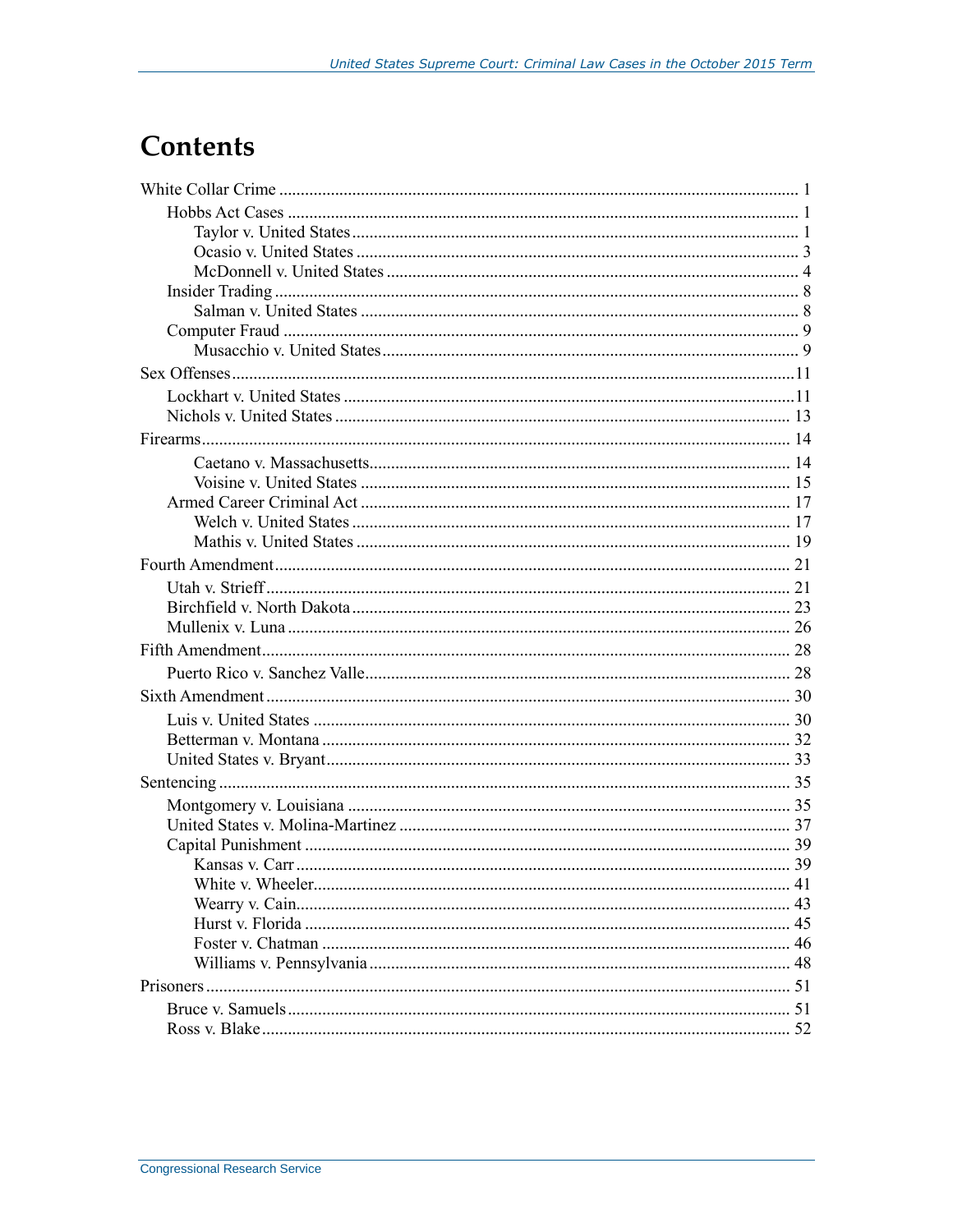## **Contacts**

|--|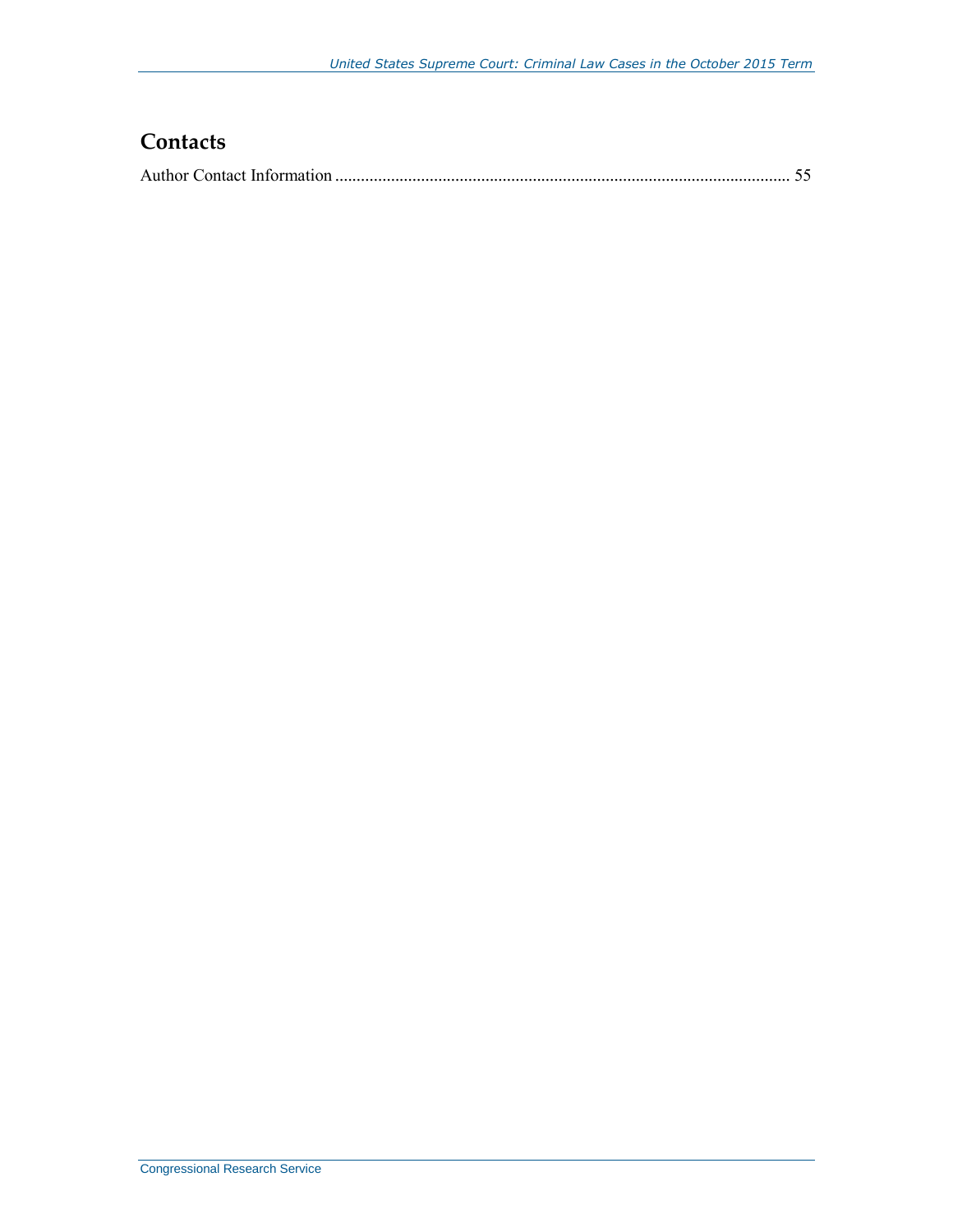## **White Collar Crime**

The white collar crimes on the Supreme Court's 2015 docket consist of three Hobbs Act cases, one on insider trading, and the final on computer fraud.

## **Hobbs Act Cases**

The three Hobbs Act cases might easily be decided on narrow technical grounds. On the other hand, the Court might decide one or more of them in a way which further marks the outskirts of Congress's authority to enact criminal laws. The Hobbs Act outlaws robbery and extortion when committed in a manner which "in any way or degree" obstructs interstate commerce.<sup>1</sup> One of the cases before the Court, *Taylor v. United States*, involves the robbery of suspected drug dealers. <sup>2</sup> The second, *Ocasio v. United States*, consists of a kickback conspiracy between traffic cops and body shop owners.<sup>3</sup> The third, *McDonnell v. United States*, involves a local drug manufacturer who showered a state governor and his wife with gifts in an apparent attempt to use the governor's office as a bully pulpit for one of his products. <sup>4</sup>

### **Taylor v. United States**

**Question:** *Whether, in a federal criminal prosecution under the Hobbs Act, 18 U.S.C. §1951, the Government is relieved of proving beyond a reasonable doubt the interstate commerce element by relying exclusively on evidence that the robbery or attempted robbery of a drug dealer is an inherent economic enterprise that satisfies, as a matter of law, the interstate commerce element of the offense?*

The U.S. Supreme Court has agreed to decide whether a robbery victim's status as a suspected drug dealer is sufficient to establish federal interstate commerce jurisdiction in *Taylor v. United States*. <sup>5</sup> Robbery is essentially a local crime. On the other hand, drug dealing is clearly a commercial activity, and the Hobbs Act's jurisdictional element is stated in sweeping terms.<sup>6</sup> Moreover, the Court has already decided that the traffic in drugs affords Congress legislative authority to regulate purely local noncommercial activities.<sup>7</sup> Is it enough that the government proved that the defendant believed he was robbing a drug dealer? Or must the government prove that the drugs that were the target of the offense moved in or affected interstate commerce?

Taylor, the petitioner in the case, was a member of a gang of inept home invaders who sought to rob drug dealers of their cash and drugs.<sup>8</sup> The two robberies for which he was convicted netted the group a total of \$40 in cash, three cell phones, a marijuana cigarette, and some jewelry.<sup>9</sup> Federal prosecutors charged Taylor under the Hobbs Act, which condemns anyone who "in any way or degree obstructs, delays, or affects commerce or the movement of any article or

 $\overline{a}$  $1$  18 U.S.C. 1951.

 $2$  Taylor v. United States, No. 14, 6166, cert. granted, 136 S. Ct. 26 (2015).

<sup>3</sup> Ocasio v. United States, No. 14-361, cert. granted, 135 S. Ct. 1491 (2015).

 $4$  McDonnell v. United States, No. 15-474, cert. granted, S. Ct. (Jan. 15, 2016).

 $<sup>5</sup>$  136 S. Ct. 236 (2015).</sup>

<sup>6</sup> *See* 18 U.S.C. § 1951.

<sup>7</sup> *See* Gonzales v. Raich, 545 U.S. 1 (2005).

<sup>&</sup>lt;sup>8</sup> See United States v. Taylor, 754 F.3d 217, 220-21 (4<sup>th</sup> Cir. 2014).

<sup>9</sup> *Id.*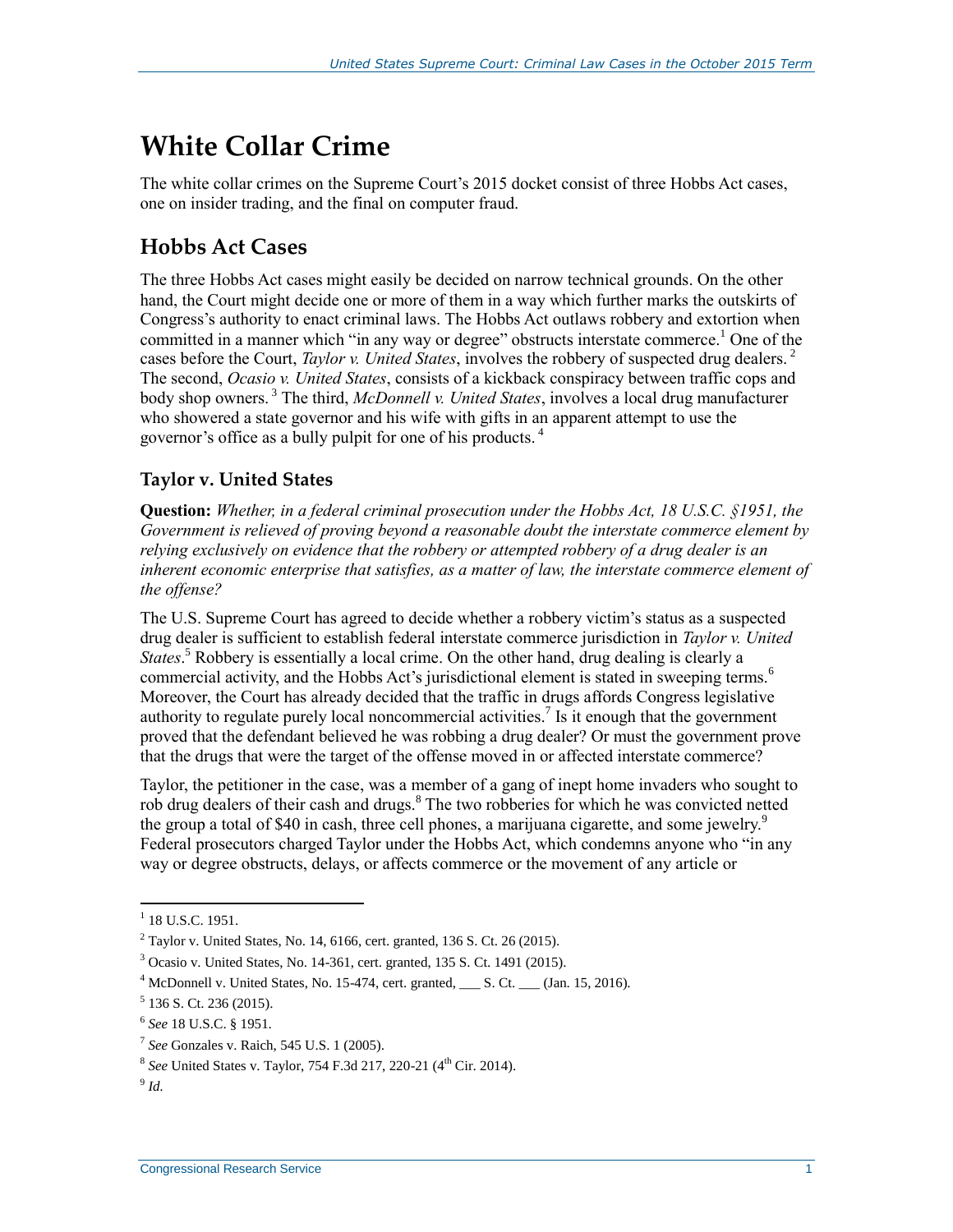commodity in commerce, by robbery or extortion."<sup>10</sup> Taylor sought to introduce evidence at his trial that the victim of the robbery dealt only in marijuana grown in-state, but the U.S. District Court for the Western District of Virginia barred admission, holding that drug dealing affects interstate commerce as a matter of law.<sup>11</sup> Taylor was convicted and appealed.<sup>12</sup>

On appeal, he questioned whether the government had satisfied the Hobbs Act's commerce element, but he faced two obstacles. Lower federal appellate courts have generally construed the "in any way or degree" language to mean that Congress intended to exercise the full extent of its Commerce Clause powers and that the prosecution need establish no more than a *de minimis* impact on interstate commerce. Second, the Supreme Court's *Raich* decision seems to re-enforce the government's position. The *Raich* opinion declared that "Congress can regulate purely intrastate activity that is not itself commercial ... , if it concludes that failure to regulate that class of activity would undercut the regulation of the interstate market in that commodity."

The Fourth Circuit affirmed Taylor's conviction. It concluded that "it was entirely reasonable for the jury to conclude that the robberies would have the effect of depleting the assets of an entity engaged in interstate commerce.... Because drug dealing in the aggregate necessarily affects interstate commerce, the government was simply required to prove that Taylor depleted or attempted to deplete the assets of such an operation."<sup>13</sup>

Taylor argues before the Supreme Court that the Fourth Circuit is wrong. "The Fourth Circuit's per se rule that all drug dealing affects commerce for purposes of the Hobbs Act, regardless of the circumstances of the charged offense, conflicts with the approach in the Second Circuit and the Seventh Circuit, in which the courts have held that drug dealing in and of itself is insufficient to establish that a crime affects commerce within the meaning of the Hobbs Act; there must be an additional individualized factual finding beyond a reasonable doubt supporting a legal conclusion of jurisdiction in a particular case."<sup>14</sup>

The Second Circuit has in fact declared that "[p]roof of drug trafficking is no longer regarded as automatically affecting interstate commerce; instead, even in drug cases, the jury must find such an effect as part of its verdict."<sup>15</sup> The Seventh Circuit on the other hand indicated that proof of an individualized impact is not necessary for prosecution under the federal drug law, but is required for Hobbs Act prosecutions.<sup>16</sup>

Perhaps the Supreme Court granted certiorari to resolve the apparent conflict between the Second, Fourth, and Seventh Circuits. The Fourth Circuit believes proof of an individual impact on interstate commerce is not necessary in Hobbs Act cases.<sup>17</sup> The Seventh Circuit believes it is necessary in Hobbs Act cases, but not in federal drug law prosecutions.<sup>18</sup> And the Second Circuit believes it is necessary in both Hobbs Act and federal drug prosecutions.<sup>19</sup>

 $10$  18 U.S.C. § 1951(a).

<sup>11</sup> *See Taylor*, 754 F.3d at 221.

 $12 \, Id.$ 

<sup>&</sup>lt;sup>13</sup> *Id.* at 224 (internal quotation marks and citations omitted).

<sup>&</sup>lt;sup>14</sup> Brief for Petitioner at 21, Taylor v. United States, 136 S. Ct. 236 (2015) (No. 14-6166).

<sup>15</sup> *See* United States v. Needham, 604 F.3d 673, 678 (2d Cir. 2010).

<sup>&</sup>lt;sup>16</sup> United States v. Peterson, 236 F.3d 848, 854 (7<sup>th</sup> Cir. 2001).

<sup>&</sup>lt;sup>17</sup> See United States v. Taylor, 754 F.3d 217 (4<sup>th</sup> Cir. 2014).

<sup>18</sup> *Peterson*, 236 F.3d at 854.

<sup>19</sup> *Needham*, 604 F.3d at 678.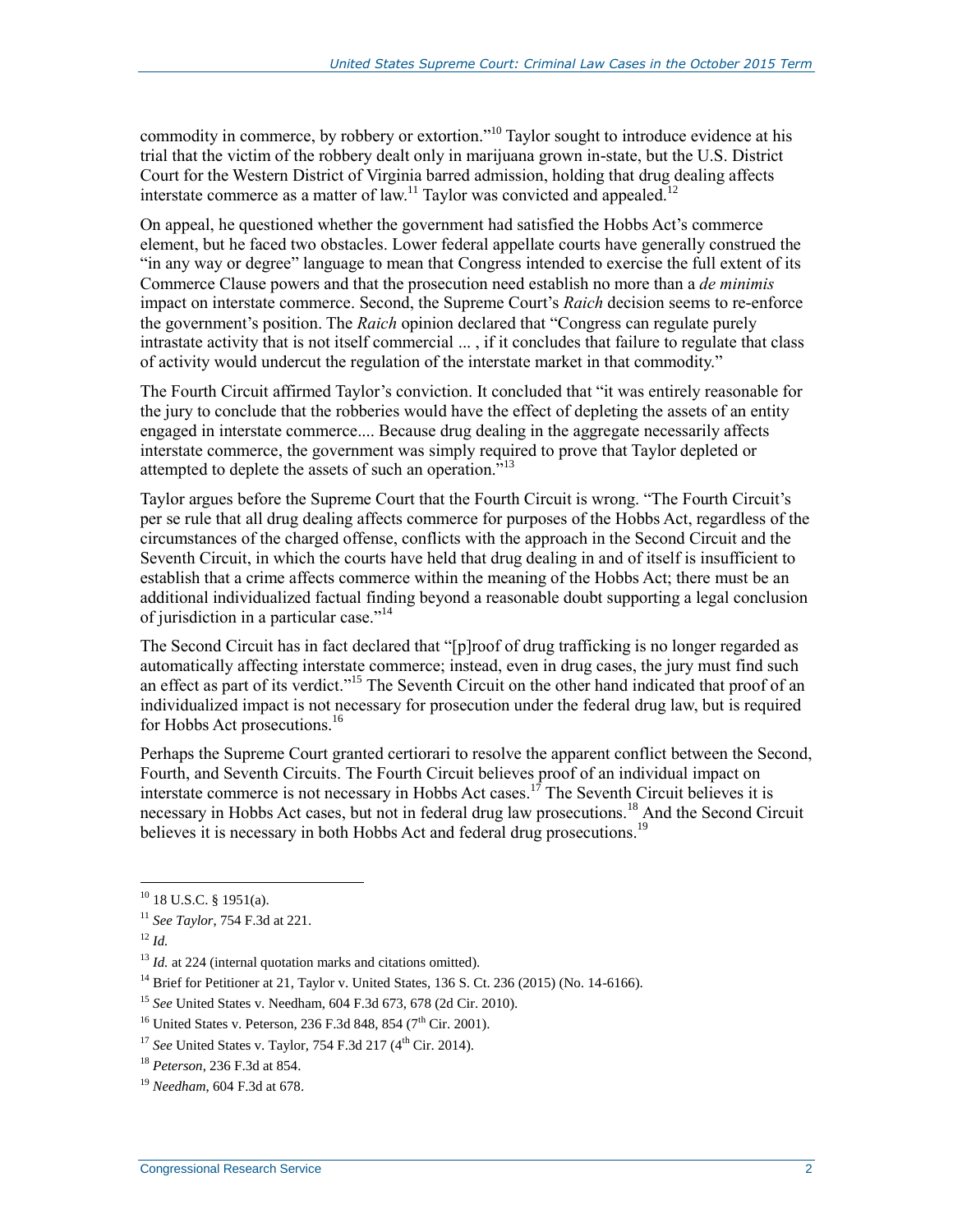Resolution of the apparent conflict without more would clarify the law. On the other hand, a substantial number of federal crimes have an interstate commerce element. The Supreme Court's decision would have far greater consequences if it repudiates the "de minimis" impact theory or otherwise reads Congress's Commerce Clause power narrowly.

#### **Ocasio v. United States**

**Question:** *Does a conspiracy to commit extortion require that the conspirators agree to obtain property from someone outside the conspiracy?*

The Supreme Court has agreed to review *Ocasio v. United States*, a case in which the government argues that the owner of an auto body shop was at once the victim and co-conspirator in an extortion scheme involving kickbacks he paid for business referrals.<sup>20</sup>

Ocasio was a Baltimore police officer, who with several other officers received kickbacks for referring accident victims to the auto body shop.<sup>21</sup> For his efforts, Ocasio was convicted of extortion and conspiracy to commit extortion under the Hobbs Act.<sup>22</sup> The Hobbs Act punishes anyone who "in any way or degree obstructs, delays, or affects commerce or the movement of any article or commodity in commerce, by  $\ldots$  extortion or attempts or conspires so to do."<sup>23</sup> It defines extortion to include "the obtaining of property from another, with his consent ... under color of official right." $^{24}$ 

Ocasio argued at trial and on appeal that the Hobbs Act does not outlaw obtaining property from a co-conspirator.<sup>25</sup> His argument proceeded under alternative theories. First, he contended that a statute which punishes conspirators for obtaining the property "of another" under color of law is limited to victims who are "other" than conspirators.<sup>26</sup> Second, he asserted that otherwise every victim would be liable as a conspirator: "The law must require that a victim under the Hobbs Act be a person outside the conspiracy because otherwise every victim's 'consent' could be considered an agreement to enter into a conspiracy with its victimizer, thereby creating a separately punishable conspiracy in every  $\frac{1951(a)}{27}$ 

Ocasio claimed persuasive support from a Sixth Circuit case, *U.S. v. Brock*<sup>28</sup> which seemed to endorse his alternative theories. The U.S. Court of Appeals for the Fourth Circuit, however, was unconvinced.<sup>29</sup> It responded that Ocasio's "property of another" argument was undermined by the fact that the term "property of another" might easily mean the property of anyone other than one acting "under color of law."<sup>30</sup> As for his "consent" argument, it was foreclosed by an earlier Fourth Circuit case "which underscored the proposition that mere acquiescence in an extortion scheme is not conspiratorial conduct. Rather, conduct more active that mere acquiescence is necessary before a person may depart the realm of a victim and may unquestionably be subject to

 $20$  135 S. Ct. 1491 (2015) (No. 14-361).

<sup>&</sup>lt;sup>21</sup> United States v. Ocasio, 750 F.3d 399, 401-02 (4<sup>th</sup> Cir. 2014).

<sup>22</sup> *See* 18 U.S.C. §§ 1951, 371; *Ocasio,* 750 F.3d at 401.

 $23$  18 U.S.C. § 1951(a).

 $24$  18 U.S.C. § 1951(b)(2).

<sup>25</sup> *Ocasio,* 750 F.3d at 408.

<sup>26</sup> *See id.* at 409-11.

<sup>27</sup> *Id.* at 411.

 $28$  501 F.3d 762 (6<sup>th</sup> Cir. 2007).

<sup>29</sup> *Ocasio,* 750 F.3d at 410-11.

<sup>30</sup> *Id.* at 411.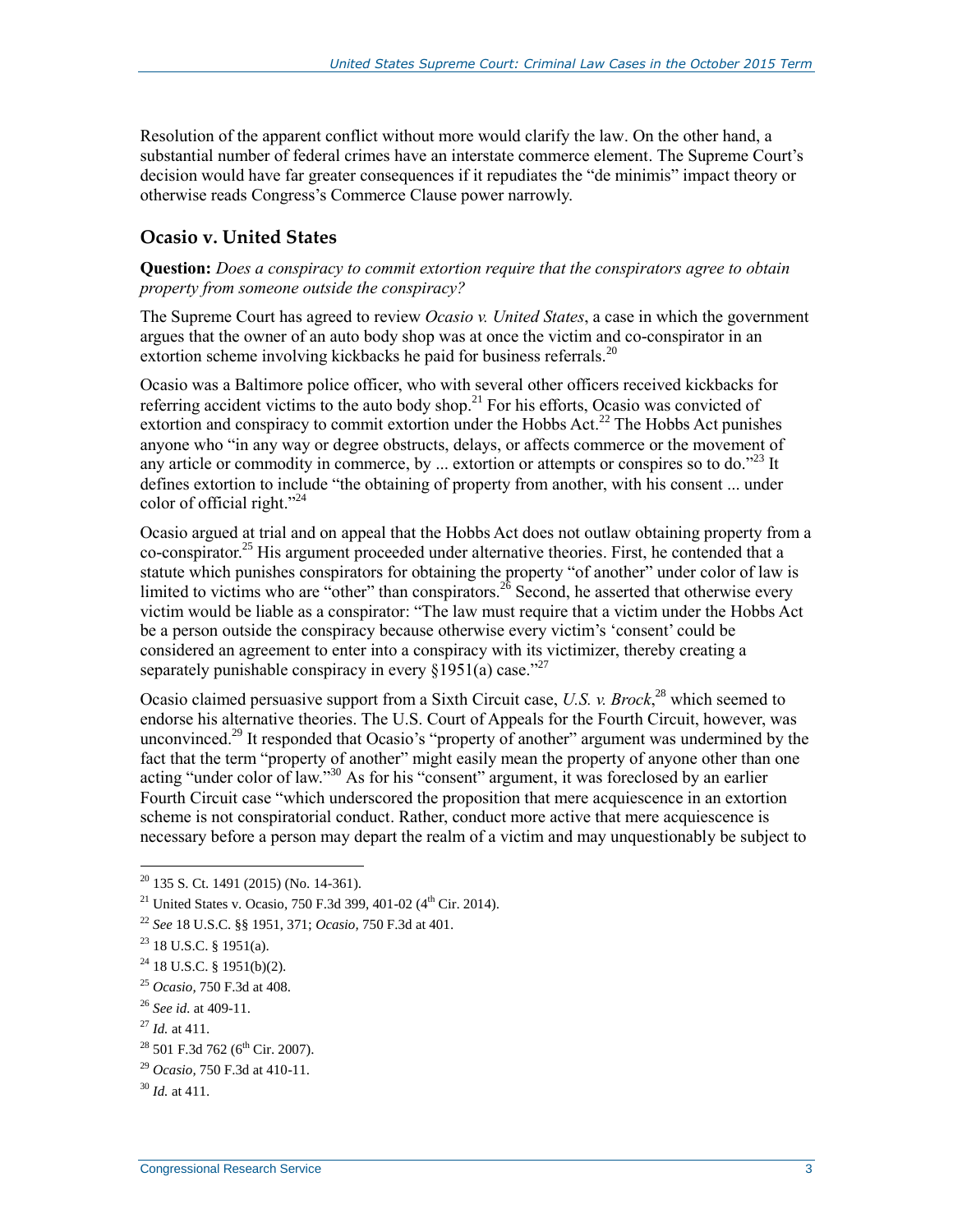conviction for aiding and abetting and conspiracy."<sup>31</sup> Therefore it is "wrong to suggest that every extortion scheme will necessarily involve a conspiracy to commit extortion."<sup>32</sup>

Ocasio reiterated his argument in his brief to the Supreme Court.<sup>33</sup> He also added a federalism argument; a suggestion that the courts should be hesitant to assume that Congress intended to make federal crimes out of run-of-the mill state offenses.<sup>34</sup> The contention is reminiscent of one raised in *Bond v. United States*. <sup>35</sup> There, the Court concluded that Congress could not have intended the statute implementing the Chemical Weapons Treaty to apply to a minor domestic assault case.<sup>36</sup> The Court explained that "the background principle that Congress does not normally intrude upon the police power of the States is critically important.<sup> $537$ </sup> A number of former United States Attorneys made the same point in an amicus brief in support of Ocasio.<sup>38</sup> The difficulty is that, unlike the chemical weapons statute, the Hobbs Act has been long, regularly, and widely prosecuted, and Congress has yet to limit the range of activities that may be prosecuted under its terms.

### **McDonnell v. United States**

**Question:** *Under the federal bribery statute, Hobbs Act, and honest-services fraud statute, 18 U.S.C. §§ 201, 1346, 1951, it is a felony to agree to take "official action" in exchange for money, campaign contributions, or any other thing of value. The question presented is whether "official action" is limited to exercising actual governmental power, threatening to exercise such power, or pressuring others to exercise such power, and whether the jury must be so instructed; or, if not so limited, whether the Hobbs Act and honest-services fraud statute are unconstitutional.*

On September 4, 2014, a jury convicted former Virginia Governor McDonnel and his wife on corruption charges based on his activities as Governor.<sup>39</sup> The convictions covered wire fraud, conspiracy, and Hobbs Act violations.<sup>40</sup> The U.S. Court of Appeals for the Fourth Circuit affirmed.<sup> $41$ </sup> On January 15, 2016, the Supreme Court granted certiorari to review the lower court's definition of the term "official act" – a necessary element of the mail fraud conviction and by implication of the Hobbs Act convictions.<sup>42</sup>

The Governor, and particularly his wife, had been showered with gifts during the Governor's term in office.<sup>43</sup> Their benefactor, a constituent, was a drug manufacturer who hoped to have one of his products approved by the U.S. Food and Drug Administration, which would require studies of the

 $\overline{a}$  $^{31}$  *Id.* at 411 (quoting United States v. Spitler, 800 F.2d 1267, 1276 (4<sup>th</sup> Cir. 1985)).

 $32$  *Id.* 

 $33$  Brief for Petitioner at 16-19, Ocasio v. United States, 135 S. Ct. 1491 (2015) (No. 14-361).

<sup>34</sup> *Id.* at 19, 42-46.

<sup>35</sup> 134 S. Ct. 2077 (2014).

<sup>36</sup> *Id.* 

<sup>37</sup> *Id.* at 2092.

<sup>38</sup> *See* Brief for Former U.S. Attorneys as *Amici Curiae* Supporting Petitioner, Ocasio v. United States, 135 S. Ct. 1491 (2015) (No. 14-361).

 $39$  United States v. McDonnell, 792 F.3d 476, 493 (4<sup>th</sup> Cir. 2015).

<sup>40</sup> *Id*.

<sup>41</sup> *Id*. at 486.

 $42$  McDonnell v. United States, 136 S. Ct. 891 (2016).

<sup>43</sup> *McDonnell*, 792 F.3d at 486-92.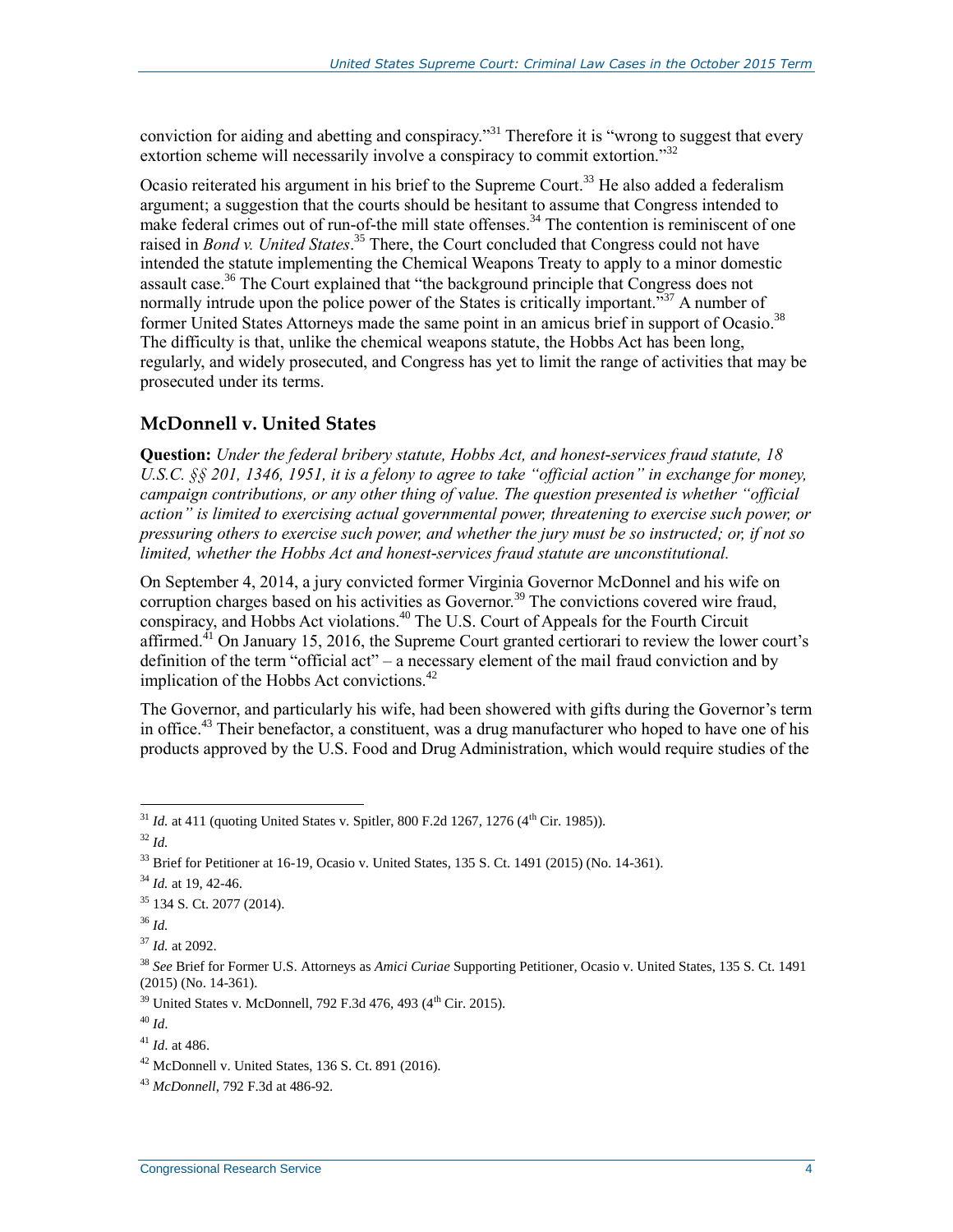products.<sup>44</sup> To that end, he sought to have state university medical research and facilities to favorably test and report on the products' efficacy.

For his part, the Governor forwarded promotional material and the company's suggested research protocol to the state official with authority to approve the study.<sup>45</sup> The Governor's name was used on invitations and he attended a promotional luncheon at the Governor's Masion on behalf of the company.<sup>46</sup> The Governor also pitched the company's product to the official responsible for determining the products covered by the state's employee health plans.<sup>47</sup>

The wire fraud statute under which the Governor was convicted outlaws the use of wire communications as part of a scheme to defraud another of his property.<sup>48</sup> A second statute defines the scheme to defraud element to include any scheme to defraud another of "honest services" to which he is entitled.<sup>49</sup> The Supreme Court, however, has construed this honest services definition to encompass no more than bribery or kickbacks.<sup>50</sup> The Court understood honest services bribery to correspond to the misconduct described in the general federal bribery statute.<sup>51</sup> There, bribery is a corrupt quid pro quo; the exchange of something of value for a public official's commission or omission of an official act.<sup>52</sup>

The same kind of official act will upon occasion be an element of the extortion prong of a Hobbs Act violation. Among other things the Hobbs Act outlaws obstructing interstate commerce in any manner by extortion under color of law.<sup>53</sup> The Supreme Court views this Hobbs Act extortion offense as the rough equivalent of bribery; accepting something of value for the commission or omission of an official act.<sup>54</sup>

The trial court's instruction to the jury as to what constitutes an "official act" lies at the heart of the Governor's attack on his conviction. The trial court advised the jury that

The term official action means any decision or action on any question, matter, cause, suit, proceeding, or controversy, which may at any time be pending, or which may by law be brought before any public official, in such public official's official capacity. Official action as I just defined it includes those actions that have been clearly established by

 $^{51}$  *Id.* at 412.

 $52$  18 U.S.C. § 201(b)(2)("Whoever ... being a public official ... corruptly demands, seeks, receives, accepts, or agrees to receive or accept anything of value personally . . . in return for: (A) being influenced in the performance of any official act;  $\dots$  (C) being induced to do or omit to do any act in violation of the official duty of such official or person. . . shall be fined . . . or imprisoned. . . .").

 $53$  18 U.S.C. § 1951(a), (b)(2).

 $\overline{a}$ <sup>44</sup> *Id*. at 487.

<sup>45</sup> *Id*. at 487-89.

<sup>46</sup> *Id*. at 490.

<sup>47</sup> *Id.* at 492.

<sup>48</sup> 18 U.S.C. § 1343.

<sup>49</sup> 18 U.S.C. § 1346.

 $50$  Skilling v. United States, 561 U.S. 358, 404 (2010). The Court felt compelled to interpret the honest services statute narrowly in order to avoid a void for vagueness challenge. *Id.* at 408. Justices Scalia, Thomas, and Kennedy would have found the statute unconstitutionally vague, thus rendering Skilling's conviction contrary to the demands of Due Process. *Id.* at 415 (Scalia, J., concurring in part and concurring in the judgment).

<sup>54</sup> Evans v. United States, 504 U.S. 255, 260, 268 (1992)("At common law, extortion . . . by the public official was the rough equivalent of what we would now describe as 'taking a bribe.' . . . [O][ur construction of [Hobbs Act extortion] is informed by the common-law tradition from which the term of art was drawn and understood. We hold today that the Government need only show that a public official has obtained a payment to which he was not entitled, knowing that the payment was made in return for official acts").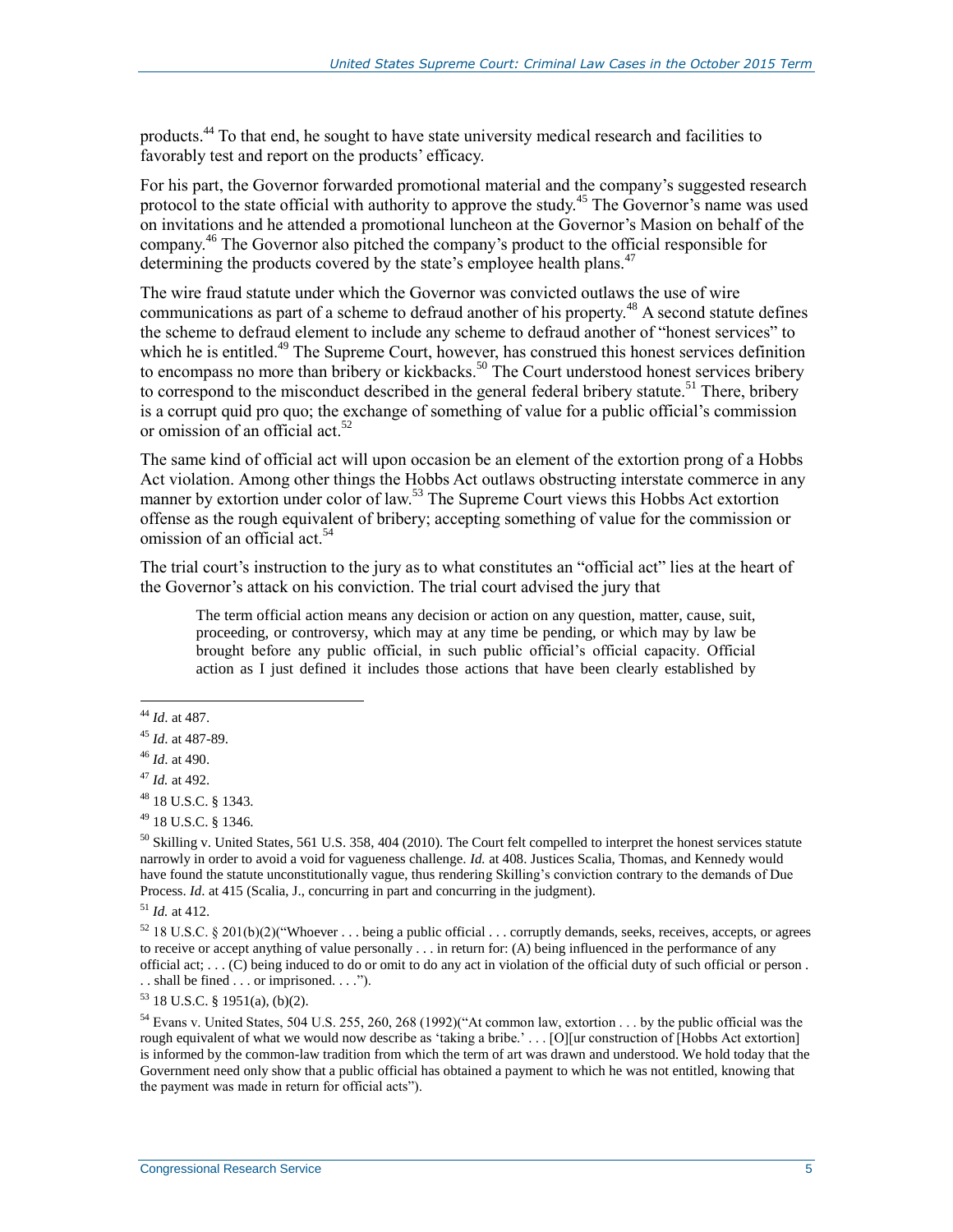settled practice as part of a public official's position, even if the action was not taken pursuant to responsibilities explicitly assigned by law. In other words, official actions may include acts that a public official customarily performs, even if those actions are not described in any law, rule, or job description. And a public official need not have actual or final authority over the end result sought by a bribe payor so long as the alleged bribe payor reasonably believes that the public official had influence, power or authority over a means to the end sought by the bribe payor. In addition, official action can include actions taken in furtherance of longer-term goals, and an official action is no less official because it is one in a series of steps to exercise influence or achieve an end. <sup>55</sup>

The Fourth Circuit rejected the Governor's challenge. It did concede that the payor's subjective belief aspect might be "debatable," but concluded that any error was harmless. The jury would have convicted the Governor in any event.<sup>56</sup>

Before the Supreme Court, the Governor argues that the lower court's decision is contrary to Supreme Court precedent, at odds with decisions of other federal appellate courts, and would criminalize the ordinary, innocent political practices of federal, state, and local public officials.<sup>57</sup> The government disputes each of these points.<sup>58</sup>

The Fourth Circuit claimed support from *United States v. Birdsall*, an early twentieth century Supreme Court case in which the Court defined expansively the official acts covered by earlier bribery statutes.<sup>59</sup> Both sides might claim support from a later Supreme Court remark in *United States v. Sun-Diamond* that not every "official act" by a public servant is an "official act" for purposes of bribery; instead the term only those "decision[s] or action[s] on any question, matter ... or controversy, which may ... be pending, or which may by law be brought before any public official, in such official's official capacity....<sup>"60</sup>

From the Governor's perspective his conduct involved little more than acts of political courtesy for a constituent. From the government's perspective his conduct involved the subtle acts of official direction to a junior public official. Their different points of view color how the two sides see related cases in other circuits. In the D.C. Circuit's *Valdes v. United States* case, where a police officer conducted an unauthorized criminal records check, the Governor sees a case in which a comparable "official act" jury instruction was declared harmfully erroneous.<sup>61</sup> The government sees a case in which the official's actions had no relation to the official governmental action upon a "question, matter, ... or controversy."<sup>62</sup> The Governor looks upon the Eighth Circuit's *United States v. Rabbittt* and the First Circuit's *United States v. Urciuoli* decisions as

 $\overline{a}$ 

<sup>62</sup> *Id*. at 1325-326.

<sup>55</sup> *McDonnell*, 792 F.3d at 505-506.

<sup>56</sup> *Id*. at 512.

<sup>&</sup>lt;sup>57</sup> Petitioner for Writ of Certiorari, McDonnell v. United States, No 15-474 (U.S. 2015).

<sup>&</sup>lt;sup>58</sup> Brief for the United States in Opposition, McDonnell v. United States, No. 15-474 (U.S. 2015).

<sup>59</sup> *McDonnell*, 792 F.3d at 507, citing United States v. Birdsall, 233 U.S. 223 (1914) which observed that "[t]o constitute [] official action, it is not necessary that it should be prescribed by statute; it was sufficient that it was governed by a lawful requirement of the department under whose authority the officer was acting. Nor was it necessary that the requirement should be prescribed by a written rule or regulation. It might also be found in an established usage which constitute the common law of the department and fixed the duties of those engaged in its activities. In numerous instances, duties not completely defined by written rules are clearly established by settled practice, and action taken in the course of their performance must be regarded as within the provisions of the above-mentioned statutes against bribery." *Id*. at 230-31 (internal citations omitted).

 $60$  United States v. Sun-Diamond Growers, 526 U.S. 398, 407 (1999), quoting the definition of "official act" in the bribery statute, 18 U.S.C. § 201(a)(3).

<sup>61</sup> Valdes v. United States, 475 F.3d 1319, 1325 (D.C. Cir. 2007).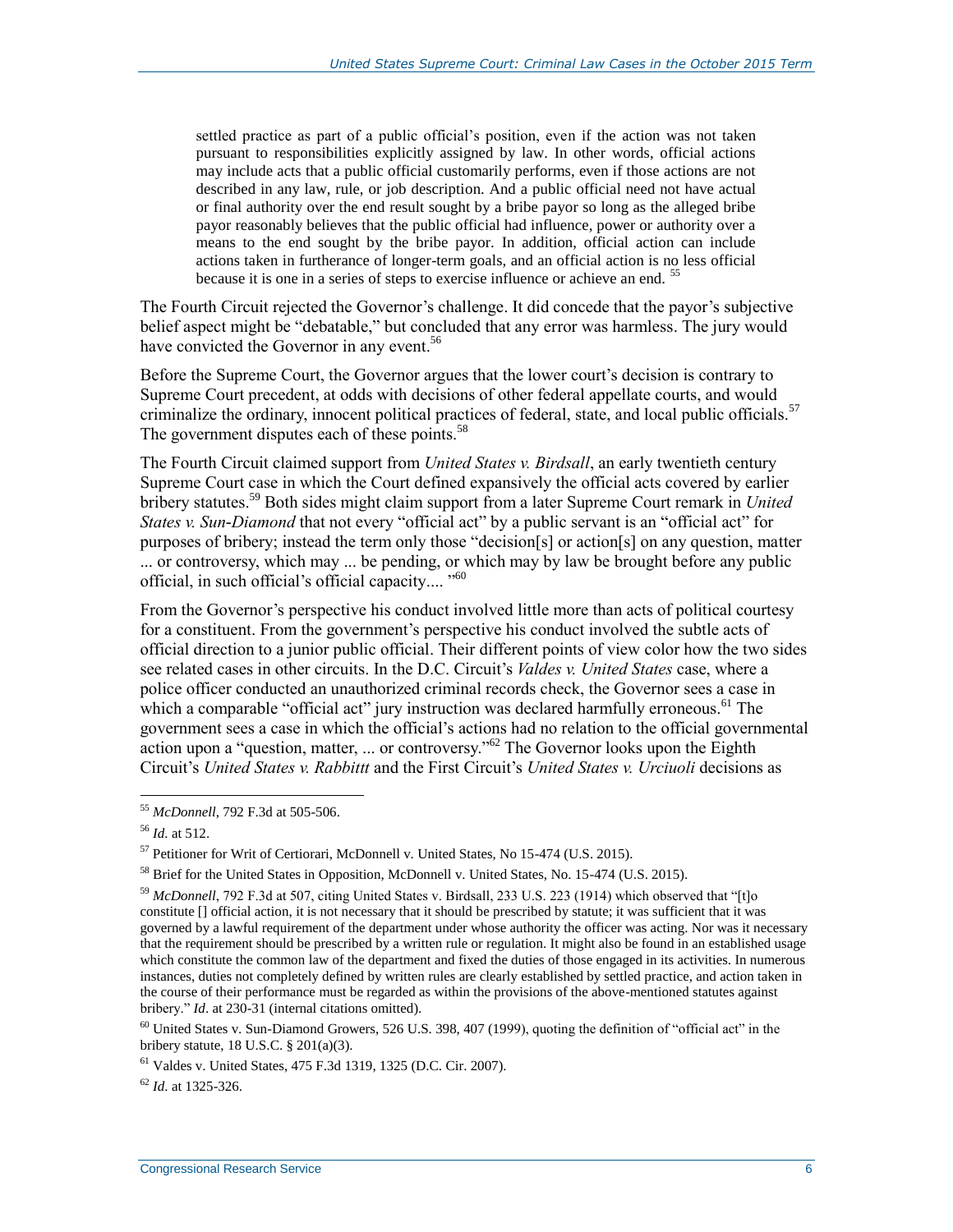cases in which powerful legislators promoted constituent interests to state and local officials, and no extortion was found.<sup>63</sup> For the government, it is a case where the legislators neither took nor compelled any governmental action.<sup>64</sup>

The Supreme Court's grant of certiorari, however, may involve considerations other than the opportunity to resolve a possible conflict in the circuits over the definition of official act. It may have more to do with the Court's desire to confirm or refine its historic caution in cases involving federal prosecution based on state and local political activities.

In the 1987 case of *McNally v. United States*, the Court it turned back mail fraud convictions built on the theory that the defendants had defrauded the citizens of the Commonwealth of Kentucky, not out of money or other property, but out of their "intangible right to honest and impartial government."<sup>65</sup> The Court made its rationale clear: "Rather than construe the statute in a manner that leaves its outer boundaries ambiguous and involves the Federal Government in setting standards of disclosure and good government for local and state officials, we read [the mail fraud statute] as limited in scope to the protection of property rights. If Congress desires to go further, it must speak more clearly than it has."<sup>66</sup>

The government was no more successful when it took a comparable approach under the extortion branch of the Hobbs Act. In 1991, the Court overturned the conviction of McCormick, a West Virginia legislator, for soliciting and accepting campaign contributions from those whose interests he espoused legislatively.<sup>67</sup> Again, the Court refused to read the criminal statute expansively, without a clear expression of congressional intent:

Whatever ethical considerations and appearances may indicate, to hold that legislators commit the federal crime of extortion when they act for the benefit of constituents or support legislation furthering the interests of some of their constituents, shortly before or after campaign contributions are solicited and received from those beneficiaries, is an unrealistic assessment of what Congress could have meant by making it a crime to obtain property from another, with his consent, "under color of official right." To hold otherwise would open to prosecution not only conduct that has long been thought to be well within the law but also conduct that in a very real sense is unavoidable so long as election campaigns are financed by private contributions or expenditures, as they have been from the beginning of the Nation. It would require statutory language more explicit than the Hobbs Act contains to justify a contrary conclusion.<sup>68</sup>

Congress then responded by enacting the section which folds honest services fraud into the mail and wire fraud statutes. Yet here too, in 2010, the Court in *Skilling v. United States* found the statute's breadth troubling: "[T]here is no doubt that Congress intended §1346 to reach *at least* bribes and kickbacks. Reading the statute to prescribe a wider range of offensive conduct, we acknowledge, would raise the due process concerns underlying the vagueness doctrine. To preserve the statute without transgressing constitutional limitations, we now hold that §1346 criminalizes only the bribe-and-kickback core of the pre-*McNally* case law." 69

 $63$  United States v. Rabbitt, 583 F.2d 1014, 1028 ( $8^{th}$  Cir. 1978); United States v. Urciuoli, 513 F.3d 290, 293-95 (1st Cir. 2008).

<sup>64</sup> *Rabbitt*, 583 F.2d at 1028; *Urciuoli*, 513 F.3d at 295.

<sup>65</sup> McNally v. United States, 483 U.S. 350, 352, 360 (1987).

<sup>66</sup> *Id*. at 360.

<sup>67</sup> McCormick v. United States, 500 U.S. 257, 274 (1991).

<sup>68</sup> *Id*. at 272.

<sup>69</sup> Skilling v. United States, 561 U.S. 358, 408-409 (2010).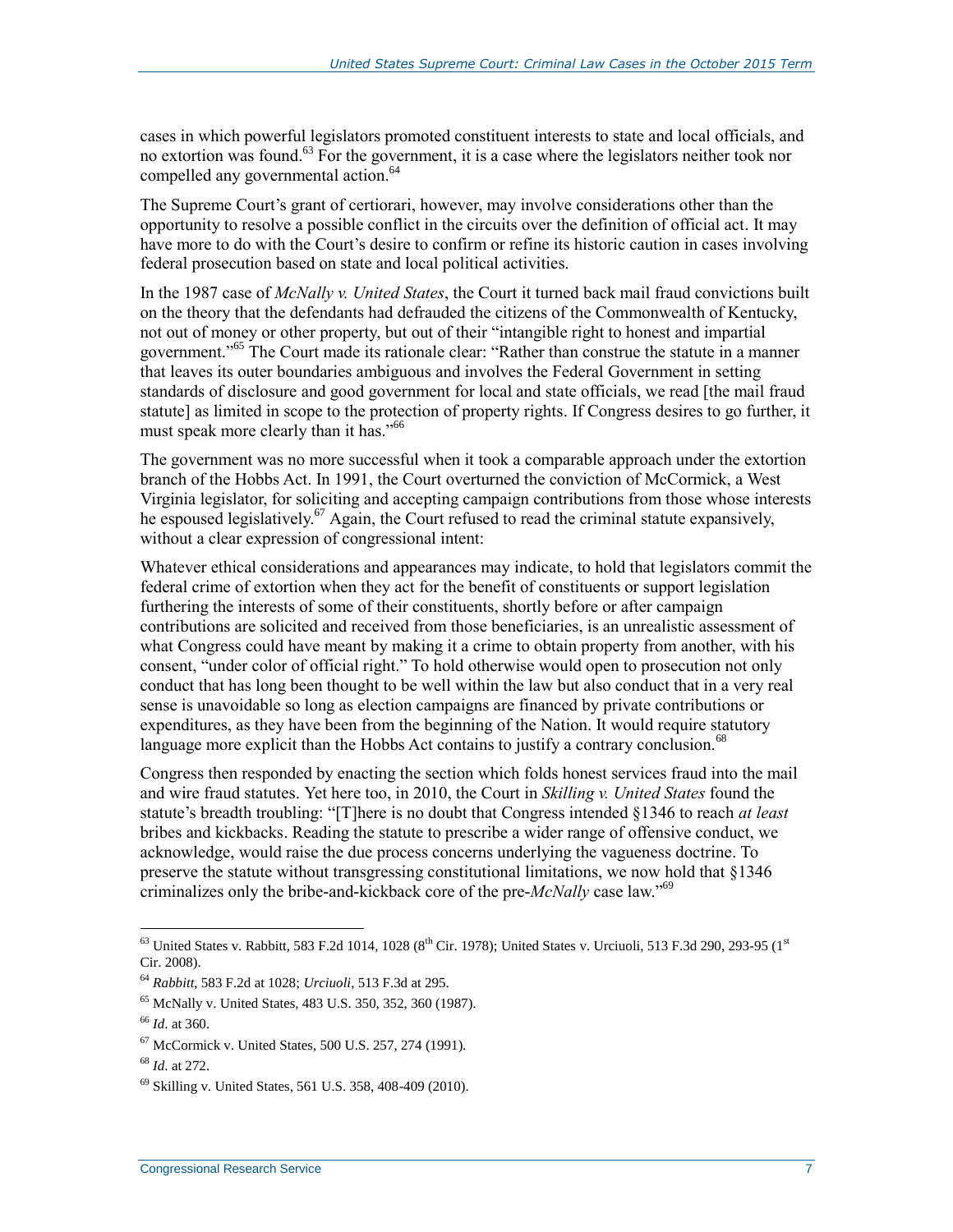*McDonnell* may turn on the Court's historic reluctance to endorse federal regulation of state political practices. On the other hand, the Court may conclude that at the heart of the issue is the question of whether, a corrupter and jury may infer an intent to commit a public act once a public official knowingly accepts lavish gifts.

### **Insider Trading**

#### **Salman v. United States**

**Question:** *Does the personal benefit to the insider that is necessary to establish insider trading under* Dirks v. SEC*, 463 U.S. 646 (1983), require proof of "an exchange that is objective, consequential, and represents at least a potential gain of a pecuniary or similarly valuable nature," as the Second Circuit held in* United States v. Newman*, 773 F.3d 438 (2d Cir. 2014), cert. denied, No. 15-137 (U.S. Oct. 5, 2015), or is it enough that the insider and the tippee shared a close family relationship, as the Ninth Circuit held in this case?"*

Insider trading is a federal crime.<sup>70</sup> It occurs when securities trading follows from a faithless insider's disclosure, for personal benefit, of a corporation's confidential market sensitive information.<sup>71</sup> The lower federal appellate courts are at odds over the nature of the personal benefit sufficient to satisfy that element of the offense.<sup>72</sup>

The case now under Supreme Court review, *Salman v. United States*, began when Maher Kara began sharing insider information with his brother Michael who, in his securities dealings, traded on the information.<sup>73</sup> Michael later became friends with Salman to whom he conveyed some of the insider information that his brother had provided.<sup>74</sup> Salman was ultimately convicted of insider trading and conspiracy to commit insider trading.<sup>75</sup> Salman appealed on the grounds that the government had failed to establish that Salman knew that Maher Kara, the insider, received a personal benefit in exchange for the information that Michael Kara received and passed on to Salman.<sup>76</sup>

 $\overline{a}$ <sup>70</sup> 15 U.S.C. § 78ff ("Any person who willfully violates any provision of this chapter . . . or any rule or regulation thereunder the violation of which is made unlawful . . . shall upon conviction be fined not more than \$5,000,000, or imprisoned not more than 20 years . . . ." ); 15 U.S.C. 78j("It shall be unlawful for any person, directly or indirectly, by the use of any means or instrumentality of interstate commerce or of the mails, or of any facility of any national securities exchange . . . (b) To use or employ, in connection with the purchase or sale of any security registered on a national securities exchange or any security not so registered . . . any manipulative or deceptive device or contrivance in contravention of such rules and regulations as the Commission may prescribe as necessary or appropriate in the public interest or for the protection of investors. . . .); 17 C.F.R. §240.105b-1("The 'manipulative and deceptive devices' prohibited by Section 10(b) of the Act (15 U.S.C. 78j) and § 240.10b–5 thereunder include, among other things, the purchase or sale of a security of any issuer, on the basis of material nonpublic information about that security or issuer, in breach of a duty of trust or confidence that is owed directly, indirectly, or derivatively, to the issuer of that security or the share-holders of that issuer, or to any other person who is the source of the material nonpublic information").

<sup>71</sup> Id. See generally CRS Report RS21127, *Federal Securities Law: Insider Trading*, by Michael V. Seitzinger.

<sup>&</sup>lt;sup>72</sup> Compare United States v. Salman, 792 F.3d 1087 (9<sup>th</sup> Cir. 2015), *with* United States v. Newman, 773 F.3d 438 (2d Cir. 2014).

<sup>73</sup> *Salman*, 792 F.3d at 1089.

<sup>74</sup> *Id.*

<sup>75</sup> *Id*. at 1088, 1090.

<sup>76</sup> *Id.* at 1090.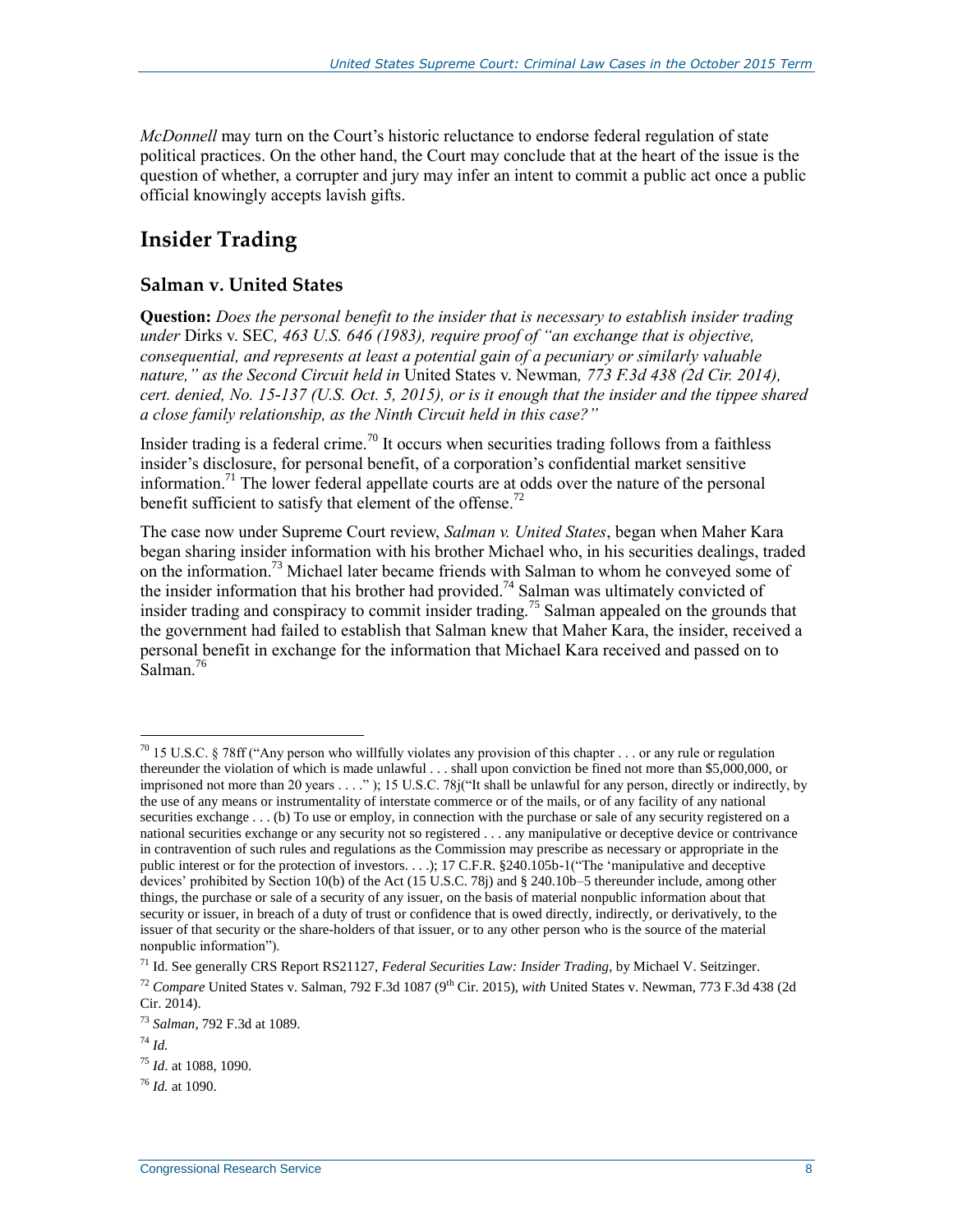The U.S. Court of Appeals for the Ninth Circuit affirmed the conviction. Its decision pointed to the Supreme Court's *Dirks v. SEC* opinion<sup>77</sup> in which the Court had addressed the downstream liability of "tippees," like Michael Kara and Salman:

"Thus, the test is whether the insider personally will benefit, directly or indirectly, from his disclosure," *id.* at 662, 103 S.Ct. 3255, for in that case the insider is breaching his fiduciary duty to the company's shareholders not to exploit company information for his personal benefit.[] And a tippee is equally liable if "the tippee knows or should know that there has been [such] a breach," *id.* at 660, 103 S.Ct. 3255 (i.e., knows of the personal benefit).

Of particular importance here, the Court then went on to define what constitutes the "personal benefit" that constitutes the breach of fiduciary duty. It would include, for example, "a pecuniary gain or a reputational benefit that will translate into future earnings." *Id.* at 663, 103 S.Ct. 3255. However, "*[t]he elements of fiduciary duty and exploitation of nonpublic information also exist when an insider makes a gift of confidential information to a trading relative or friend." Id.* at 664, 103 S.Ct. 3255 (emphasis supplied).<sup>78</sup>

In Salman's case, Maher Kara was the insider and Michael Kara was the "trading relative," as Salman was well aware.<sup>79</sup> The insider Maher Kara's personal benefit was the benefit of knowing he was assisting his brother.<sup>80</sup>

The Ninth Circuit conceded that the Second Circuit Court of Appeals had a different point of view as evidenced by its opinion in *United States v. Newman*. <sup>81</sup> There, the Second Circuit declared the personal benefit element in the form of "gift to a trading relative or friend" was limited to instances that involve "a meaningfully close personal relationship that generates an exchange that is objective, consequential, and represents at least a potential gain of a pecuniary or similarly valuable nature."<sup>82</sup>

However the Supreme Court rules, Congress is likely to be asked to reconsider the issue.

### **Computer Fraud**

#### **Musacchio v. United States**

**Holding**: *"We first consider how a court should assess a challenge to the sufficiency of the evidence in a criminal case when a jury instruction adds an element to the charged crime and the Government fails to object. We conclude that the sufficiency of the evidence should be assessed against the elements of the charged crime. We next consider whether the statute-of-limitations defense contained in 18 U.S.C. §3282(a)(the general federal criminal statute of limitations may be successfully raised for the first time on appeal. We conclude that's it may not be."*

The U.S. Supreme Court recently upheld a computer fraud conviction over objections that the prosecution was not timely and the jury's instructions were in error in *Musacchio v. United*  States.<sup>83</sup> The case presented two questions. First, may a defendant present a statute of limitation

 $77$  463 U.S. 646 (1983).

<sup>78</sup> *Salman*, 792 F.3d at 1092 (footnote 4 of the *Salman* opinion omitted).

<sup>79</sup> *Id*.

<sup>80</sup> *Id.*

<sup>81</sup> *Id.*, citing, United States v. Newman, 773 F.3d 438 (2d Cir. 2014).

<sup>82</sup> *Id.* at 1093, quoting *Newman*, 773 at 452.

 $83$  136 S. Ct. 709 (2016). This summary relies heavily on a free standing legal sidebar, CRS Legal Sidebar WSLG1514, (continued...)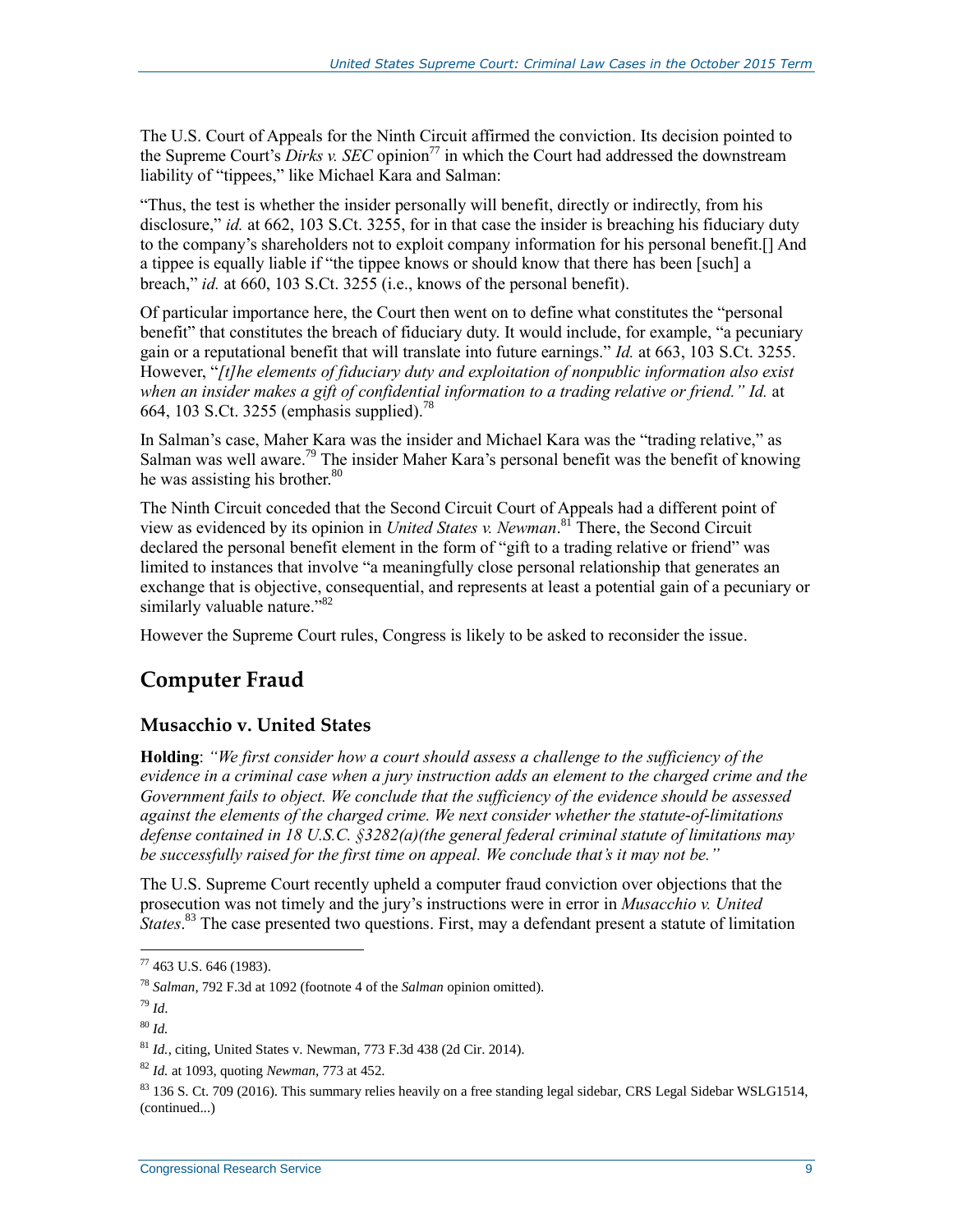challenge for the first time on appeal?<sup>84</sup> Second, may a conviction be undone by a sufficiency-ofthe-evidence attack on an extraneous element? The Court answered no to both questions.<sup>85</sup>

Musacchio hacked into the computer network of his former employer.<sup>86</sup> The portion of the Computer Fraud and Abuse statute under which he was indicted outlaws accessing a computer system without authorization  $or$  in excess of authorization.<sup>87</sup> The indictment charged him with access without authorization.<sup>88</sup> The judge's instructions to the jury, however, suggested that Musacchio could only be convicted if the government proved access both without authorization *and* in excess of authorization.<sup>89</sup> Musacchio was convicted nonetheless.<sup>90</sup>

On appeal, he conceded that there was sufficient evidence at trial to convict for access without authority, but argued without success that there was insufficient evidence to prove access in excess of authorization.<sup>91</sup> He also argued to no avail that the five-year statute of limitations should have barred his prosecution, because his indictment had been filed seven years after the commission of the offense.<sup>92</sup>

The two questions had divided the lower federal appellate courts.<sup>93</sup> The Supreme Court took the opportunity to answer them in a single case. First, a statute of limitations bar is ordinarily a defense that must be claimed.<sup>94</sup> If a defendant does not object before conviction that prosecution of his case is untimely, the defense is lost.<sup>95</sup> It may not be raised for the first time on appeal.<sup>96</sup> Congress, however, is free to abrogate the general rule. It may decree that, with respect to a particular statute of limitations, prosecution of a stale charge is a fatal flaw, which may be brought to the attention of the courts at any time. Congress makes its intent clear in the language of the statute, its context, and its legislative history.<sup>97</sup> The Court found no such evidence in the case of the statute at issue, general criminal statute of limitations, 18 U.S.C. § 3282.<sup>98</sup> Thus, the delay in bringing Musacchio's prosecution was not an issue that could be raised for the first time on appeal.<sup>99</sup>

Second, when jury instructions contain extraneous elements, only the necessary elements of the crime charged need to satisfy a sufficiency-of-the-evidence test.<sup>100</sup> As the Court explained,

*Computer Fraud Conviction Survives Delay and Erroneous Jury Instructions*, by Charles Doyle.

 $\overline{a}$ 

<sup>85</sup> *Id.* 

 $87$  18 U.S.C. § 1030(a).

<sup>90</sup> *Id.* 

```
91 Id. at 362-63.
```

```
92 18 U.S.C. § 3282; Musacchio, 590 F. App'x at 363-64.
```

```
93 See Musacchio v. United States, 136 S. Ct. 709, 714-15 (2016) (collecting cases showing circuit splits).
```
- <sup>94</sup> *Id.* at 717-18.
- <sup>95</sup> *Id.*

<sup>(...</sup>continued)

<sup>84</sup> *Id.* 

 $86$  United States v. Musacchio, 590 F. App'x 359, 360-61 (5<sup>th</sup> Cir. 2014).

<sup>88</sup> United States v. Musacchio, 590 F. App'x at 361.

<sup>89</sup> *Id.* 

<sup>96</sup> *Id.* at 716.

<sup>97</sup> *Id.* at 717.

<sup>98</sup> *Id.* at 717-18.

<sup>99</sup> *Id.* at 716-18.

<sup>100</sup> *Id.* at 715.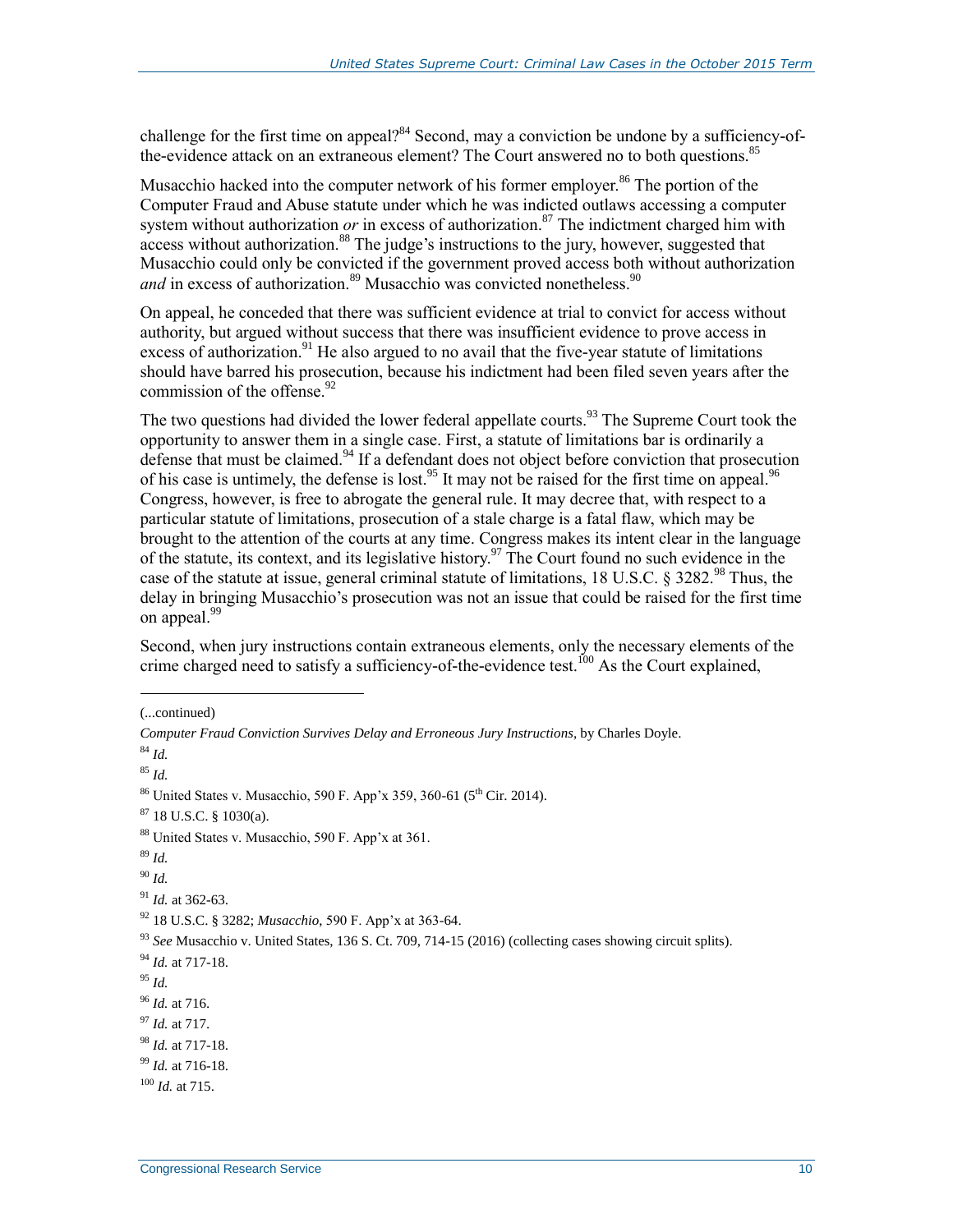"[w]hen a jury finds guilt after being instructed on all elements of the charged crime plus one more element, the jury has made all the findings that due process requires.<sup>"101</sup>

The Fifth Circuit, from which the case arose, had decided it on the basis of the rule-of-the-case doctrine.<sup>102</sup> The doctrine states that when a court has addressed a legal issue in a particular case it will not revisit the matter at a later stage of the same case.<sup>103</sup> The Fifth Circuit, however, erroneously *applied* the rule with regard to a lower court ruling in the same case.<sup>104</sup> For, "the doctrine is 'something of a misnomer' when used to describe how an appellate court assesses a lower court's rulings. An appellate court's function *is* to revisit matter decided in the trial court."<sup>105</sup>

The Court left unaddressed the questions of whether the result would have been different had the indictment contained extraneous elements or had the trial court's instructions on the necessary elements been in error.

## **Sex Offenses**

The sex offense entries on the Court's docket involve the sex offender registration obligations of an overseas resident and construction of the recidivist mandatory minimum sentencing provisions of federal law.

### **Lockhart v. United States**

**Holding: "***[T]he text and structure of §2252(b)(2) confirm that the provision applies to prior state convictions for 'sexual abuse' and 'aggravated sexual abuse,' whether or not the convictions involved a minor or ward."* 106

The U.S. Supreme Court in a 6-2 decision upheld imposition of a mandatory minimum sentencing enhancement in a child pornography case.<sup>107</sup> The case turned on a matter of statutory construction. The statute at issue set a 10-year mandatory minimum term of imprisonment for a defendant convicted of child pornography:

... if such person has a prior conviction under ... chapter 109A [sexual abuse of a child or adult], or chapter 117 [unlawful sex-related interstate travel involving a child or adult], or under section 920 of title 10 (article 120 of the Uniform Code of Military Justice)[rape and sexual assault], or under the laws of any State relating to aggravated sexual abuse, sexual abuse, or abusive sexual conduct *involving a minor or ward*.... 108

Lockhart had pleaded guilty to federal child pornography charges.<sup>109</sup> He had earlier been convicted of first degree sexual abuse of an adult under New York state law.<sup>110</sup> The trial court

 $\overline{a}$ 

<sup>104</sup> *See id.*

<sup>101</sup> *Id.* 

<sup>102</sup> *Musacchio*, 590 F. App'x at 362-63.

<sup>103</sup> *See Musacchio*, 136 S. Ct. at 716 (quoting Pepper v. United States, 562 U.S. 476, 506) (2011)).

<sup>&</sup>lt;sup>105</sup> *Id.* (quoting United States v. Wells, 519 U.S. 482, 487 n.4 (1997)).

<sup>&</sup>lt;sup>106</sup> Lockhart v. United States, 136 S. Ct. 958, 968 (2016). This summary borrows heavily from a free standing legal sidebar, CRS Legal Sidebar WSLG1510, *Supreme Court Upholds Recidivist Mandatory Minimum*, by Charles Doyle. <sup>107</sup> *Id.*

 $108$  18 U.S.C. § 2252(b)(2).

<sup>109</sup> *Lockhart*, 136 S. Ct. at 961-62.

<sup>110</sup> *Id.* at 962.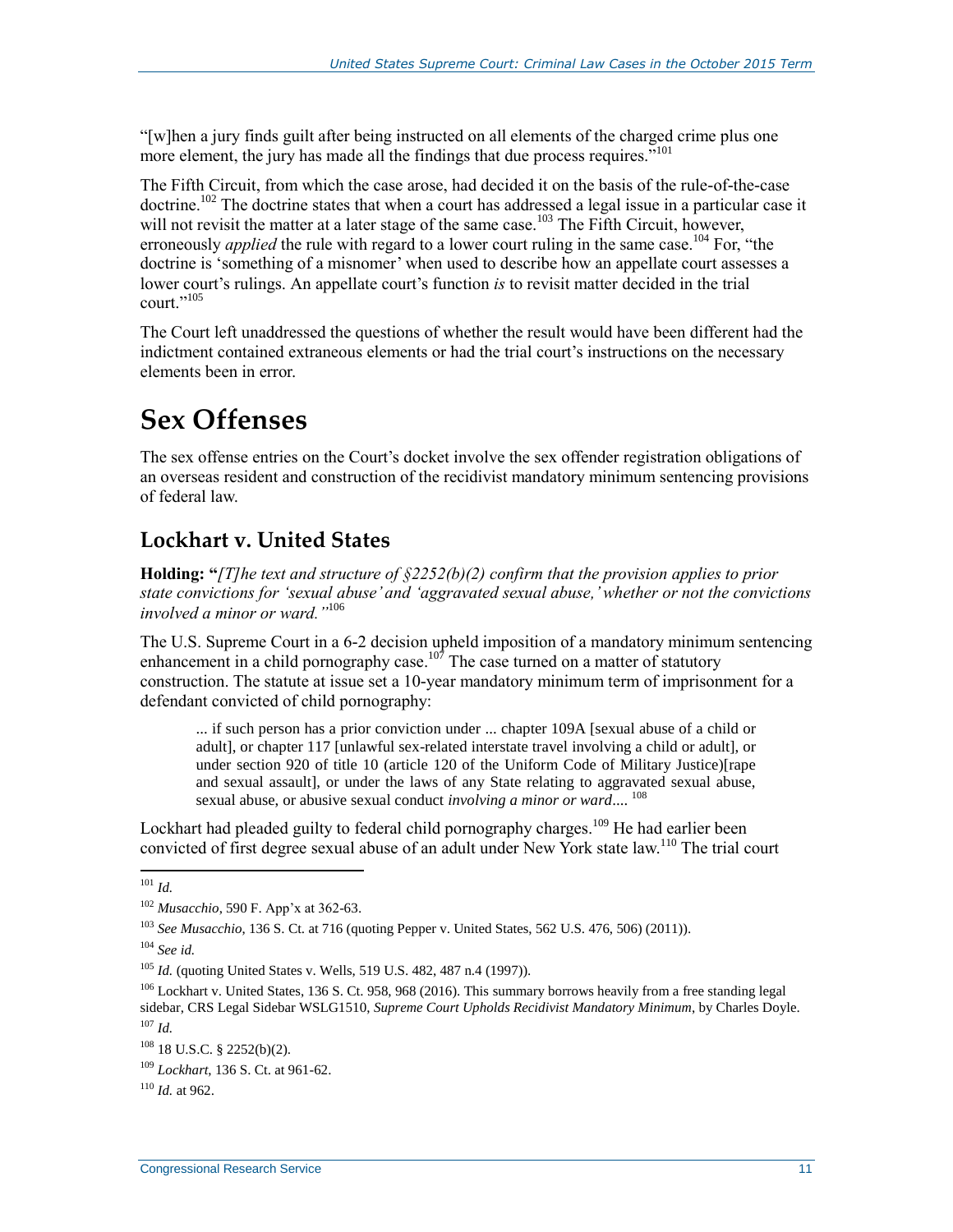concluded it had no choice but to assess the 10-year mandatory minimum.<sup>111</sup> Lockhart appealed. The U.S. Court of Appeals for the Second Circuit affirmed.<sup>112</sup> Its decision was in line with those of the Fourth, Fifth, and Ninth Circuits and at odds with those of the Sixth, Eighth, and Tenth Circuits.<sup>113</sup> The question which divided the appellate panels was whether the phrase "involving a minor or ward" applied to aggravated sexual abuse and sexual abuse cases or only to cases of abusive sexual conduct. Did the mandatory minimum apply to Lockhart whose crime involved sexual abuse of an adult? The Supreme Court concluded that it did.<sup>114</sup>

Justice Sotomayor, writing for the Court, examined the text of the statute first under the "last antecedent" rule of statutory construction which suggests that "a limiting clause or phrase," such as involving a minor or ward, "should ordinarily be read as modifying only the noun or phrase that it immediately follows; in this case "abusive sexual conduct."<sup>115</sup>

The Justice then pointed out the symmetry between state and federal triggering offenses. The terms "aggravated sexual abuse," "sexual abuse," and "abusive sexual conduct" used to identify the state predicate offenses are the very terms used as captions for the federal predicate offenses in Chapter 109A.<sup>116</sup> She wrote, "If Congress had intended to limit each of the state predicates to conduct 'involving a minor or ward,' we doubt it would have followed, or thought it needed to follow, so closely the structure and language of Chapter 109A."<sup>117</sup>

Moreover, the Justice was at a loss to "explain *why* Congress would have wanted to apply the mandatory minimum to individuals convicted in federal court of sexual abuse or aggravated sexual abuse involving an adult, but not to individuals convicted in state court of the same."<sup>118</sup>

The opinion seems to have captured the seriousness with which Congress viewed repeat offenders who engage in child pornography. Nevertheless, Justice Kagan's Scalia-like observation in dissent may give one pause: "Suppose a real estate agent promised to find a client 'a house, condo, or apartment in New York.' Wouldn't the potential buyer be annoyed if the agent sent him information about condos in Maryland or California?"<sup>119</sup>

It is possible that Congress may reconsider the Court's construction of the repeat offender mandatory minimum in child pornography cases. There have been a number of proposals to reduce recidivist mandatory minimums in various federal criminal statutes in the  $114<sup>th</sup>$  Congress. Few, if any, involve child pornography.

<sup>111</sup> *Id.*

<sup>112</sup> United States v. Lockhart, 749 F.3d 148, 150 (2d Cir. 2014).

 $113$  *Id.* at 154-55, citing in accord, United States v. Spence, 661 F.3d 194 ( $4^{\text{th}}$  Cir. 2011); United States v. Hubbard, 480 F.3d 341 ( $5<sup>th</sup>$  Cir. 2007); as well as United States v. Sinerius, 504 F.3d 737 ( $9<sup>th</sup>$  Cir. 2007); and in opposition, United States v. Mateen, 739 F.3d 300 (6<sup>th</sup> Cir. 2014), vac'd and rev'd en banc, United States v. Mateen, 764 F.3d 627, 633  $(6^{th}$  Cir. 2014); United States v. Hunter, 505 F.3d 829  $(8^{th}$  Cir. 2007); United States v. McCutchen, 419 F.3d 1122  $(10^{th}$ Cir. 2005).

<sup>114</sup> *Lockhart*, 136 S. Ct. at 961.

<sup>115</sup> *Id*. at 965.

<sup>116</sup> *Id*. at 966-67.

<sup>117</sup> *Id.*

<sup>118</sup> *Id*. at 968.

<sup>119</sup> *Id*. at 969 (Kagan, J., with Breyer, J., dissenting).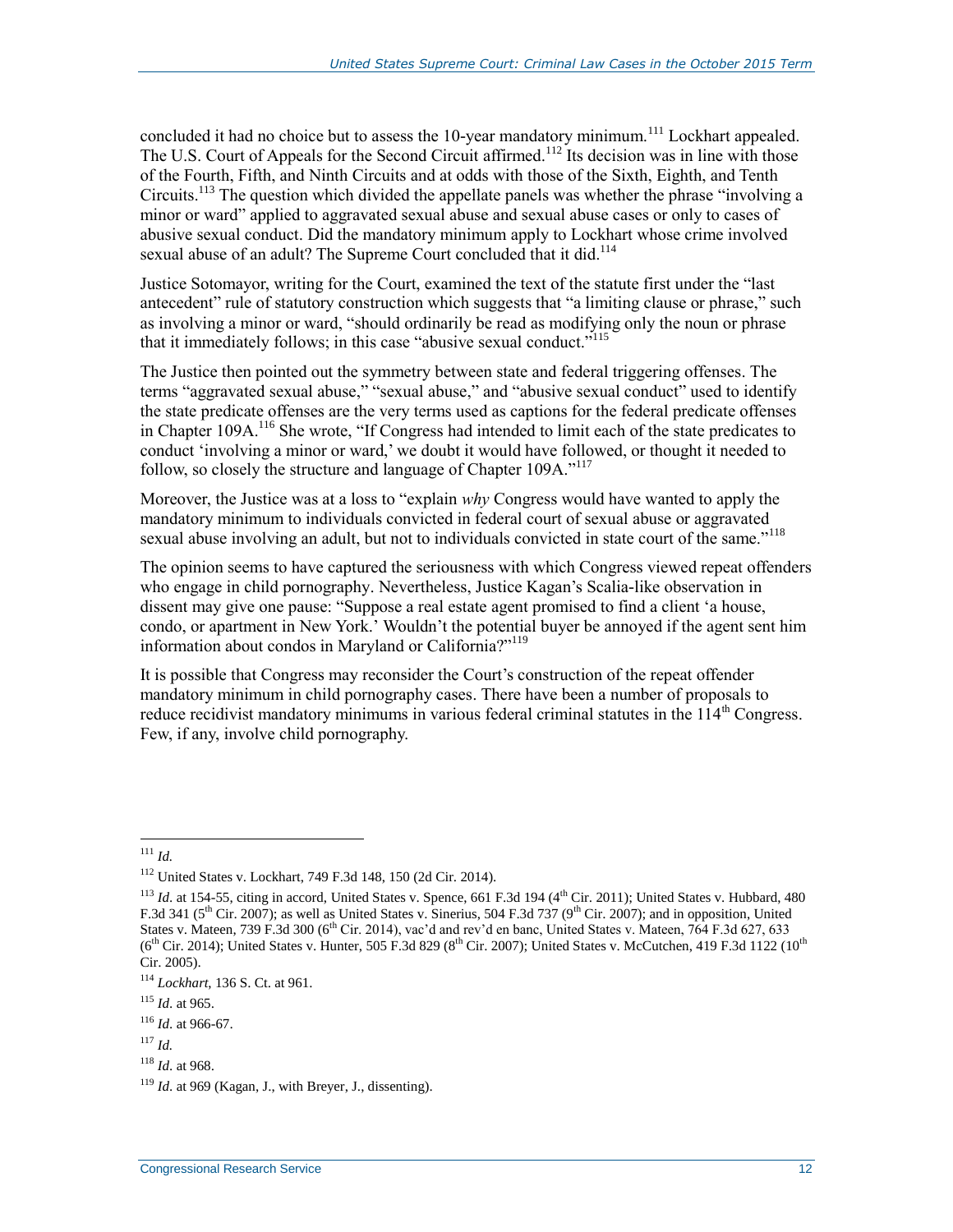### **Nichols v. United States**

**Question**: *Whether 42 U.S.C. §16913(a) requires a sex offender who resides in a foreign country to update his registration in the jurisdiction where he formerly resided, a question that divides the courts of appeals.*

The federal appellate courts are divided over whether an individual convicted of a crime which requires him to register as a sex offender must continue to follow registration requirements when he relocates overseas. The issue is now before the Supreme Court in *United States v. Nichols*. 120

The federal Sex Offender Registration and Notification Act (SORNA) requires individuals convicted of federal or state qualifying sex offenses to register with each state ("jurisdiction") "(a) ... where the offender resides, ... is an employee, and ... is a student."<sup>121</sup> It further insists that after initial registration[s] the individual "not later than 3 business days after each change of name, residence, employment, or student status, appear in person in at least 1 *jurisdiction involved* pursuant to subsection (a) and inform that jurisdiction of all changes in the information required for that offender in the sex offender registry.... "<sup>122</sup> It is a federal crime for an individual convicted of a federal sex offense to fail to comply.<sup>123</sup> It is also a federal crime for an individual convicted of a state sex offense to fail to comply and subsequently travel in interstate or foreign commerce.<sup>124</sup>

In the case before the Supreme Court, Nichols was convicted of a federal qualifying sex offense and upon his release from prison registered with Kansas authorities.<sup>125</sup> He subsequently relocated in the Philippines without appearing or returning to appear before Kansas registration officials.<sup>126</sup> The Philippines deported him back to the United States, and he was indicted for failing to keep current his Kansas registration.<sup>127</sup> He sought unsuccessfully to dismiss the indictment on the grounds that SORNA did not require him to register once he was in the Philippines.<sup>128</sup> He pleaded guilty, reserving the right to appeal.<sup>129</sup>

Nichols appealed to the U.S. Court of Appeals for the Tenth Circuit, where he contended that the SORNA's change of residency requirement does not apply when an individual changes his residency in a non-SORNA jurisdiction.<sup>130</sup> The Tenth Circuit rejected the argument on the basis of binding circuit precedent in which the court had concluded: "First, abandoning one's living place constitutes a change in residence under SORNA. Second, when an offender leaves a residence in a state, and then leaves the state entirely, that state remains a 'jurisdiction involved.' And third, a

 $124$  *Id.* 

 $\overline{a}$ 

 $126$  *Id.* 

- $129$  *Id.*
- $^{130}$  *Id.*

 $120$  136 S. Ct. 445 (2015). Much of what appears here can be found in a free standing legal sidebar, CRS Legal Sidebar WSLG1508, *Must an Overseas Resident Update His U.S. Sex Registration: The Courts Cannot Agree*.

 $121$  42 U.S.C. § 16913(a).

 $122$  42 U.S.C. § 16913(c).

<sup>123</sup> 18 U.S.C. § 2250.

 $125$  United States v. Nichols, 775 F.3d 1225, 1227 (10<sup>th</sup> Cir. 2014).

 $^{127}$  *Id.* 

<sup>128</sup> *Id.* at 1228.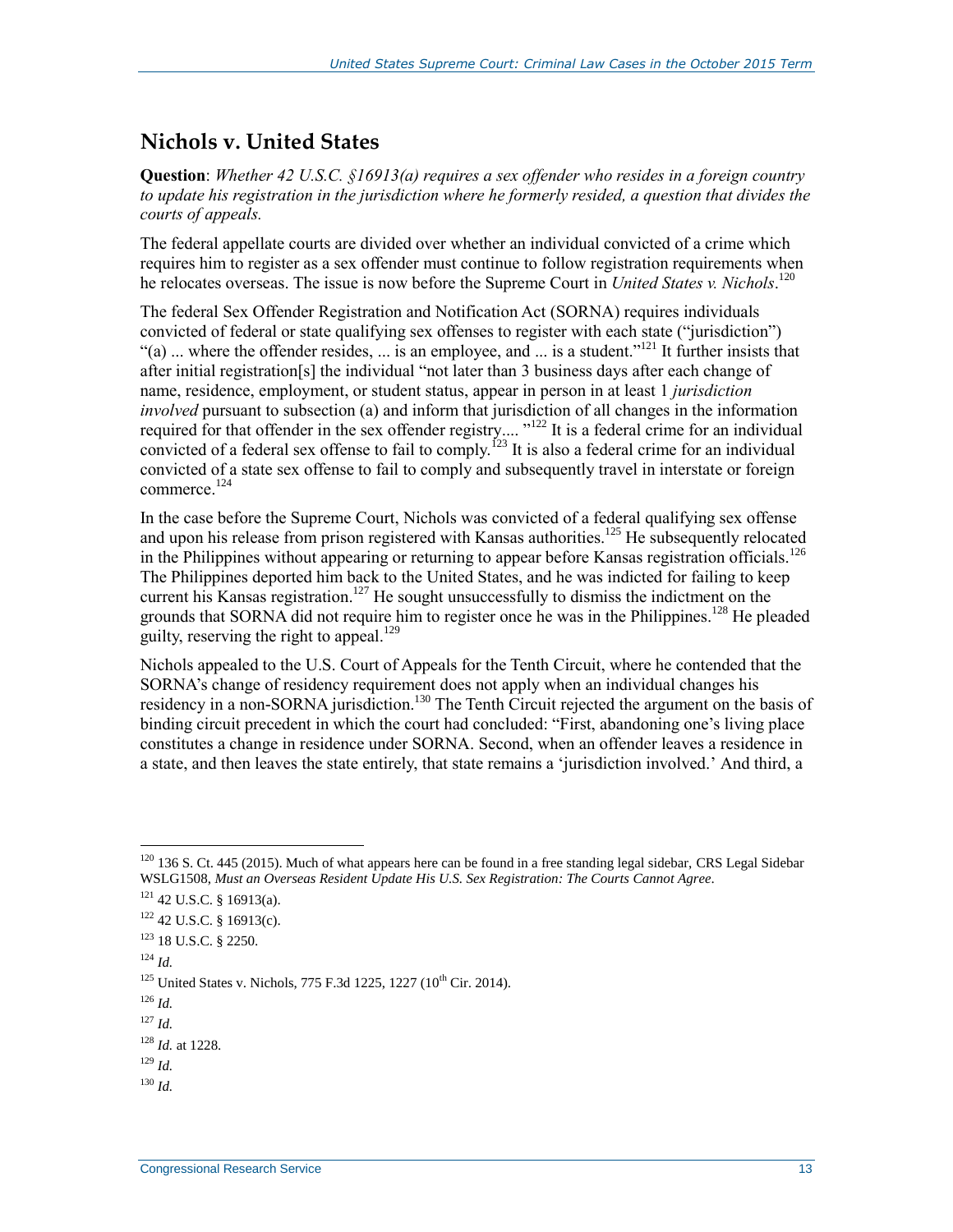reporting obligation does not disappear simply because an individual manages to relocate to a non-SORNA jurisdiction before the three-day deadline for updating a registration has passed."<sup>131</sup>

A concurring member of the *Nichols* panel favored a position similar to that taken by the Eighth Circuit and contrary to the Tenth Circuit's precedent.<sup>132</sup> Under the Eighth Circuit's construction an offender is only obliged to update his registration information in "at least 1 jurisdiction involved pursuant to subsection (a)" that is, in a jurisdiction where he resides, is employed, or is a student.<sup>133</sup> In the eyes of the Eighth Circuit, the obligation is "to keep the registration current in the jurisdiction where he 'resides' not a jurisdiction where he 'resided.'"<sup>134</sup> That would mean in Nichols' case that Kansas "was not a 'jurisdiction involved' after [Nichols] changed his residence to somewhere in the Philippines, so [he] was not required by the federal statute to update the [Kansas] registry."<sup>135</sup>

Congress resolved the dispute while the case was pending before the Court. In early February, it passed the International Megan's Law to Prevent Child Exploitation and Other Sexual Crimes Through Advanced Notification of Traveling Sex Offenders.<sup>136</sup> The statute requires sex offenders to "provide the appropriate official for inclusion in the sex offender registry"<sup>137</sup> information related to any foreign travel, "in conformity with any time and manner requirements prescribed by the Attorney General."<sup>138</sup> In the interim, however, the legislation will have no impact on Nichols and those similarly situated. If the Court accepts their arguments, their convictions for failure to update will be overturned. If it does not, their convictions will stand.

## **Firearms**

Perhaps spurred on by the result below, the Supreme Court held that stun guns used for selfdefense are not necessarily beyond the guarantees of the Second Amendment right to bear arms. The other firearms cases on the Court's docket raise interpretative issues under the Armed Career Criminal Act and the firearm possession disqualification triggered by a domestic violence misdemeanor.

### **Caetano v. Massachusetts**

**Holding:** *Supreme Judicial Court of Massachusetts's reasoning for upholding stun gun ban—lack of common use of stun guns at time of Second Amendment's enactment, unusual nature of stun guns as a modern invention, and lack of ready adaptability of stun guns for use in the military does not preclude stun guns from being protected by Second Amendment right to bear arms*

In *Caetano v. Massachusetts,* in one fell swoop (and without oral argument) the U.S. Supreme Court granted a petition for certiorari and issued a per curiam opinion vacating the judgment of

<sup>&</sup>lt;sup>131</sup> *Id.* at 1229 (internal citations omitted).

<sup>132</sup> *Id.* at 1233 (McKay, J., concurring).

 $133$  United States v. Lunsford, 725 F.3d 859, 860 (8<sup>th</sup> Cir. 2013).

<sup>134</sup> *Id.* at 861.

<sup>135</sup> *See id.* at 861-62.

<sup>136</sup> P.L. 114-119 (Feb. 8, 2016).

<sup>137</sup> 42 U.S.C. §16914(a).

<sup>138</sup> P.L. 114-119 (Feb. 8, 2016).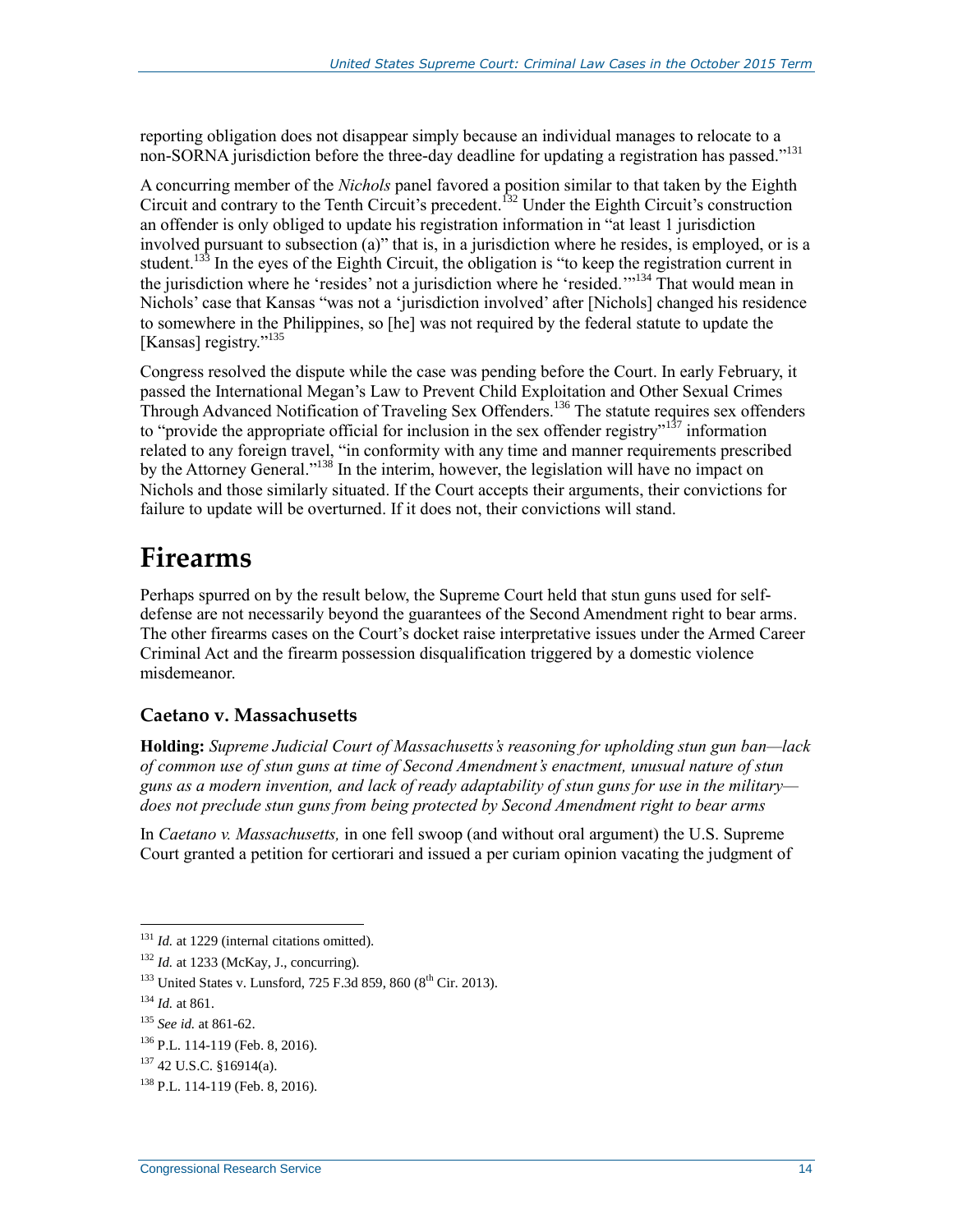the Massachusetts Supreme Court that had upheld a Massachusetts law prohibiting the possession of stun guns.<sup>139</sup>

Massachusetts has a law that bans the possession of weapons that emit electrical currents (e.g.*,* stun guns), which was challenged as unconstitutional under the Second Amendment by a women who had been arrested for violating that law.<sup>140</sup> The Massachusetts court had concluded that the Second Amendment does not encompass stun guns, and thus the statute's prohibition was lawful, because, among other things, stun guns are dangerous, unusual, and were not in common use at the time the Bill of Rights was enacted.<sup>141</sup> Additionally, the court concluded, the stun gun, as used by the defendant, was not used to defend herself in the home.<sup>142</sup>

The U.S. Supreme Court vacated the Massachusetts ruling, concluding that its reasoning directly conflicted with the holdings in *District of Columbia v. Heller*,<sup>143</sup> in which the Court concluded that the Second Amendment encompasses an individual right to possess firearms for traditional, lawful purposes, and *McDonald v. Chicago*,<sup>144</sup> which applies that right to the States through the Fourteenth Amendment. For instance, the Court noted that *Heller* stated that "the Second Amendment 'extends … to arms … that were not in existence at the time of the founding'" as well as firearms that are not readily adaptable for military use.<sup>145</sup> Additionally, the Court criticized the state court's ruling for defining "unusual"—as used in *Heller* to describe firearms that have historically been prohibited—as weapons that are a "modern invention."<sup>146</sup>

The U.S. Supreme Court's ruling is limited to the Massachusetts court's analysis, though, which, according to the Court, had run afoul of its precedent. So the Court's decision does not mean that the Second Amendment protects all electrical weapons, such as stun guns, and does little to add to, or clarify, current Second Amendment jurisprudence.

#### **Voisine v. United States<sup>147</sup>**

**Question**: *Does a misdemeanor crime with the* mens rea *of reckless qualify as a 'misdemeanor crime of domestic violence' as defined by 18 U.S.C. §§921(a)(33)(A) and 922(g)(9).*

The Supreme Court recently heard *Voisine v. United States*, <sup>148</sup> a decision examining the federal provision that makes it unlawful for an individual to possess a firearm or ammunition if that person has been convicted of a misdemeanor crime of domestic violence (MCDV). A MCDV is defined as a misdemeanor offense under federal or state law that has, as an element, "the use or attempted use of physical force, or the threatened use of a deadly weapon" committed by and against certain persons.<sup>149</sup> The Court decided to hear one of two questions presented: whether a

 $\overline{a}$ 

<sup>145</sup> Caetano, 2016 WL at \*1 (quoting *Heller,* 554 U.S. at 582).

<sup>139</sup> Caetano v. Massachusetts, No. 14-10078,—S. Ct.—2016 WL 1078932 (Mar. 21, 2016).

<sup>140</sup> *See* MASS. GEN. LAWS ch.140, §131J; Commonwealth v. Caetano, 26 N.E.3d 688, 689 (Mass. 2015).

<sup>141</sup> Caetano, 26 N.E.2d at 692.

 $142$  *Id.* 

<sup>143</sup> 554 U.S. 570 (2008).

<sup>&</sup>lt;sup>144</sup> 561 U.S. 742 (2010).

<sup>146</sup> *Id.*

 $147$  Vivian Chu, a legislative attorney in the American Law Division, wrote this section of the report. It is also available as a free standing legal sidebar CRS Legal Sidebar WSLG 1445, *Tying Up Loose Ends . . . Supreme Court To Evaluate Federal Firearms Provision Again*, WSLG 1445.

<sup>&</sup>lt;sup>148</sup> 136 S. Ct. 386 (2015).

 $^{149}$  18 U.S.C. § 921(a)(33).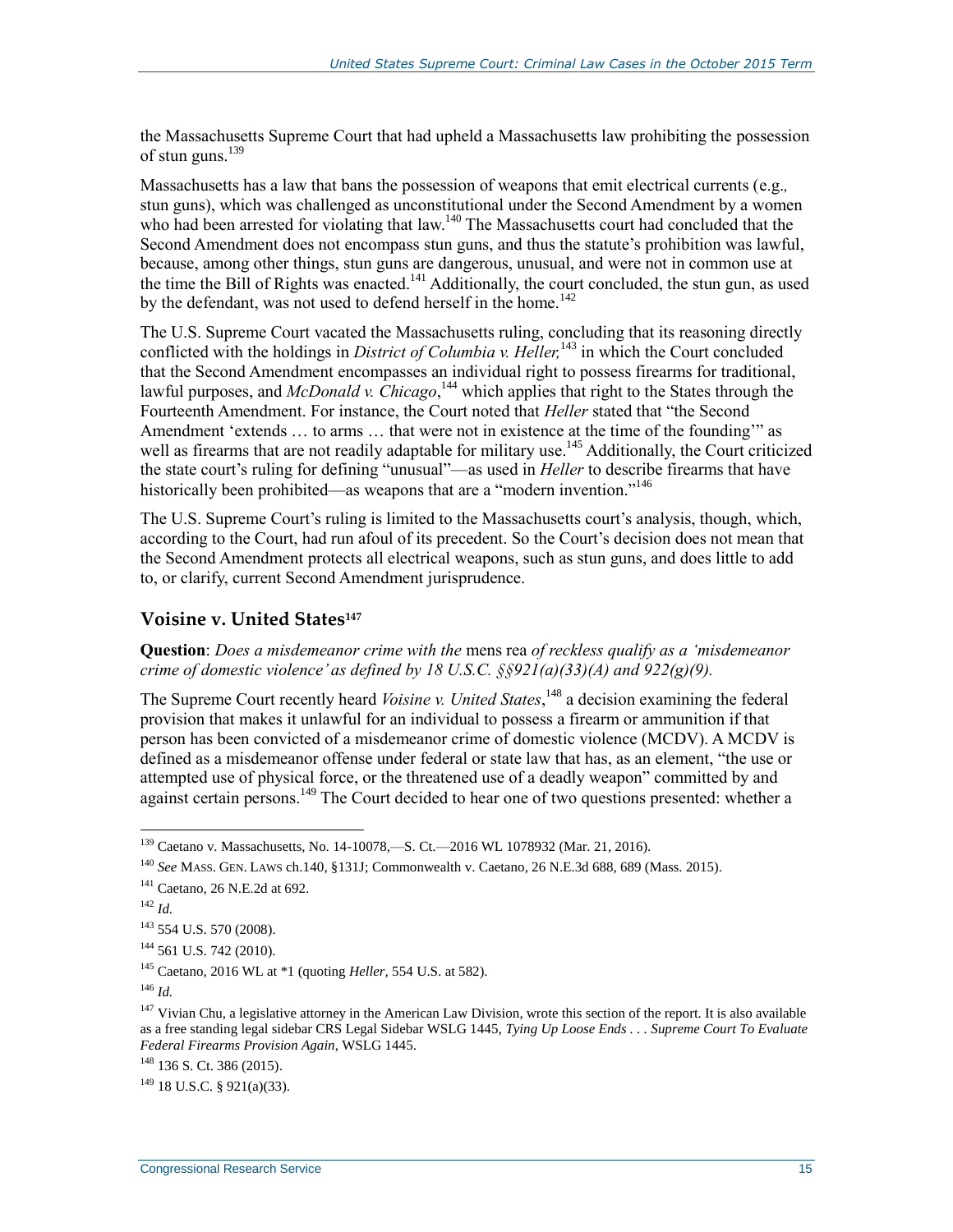misdemeanor crime with a *mens rea* of recklessness qualifies as a "misdemeanor crime of domestic violence" as defined by 18 U.S.C. §§  $921(a)(33)(A)$  and  $922(g)(9)$ .<sup>150</sup> The Court decided not to review the constitutionality of the provision under the Second, Fifth, and Sixth Amendments or the Ex Post Facto Clause.<sup>151</sup>

Arguably the Justices paved the way for this case when deciding *United States v. Castleman*<sup>152</sup> last term. In *Castleman*, the Supreme Court held that the "physical force," for the purposes of a MCDV, is the degree of force that supports a battery conviction at common law, namely "offensive touching."<sup>153</sup> However, the Court noted that it had not resolved whether "a reckless application of force could constitute 'use' of force."<sup>154</sup> This is now the issue before the Court when it hears *Voisine*.

In *Voisine*, the First Circuit upheld the defendants' MCDV conviction under 18 U.S.C.  $§ 922(g)(9)$ , finding that their underlying convictions under Maine law qualified as predicate MCDV offenses.<sup>155</sup> In doing so, the First Circuit analyzed whether Maine's assault statute, which includes reckless acts, categorically fits within § 922(g)(9).<sup>156</sup> The First Circuit in *United States v. Booker* had earlier held that a reckless misdemeanor satisfies the federal definition of MCDV.<sup>157</sup> In *Castleman*, the Supreme Court did not say *Booker* was wrong, but highlighted other circuit court decisions, which had determined that "recklessness is not sufficient" to satisfy the use-offorce requirement.<sup>158</sup> In *Voisine*, the First Circuit expressed disagreement with these other circuit cases, stating that "[a]ll but one of the ten cases cited in *Castleman* ... as deciding the § 922(g)(9) mens rea issue in fact considered other statutes in other contexts ... "<sup>159</sup> Given §  $922(\text{g})(9)$ 's legislative history and unique purpose in ensuring that "domestic abusers convicted of misdemeanors, in addition to felonies, are barred from possessing firearms," the First Circuit opined that the provision should be interpreted more broadly than other statutes, which do not include reckless crimes as qualifying predicate offenses.<sup>160</sup>

Section  $922(g)(9)$ , according to the First Circuit, "is meant to embrace those seemingly minor predicate acts, occurring sometimes in moments of passion, where the perpetrator consciously disregarded a risk in light of known circumstances."<sup>161</sup> The court reviewed Maine's definition of recklessness—"A person acts recklessly with respect to a result of the person's conduct when the person consciously disregards a risk that the person's conduct will cause such a result"—and concluded that the definition involves a volitional component and a substantial amount of deliberateness and intent.<sup>162</sup> The First Circuit found the state's definition of reckless "sufficiently

<sup>150</sup> *See* 136 S. Ct. 386 (2015); Petition for Writ of Certiorari at I, *Voisine v. United States* (2015) (No. 14-10154).

<sup>151</sup> *See* 136 S. Ct. 386 (2015); Petition for Writ of Certiorari at I, *Voisine v. United States* (2015) (No. 14-10154).

<sup>152</sup> 134 S. Ct. 1405 (2014).

<sup>153</sup> *See Castleman,* 134 S. Ct. at 1410-13.

<sup>154</sup> *See id.* at 1414 n.8 (citing Leocal v. Ashcroft, 543 U.S. 1 (2004)).

<sup>&</sup>lt;sup>155</sup> United States v. Voisine, 778 F.3d 176, 177-78, 187 (1<sup>st</sup> Cir. 2015).

<sup>156</sup> *Id.* at 183-86.

 $157$  644 F.3d 12, 21 ( $1^{\text{st}}$  Cir. 2011).

<sup>158</sup> *Castleman*, 134 S. Ct. at 1414 n.8.

<sup>159</sup> *Voisine*, 778 F.3d at 180-81 & n.3.

<sup>160</sup> *See id.* at 183.

<sup>161</sup> *Id.* at 184.

<sup>162</sup> ME. REV. STAT. ANN. tit. 17-A, § 35(3)(A); *see* United States v. Voisine, 778 F.3d at 183-86.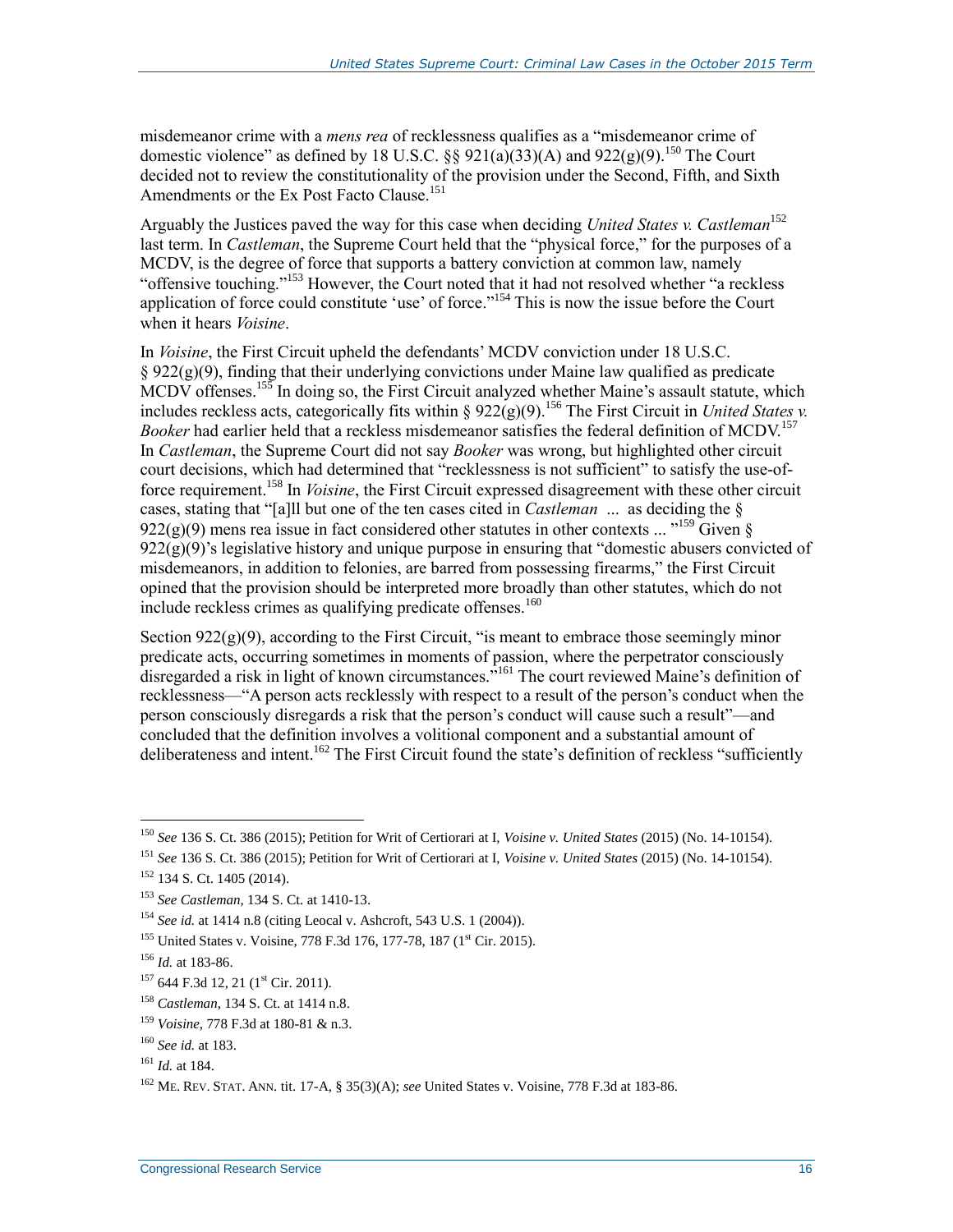volitional," such that the crime of reckless assault in Maine constitutes a predicate offense for purposes of § 922(g)(9).<sup>163</sup>

Notably, the First Circuit made clear that it was not deciding that "recklessness in the abstract is always enough to satisfy  $\S 922(g)(9)$ ," acknowledging that the term has not always been consistently used.<sup>164</sup> Given the First Circuit's focus on whether Maine's *mens rea* requirement of recklessness satisfies the statute and the different definitions a state may employ, it will be interesting to see what definition the Court will turn to upon hearing *Voisine*. Will it survey the states to see how they have defined recklessness in a particular context or will the Court turn to the meaning of the term under common law? If the Court overturns the First Circuit's decision, the result could limit the types of state domestic violence convictions that qualify as predicate offenses under §  $922(g)(9)$ . As a consequence, there could be an increase in the number of persons eligible to possess a firearm, despite a misdemeanor conviction for domestic abuse, as such offenses would no longer satisfy  $\S 922(g)(9)$ . Were the Court to exclude crimes of domestic violence with a *mens rea* requirement of recklessness, Congress could pass a law including recklessness as a type of mental state that would satisfy  $\S 922(g)(9)$ 's definition of MCDV.

### **Armed Career Criminal Act**

### **Welch v. United States**

**Questions**: *1. Whether the District Court was in error when it denied relief on Petitioners' §2255 motion to vacate, which alleged that a prior Florida conviction for 'sudden snatching,' did not qualify for ACCA [Armed Career Criminal Act] enhancement pursuant to 18 U.S.C. §924(e).*

*2. Whether* Johnson v. United States*, 135 S. Ct. 2551(2015), announced a new substantive rule of constitutional law that applies retroactively to cases that are on collateral review. Furthermore, Petitioner ask[s] this Court to resolve the Circuit split which has developed on the question of Johnson retroactivity in the Seventh and the Eleventh Circuit Courts of Appeals.*

Last year, the Supreme Court declared the Armed Career Criminal Act (ACCA)'s residual category unconstitutionally vague in *Johnson v. United States*. <sup>165</sup> In January, the Court's *Montgomery v. Louisiana*<sup>166</sup> decision revisited the test used to determine whether such cases should be applied retroactively. With *Welch v. United States*, the Court is being asked to apply the test in an ACCA case.<sup>167</sup>

The ACCA calls for a mandatory 15-year term of imprisonment for a defendant convicted of certain firearms offenses, if the defendant has three prior serious drug or violent felony convictions.<sup>168</sup> The qualifying serious drug and violent felony convictions fall within one of three categories.<sup>169</sup> The first category consists of crimes that have *physical force* or attempted physical force as an element.<sup>170</sup> The second is made up of drug trafficking and other *enumerated* crimes

<sup>163</sup> *Id.* at 186.

<sup>164</sup> *See id.* at 186 & n.5.

 $165$  135 S. Ct. 2551 (2015).

<sup>166</sup> 136 S. Ct. 718 (2016).

 $167$  136 S. Ct. 790 (2016).

<sup>168</sup> 18 U.S.C. § 924(e).

 $169$  18 U.S.C. § 924 (e)(2).

 $170$  18 U.S.C. § 924 (e)(2)(B)(i).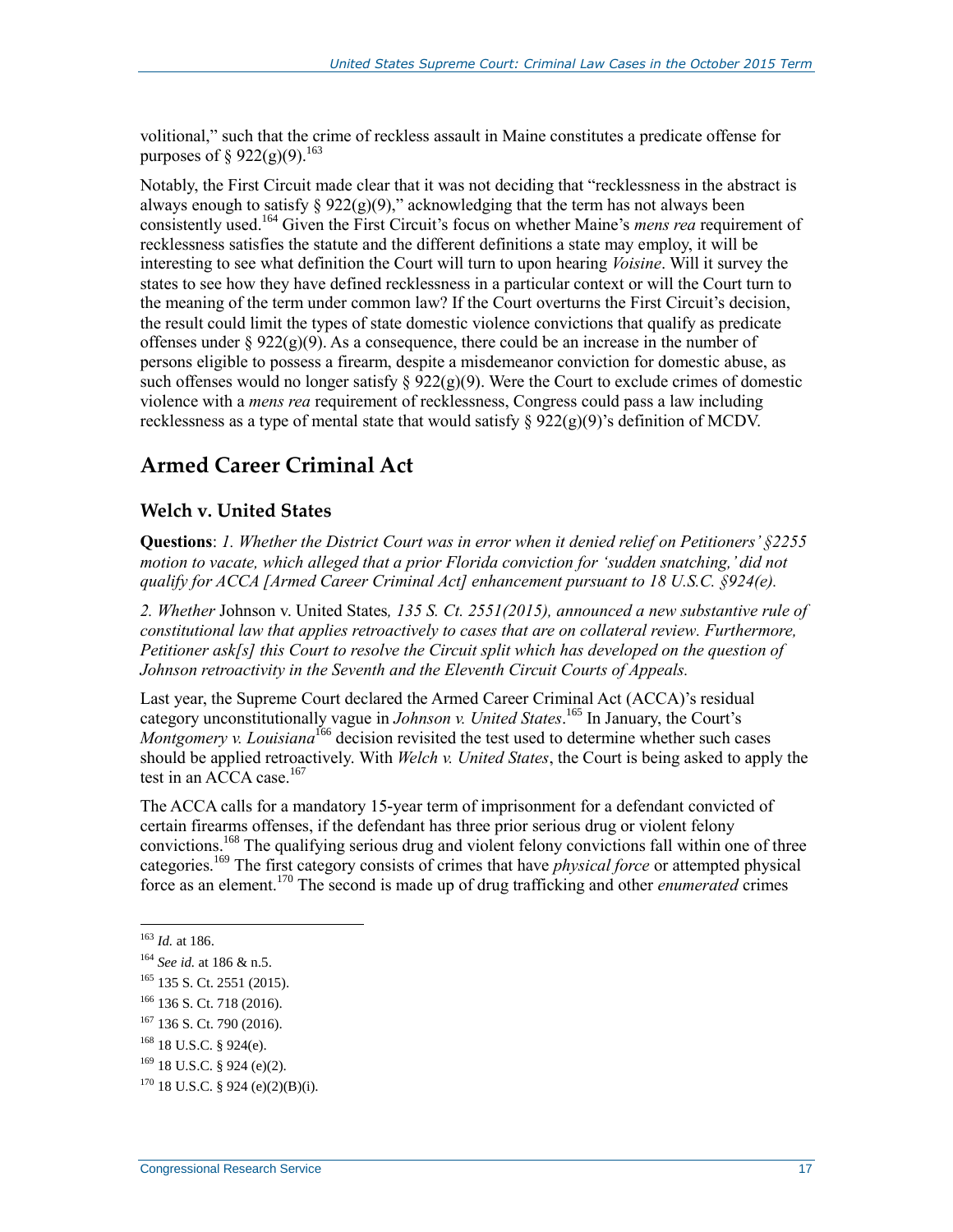such as burglary, arson, and extortion.<sup>171</sup> The third is a *residual* category that includes offenses "that present[] a serious potential risk of physical injury to another."<sup>172</sup> Welch was convicted of being a felon in possession of a firearm.<sup>173</sup> The trial court sentenced him under the ACCA on the basis of prior Florida convictions.<sup>174</sup>

Welch argued that one of his three prior convictions did not fall within any of the qualifying offense categories.<sup>175</sup> The government asserted that it qualified under the physical force category and the residual category. The U.S. Court of Appeals for the Eleventh Circuit agreed that the earlier Florida conviction came within the residual category and found it unnecessary to decide whether it also qualified under the physical force category.<sup>176</sup> Welch filed for habeas relief, which the district court and the Eleventh Circuit denied.<sup>177</sup> Two weeks later, the Supreme Court handed down its *Johnson* decision voiding the residual category.<sup>178</sup> The Supreme Court granted Welch's petition for review of two questions: (1) whether Welch should have been granted habeas relief because his Florida prior conviction did not fall within the physical force category, in which case he would be ineligible for sentencing under the ACCA; and (2) whether the *Johnson* decision should be applied retroactively to Welch's case.

The question of the retroactivity of a novel Supreme Court interpretation arose earlier in the Court's term in *Montgomery v. Louisiana*. <sup>179</sup> There, the Court pointed out that under the *Teague* doctrine, a ground-breaking Supreme Court interpretation (a "new rule") may be applied retroactively to a habeas petitioner when the new rule finds either the crime of conviction or the penalty imposed substantively unconstitutional.<sup>180</sup> Welch argues that he is entitled to retroactive habeas relief because the *Johnson* Court found unconstitutional the ACCA residual category that was the basis for his prior conviction.<sup>181</sup>

The government agrees to the extent that the conviction was for an offense qualifying under the residual category, but asks the Court resolve an issue that has arisen under a conflicting decision out of the U.S. Court of Appeals for the Fifth Circuit, *In re Williams*. <sup>182</sup> The *Williams* court declined to apply *Johnson* retroactively because it believed that Congress could cure the vagueness defect in ACCA's residual category.<sup>183</sup>

The Court also agreed to consider whether Welch's prior Florida conviction qualified under the ACCA's physical force category. Welch contends that the "sudden snatching" statute under which he was convicted does not include the physical force element necessary to qualify under the ACCA's physical force category.<sup>184</sup> The government argues that he was convicted under a statute

 $171$  18 U.S.C. § 924 (e)(2)(A), (e)(2)(B)(ii).

 $172$  18 U.S.C. § 924 (e)(2)(B)(ii).

<sup>&</sup>lt;sup>173</sup> *See* 18 U.S.C. § 922(g)(1); United States v. Welch, 683 F.3d 1304, 1306 (11<sup>th</sup> Cir. 2012).

<sup>174</sup> *Welch,* 683 F.3d at 1306.

<sup>175</sup> *See id.* at 1310.

<sup>176</sup> *See id.* at 1310-14.

<sup>177</sup> *See* Petitioner's Brief at 7-8, 136 S. Ct. 790 (2016) (No. 15-6418).

<sup>178</sup> 135 S. Ct. 2551 (2015).

 $179$  136 S, Ct. 718 (2016).

<sup>180</sup> *See id.* 

<sup>181</sup> *See* Petitioner's Brief at 13-15, 136 S. Ct. 790 (2016) (No. 15-6418).

<sup>182</sup> *See* Respondent's Brief at 12-16, 136 S. Ct. 790 (2016) (No. 15-6418).

 $183$  806 F.3d 322 (5<sup>th</sup> Cir. 2015).

<sup>184</sup> *See* Petitioner's Reply Brief at 24-25, 136 S. Ct. 790 (2016) (No. 15-6418).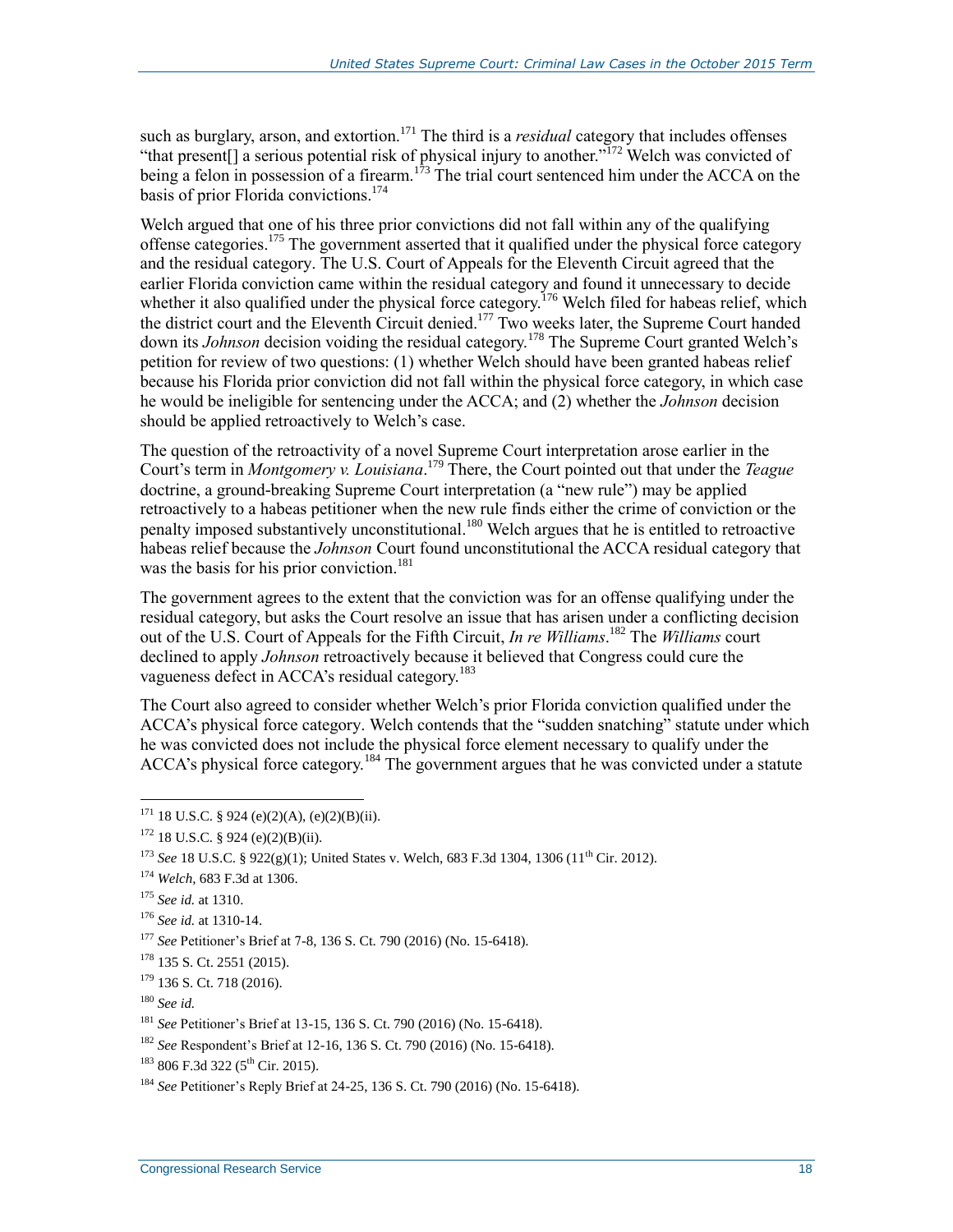that in fact has a physical force element.<sup>185</sup> The government suggests that the case be returned to the Eleventh Circuit to address the issue.<sup>186</sup>

Regardless of how the Supreme Court resolves the issues, Congress is likely to remove the now extraneous residual category<sup>187</sup> from the ACCA.

#### **Mathis v. United States**

**Question**: *Whether a predicate prior conviction under the Armed Career Criminal Act, 18 U.S.C. §924(e)(1), must qualify as such under the elements of the offense simpliciter, without extending the modified categorical approach to separate statutory a definitional provisions that merely establish the means by which reference elements may be satisfied rather than stating alternative elements or versions of the offense.*

Interpretation of the Armed Career Criminal Act (ACCA) has bedeviled the courts almost since its enactment. The ACCA sets a 15-year mandatory minimum term of imprisonment for defendants guilty of certain firearms offenses if they have three prior state or federal serious drug or violent felony convictions.<sup>188</sup> It defines violent felony to include any felony "that ... (ii) is burglary, arson, or extortion, involves use of explosives, or otherwise involves conduct that presents a serious potential risk of physical injury to another."<sup>189</sup> Last year in *Johnson v. United States*, the Supreme Court found the residual clause ("or otherwise involves ... ") unconstitutionally vague.<sup>190</sup> This year in *Mathis v. United States*, <sup>191</sup> it will consider the question of when a state burglary conviction is an ACCA burglary conviction. The case turns on application of the Court's decisions in *Taylor v. United States*<sup>192</sup> and *Descamps v. United States*.<sup>193</sup>

In its *Taylor* decision, the Supreme Court stated that the term "burglary" in the ACCA means generic burglary, that is, burglary as commonly understood, a crime involving "unlawful or unprivileged entry into, or remaining in, a building or structure, with intent to commit a crime."<sup>194</sup> The statute of prior conviction determines whether a defendant was convicted of such conduct. Some statutes, however, define burglary in the alternative; proscribing some conduct which matches the generic description and some that does not. For example, some statutes include cars and boats along with buildings and structures as the location of the crime of burglary.<sup>195</sup> In which case, the courts are said to take a "modified categorical approach" which means that a prior state burglar conviction constitutes a 'burglary' conviction (1) if the elements of the state statute corresponded to the elements of generic burglary or (2) when the state statute exhibits alternative sets of elements – one qualifying, another not – if "the charging paper and jury instructions

<sup>185</sup> *See* Respondent's Brief at 43-46, 136 S. Ct. 790 (2016) (No. 15-6418).

<sup>186</sup> *See* Respondent's Brief at 16, 43-46, 136 S. Ct. 790 (2016) (No. 15-6418).

 $187$  18 U.S.C. § 924 (e)(2)(B)(ii).

<sup>188</sup> 18 U.S.C. § 924(e).

 $189$  18 U.S.C. § 924(e)(2)(B).

 $190$  135 S. Ct. 2551 (2015).

<sup>&</sup>lt;sup>191</sup> 136 S. Ct. 894 (No. 15-6092).

<sup>192</sup> 495 U.S. 575 (1990).

<sup>193</sup> 133 S. Ct. 2276 (2013).

<sup>194</sup> Taylor v. United States, 495 U.S. 575, 598 (1990).

<sup>195</sup> *See id.* at 599-600.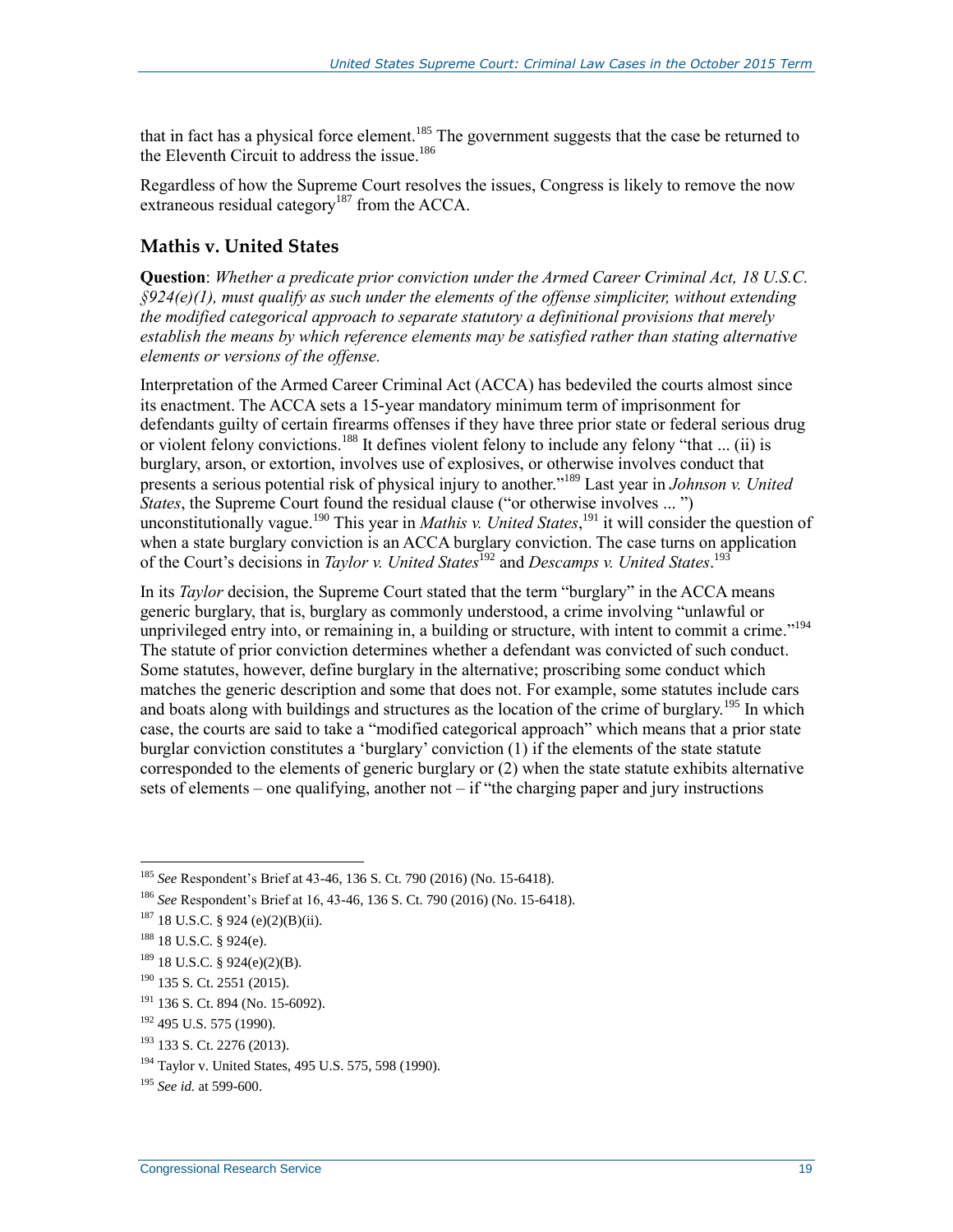actually required the [state] jury to find all of the elements of generic burglary in order to convict the defendant."<sup>196</sup>

In its *Descamps* decision, the Supreme Court stated that recourse to the charging documents, jury instructions, and the like (the charging documents) was only permissible when the statute of prior conviction could be divided into a set of qualifying and a set of nonqualifying offenses.<sup>197</sup> Such recourse was not permissible if the statute had a single set of elements, that is, if it was not divisible.<sup>198</sup> For example, the statute at issue in *Descamps* outlawed entry into a building with intent to commit a crime.<sup>199</sup> It implied but did not state alternative offenses – *unlawful* entry into a building with intent to commit a crime and *lawful* entry into a building with intent to commit a crime. Consequently, it was not divisible; courts could not look the charging documents to determine under which alternative Descamps had been convicted; and it did not qualify as an ACCA burglary conviction.<sup>200</sup>

Mathis was convicted of firearm possession by a felon.<sup>201</sup> He was sentenced under the ACCA on the basis of five Iowa burglar convictions.<sup>202</sup> The Iowa burglary statute matches the generic description, but the Iowa criminal code contains a generally applicable definition of "occupied structure" which includes cars and boats as well as buildings.<sup>203</sup> The trial court and U.S. Court of Appeals found the Iowa statute divisible and concluded that the charging documents established that Mathis had been convicted under a set of statutory elements that corresponded to the generic description of burglary.<sup>204</sup>

Mathis's arguments before the Supreme Court are the same ones he unsuccessful urged upon the U.S. Court of Appeals for the Eighth Circuit. First, the Iowa burglary statute is not divisible.<sup>205</sup> Therefore, the Supreme Court's precedents do not allow recourse to the charging documents.<sup>206</sup> Like the *Descamps* statute, it implies rather than states alternative offenses, one of which is ACCA qualified and other of which is not.<sup>207</sup> Second, the Court's precedents draw a distinction between the statutory elements of a prior conviction and the facts or means surrounding the conduct that lead to conviction.<sup>208</sup> The burglary statute does not make the type of location an element.<sup>209</sup> It encompasses both permissible locations and impermissible locations.<sup>210</sup> It is a fact or means of committed the offense, like the lawful or unlawful means of entry in *Descamps*. 211

 $\overline{a}$ 

<sup>202</sup> *See id.* at 1070.

<sup>196</sup> *See id.* at 600-02.

<sup>197</sup> *See* Descamps v. United States, 133 S. Ct. 2276, 2283-93 (2013).

<sup>198</sup> *See id.* 

<sup>199</sup> *See id.* at 2282.

<sup>200</sup> *See id.* at 2282-2293.

<sup>&</sup>lt;sup>201</sup> *See United Stated v. Mathis, 786 F.3d 1068, 1069 (8<sup>th</sup> Cir. 2015).* 

<sup>203</sup> *See id.* at 1073-74.

<sup>204</sup> *See id.* at 1071-75.

 $205$  Brief for Petitioner at 12, Mathis v. United States, 136 S. Ct. 894 (No. 15-6092) (2016).

<sup>206</sup> *See id.* at 2, 12-15.

<sup>207</sup> *See id.* at 15-36.

<sup>208</sup> *See id.*

<sup>209</sup> *See id.*

<sup>210</sup> *See id.*

<sup>211</sup> *See id.*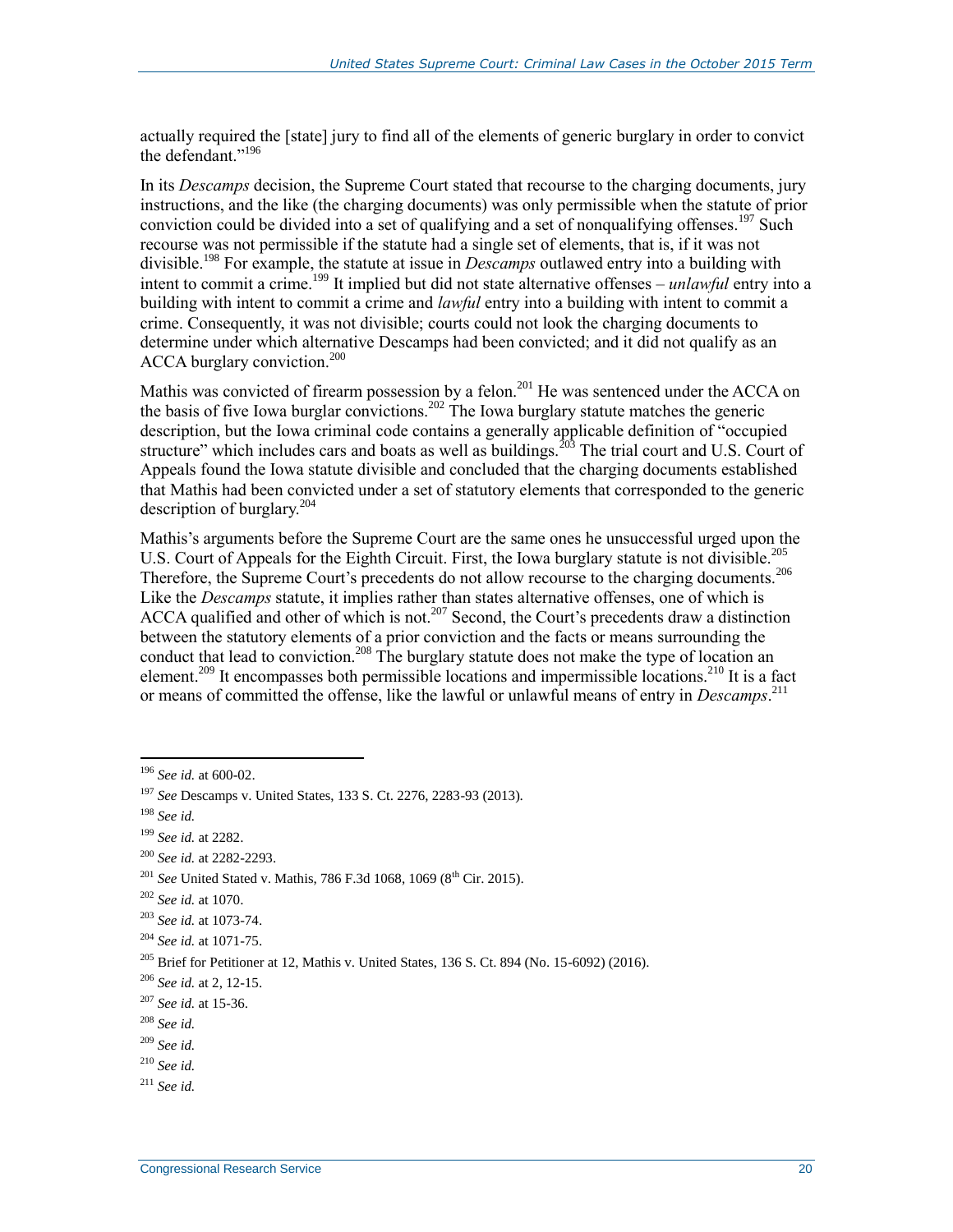The Eighth Circuit dismissed Mathis' arguments as essentially an elements/means argument, foreclosed by a statement in *Descamps*: "Whatever a statute lists (whether elements or means), the [chagrining] documents we approved in *Taylor* and *Shepard* ... would reflect the crime's elements."<sup>212</sup> The Eighth Circuit acknowledged disagreement among the lower federal appellate courts over the element/means question and the question of whether a statute of prior conviction may be considered divisible by virtue of statutory provisions, or perhaps other statements of law, found elsewhere. $213$ 

## **Fourth Amendment**

The trio of Fourth Amendment cases presents questions on the exclusionary rule, the warrant requirement for sobriety tests, and qualified official immunity in the face of use of excessive force allegations.

## **Utah v. Strieff**

**Question**: *Should evidence seized incident to a lawful arrest on an outstanding warrant be suppressed because the warrant was discovered during an investigatory stop later found to be unlawful?*

The national [debate](http://www.baltimoresun.com/news/maryland/baltimore-city/bs-md-ci-ferguson-anniversary-20150808-story.html) over policing practices stemming from the deaths of Michael Brown in Ferguson, Missouri and Freddie Gray in Baltimore, Maryland (and other police-related deaths).<sup>214</sup> has made its way to the Supreme Court in *Utah v. Strieff*—a case about evidence suppression in criminal proceedings.<sup>215</sup> The novel question before the Court is whether evidence should be suppressed (through the exclusionary rule) if it was seized after a search incident to a lawful arrest on an outstanding warrant, when the warrant was discovered only because of an initial, illegal stop by the police. Discussion at oral argument, at times, focused on how the Court's decision would impact heavily policed communities, like Ferguson, where a significant percentage of the population has outstanding arrest warrants for minor offenses, like failing to pay traffic fines.<sup>216</sup>

The judicially created exclusionary rule requires the suppression of evidence obtained through illegal searches or seizures, as well as evidence later obtained as a result of the earlier Fourth Amendment violation—the so-called "fruit of the poisonous tree."<sup>217</sup> However, this rule will be applied only if a court concludes that suppression would [deter](https://www.google.com/url?sa=t&rct=j&q=&esrc=s&source=web&cd=2&cad=rja&uact=8&ved=0ahUKEwiKyI6Px8DLAhWClh4KHUffD44QFggjMAE&url=http%3A%2F%2Fwww.supremecourt.gov%2Fopinions%2F10pdf%2F09-11328.pdf&usg=AFQjCNH-WRJ37aSQ0YYxQLS7zv4lXanAbg&sig2=CH3yqTlhEcRY2CsimU3BOg) future police misconduct and that the potential deterrence outweighs potential costs, such as releasing a criminal into the public.<sup>218</sup> Therefore, not all illegally obtained evidence—and derivative evidence—will be excluded. For

<sup>212</sup> *See Mathis*, 786 F.3d at- 1074-75 (emphasis omitted).

<sup>213</sup> *See id.* at 1075 n.6 & n.7.

<sup>&</sup>lt;sup>214</sup> *See, e.g., Carrie Wells, Protesters March against Police Brutality on Anniversary of Ferguson Unrest, BALT. SUN* (Aug. 8, 2015, 7:07 PM), http://www.baltimoresun.com/news/maryland/baltimore-city/bs-md-ci-ferguson-anniversary-20150808-story.html; Mark Berman, *How the Response to Protests over Police Force Changed between Ferguson and Baltimore,* WASH. POST (May 1, 2015), https://www.washingtonpost.com/news/post-nation/wp/2015/05/01/fromferguson-to-baltimore-how-the-response-to-protests-over-police-force-has-changed-nationwide/.

<sup>215</sup> State v. Strieff, 357 P.3d 532 (Utah 2015).

<sup>216</sup> *See* Transcript of Oral Argument at 6:3-9:18, 12:8-12:21, 21:18-23:17, *Utah v. Strieff,* 136 S. Ct. 27 (2015) (No. 14- 1373).

<sup>217</sup> *See, e.g.,* Davis v. United States, 131 S. Ct. 2419, 2424 (2011); Segura v. United States, 468 U.S. 796, 804 (1984). <sup>218</sup> *Davis*, 131 S. Ct. at 2426-27.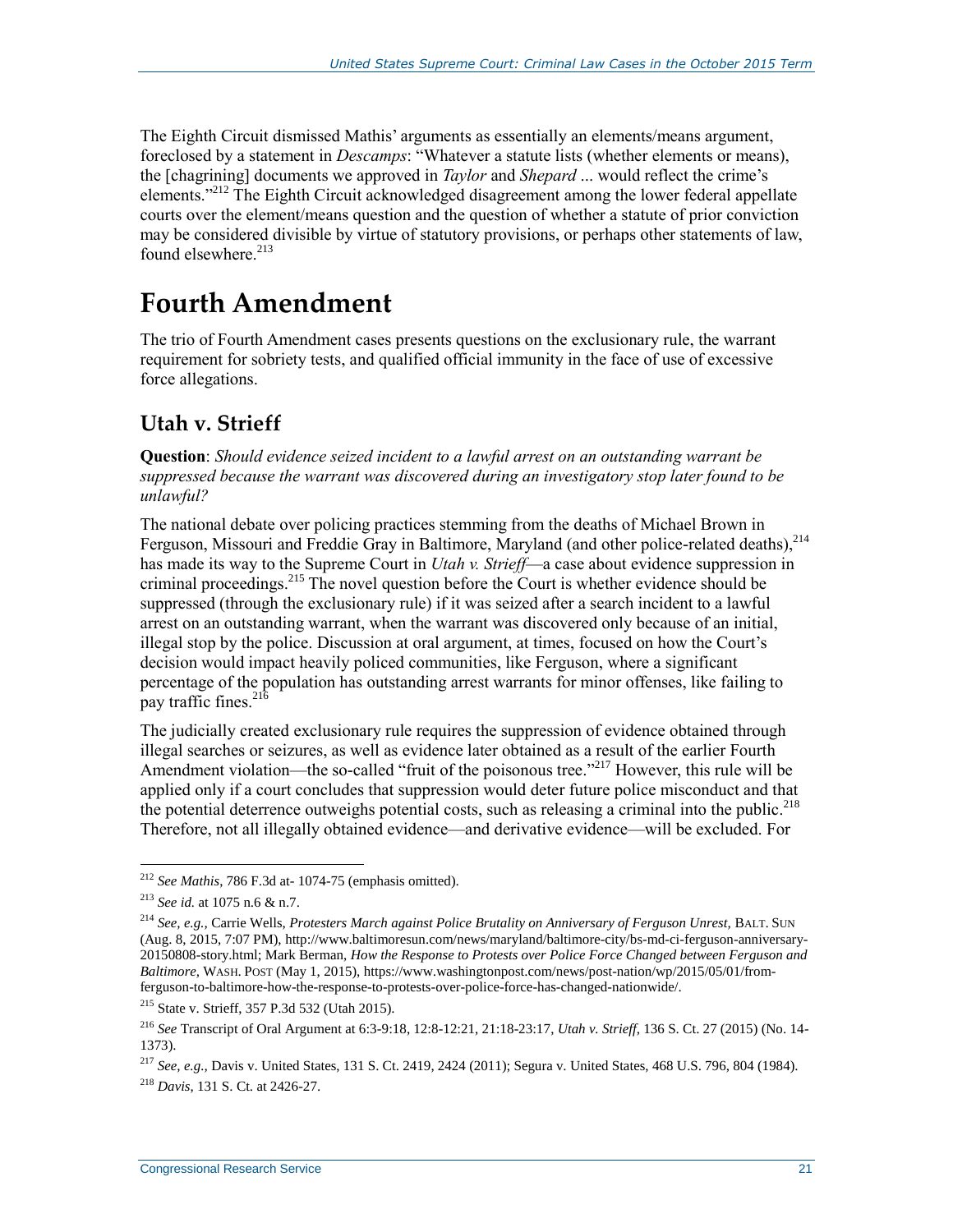example, under the attenuation doctrine, a court will not suppress evidence obtained subsequent to an illegal search or seizure if "the connection between the lawless conduct of the police and the discovery of the challenged evidence has 'become so attenuated as to dissipate the taint.'"<sup>219</sup> To determine whether the intervening event was sufficiently independent of the illegal act to warrant the evidence's admission, courts balance three factors: (1) the temporal proximity of the illegal police activity and the discovery of evidence; (2) the intervening event; and (3) the purpose and flagrancy of the police misconduct.<sup>220</sup> The Court in *Strieff* is reviewing whether evidence obtained from a search incident to a lawful arrest on an outstanding arrest warrant, discovered from a warrant check (the alleged intervening event) during an illegal investigatory stop, falls under the attenuation doctrine and thus should be admissible.

In *Strieff,* the police department in Salt Lake City, Utah received an anonymous tip that there was ongoing drug activity at a house, after which Officer Doug Fackrell surveilled the house intermittently for approximately three hours total over a weeklong period.<sup>221</sup> During that time, Officer Fackrell observed short-term traffic at the house, which he believed was consistent with drug activity.<sup>222</sup> When the officer saw Edward Strieff leave the house, he questioned him and asked him to produce his ID.<sup>223</sup> Officer Fackrell then ran a warrant check and discovered that Strieff had an outstanding arrest warrant for failing to pay a traffic ticket and searched his body incident to arrest.<sup>224</sup> The search uncovered methamphetamine and drug paraphernalia, and Strieff subsequently was prosecuted for a drug crime.<sup>225</sup>

At the suppression hearing, the state conceded that the seizure violated the Fourth Amendment because Officer Fackrell did not have reasonable suspicion to stop and interrogate Strieff.<sup>226</sup> Therefore, the dispute focused on whether the officer's discovery of the outstanding warrant sufficiently attenuated the illegal stop from the discovery of the drugs and paraphernalia.<sup>227</sup> The trial court concluded that it did and denied the motion to suppress.<sup>228</sup> The Utah Supreme Court reversed, however, concluding that only the defendant's voluntary conduct—not police conduct (here, discovering the outstanding warrant)—can attenuate evidence obtained from illegal searches and seizures.<sup>229</sup>

Neither party, however, appears to agree with the Utah Supreme Court's interpretation of the attenuation doctrine, and on appeal to the Supreme Court both Utah and Strieff focus on the flagrancy portion of the three-part attenuation analysis.<sup>230</sup> For example, Utah (with the support of

 $\overline{a}$ 

 $^{225}$  *Id.* 

 $^{228}$  *Id.* 

<sup>&</sup>lt;sup>219</sup> Wong Sun v. United States, 371 U.S. 471, 487 (1963) (quoting Nardone v. United States 308 U.S. 338, 341 (1939)); see United States v. Smith, 715 F.3d 1110, 1115-16 (8<sup>th</sup> Cir. 2013); United States v. Fofana, 666 F.3d 985, 992-93 (6<sup>th</sup>) Cir. 2012); United States v. McKinnon, 92 F.3d 244, 247 (4<sup>th</sup> Cir. 1996).

<sup>&</sup>lt;sup>220</sup> *See* Brown v. Illinois, 422 U.S. 590, 603-04 (1975); United States v. Montgomery, 777 F.3d 269, 273 (5<sup>th</sup> Cir. 2015).

<sup>221</sup> State v. Strieff, 357 P.3d 532, 536 (Utah 2015).

 $^{222}$  *Id.* 

<sup>223</sup> *Id.* 

 $^{224}$  *Id.* 

<sup>226</sup> *Id.* at 536-37; *see* Terry v. Ohio, 392 U.S. 1 (1968).

 $227$  State v. Strieff, 357 P.3d at 537.

<sup>229</sup> *Id.* at 544-47.

<sup>230</sup> *See* Brief for Petitioner at 8-9, 29-33, Utah v. Strieff, 136 S. Ct. 27 (No. 14-1373); Brief for Respondent at 29 n.4, 32-39 Utah v. Strieff, 136 S. Ct. 27 (No. 14-1373); Transcript of Oral Argument at 57:5-57:13, *Utah v. Strieff,* 136 S. Ct. 27 (2015) (No. 14-1373).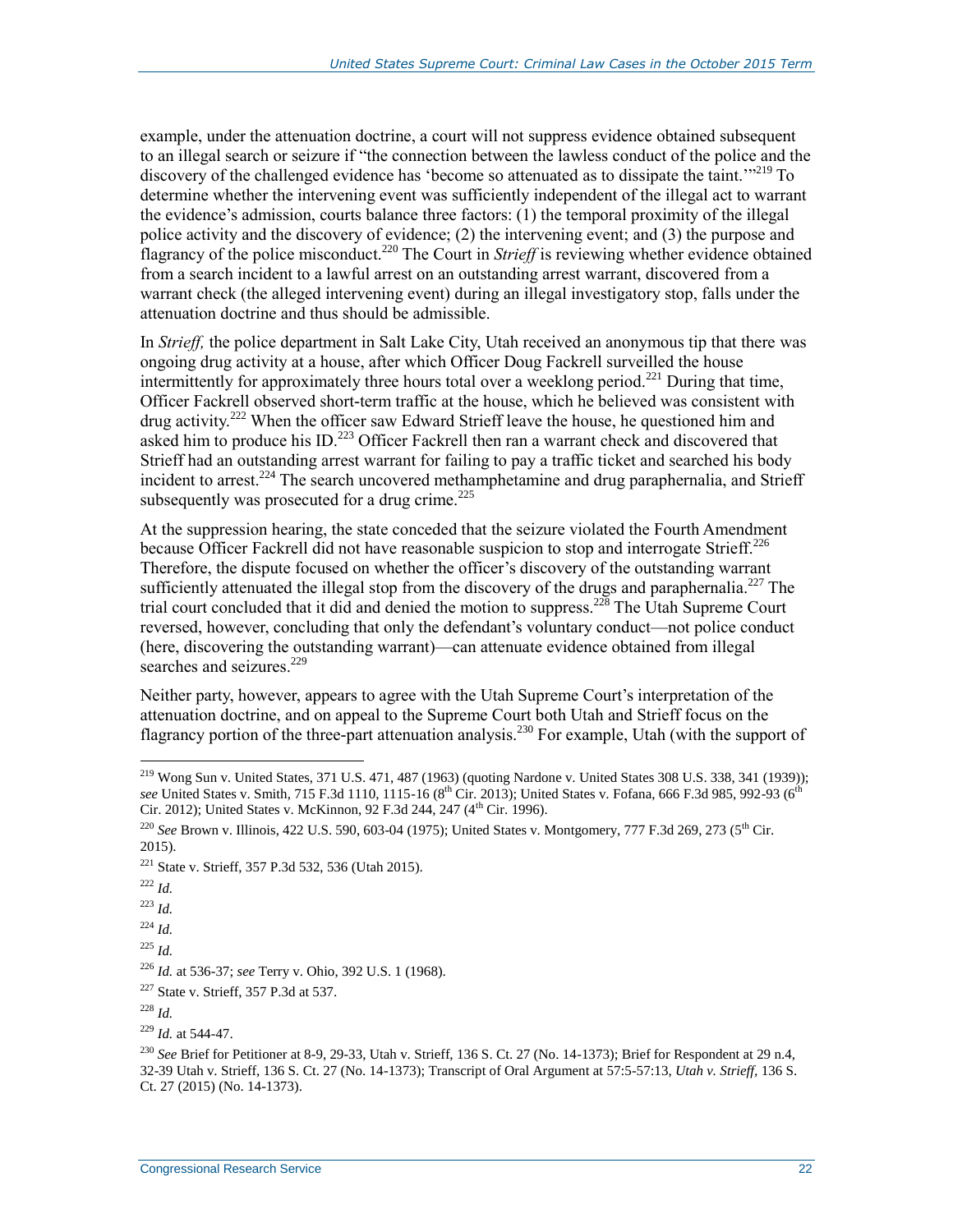the United States) argued that an arrest warrant that had been issued previously by a neutral and detached magistrate judge should erase the taint of an illegal stop (during which the warrant was discovered) so long as the stop was not "flagrant," and in this case, the state contends, it was not.<sup>231</sup> Conversely, Strieff contends that police activity is flagrant when, as in this case, an officer runs a warrant check during a stop when there is no reasonable suspicion or articulable fear for the officer's safety.<sup>232</sup>

Notably, in response to these arguments at oral argument, the Court pondered whether there should be a subjective component (atypical [in](https://scholar.google.com/scholar_case?q=126+S.Ct.+1943&hl=en&as_sdt=20006&case=6234529070422029398&scilh=0) Fourth Amendment jurisprudence)<sup>233</sup> to the flagrancy portion of the analysis, where a court would ask whether the officer was exploiting the system to obtain evidence of other crimes.<sup>234</sup> Justice Kagan asserted that this potentially could deter illegal stops because, in some jurisdictions, "[i]f you know that there is a significant possibility that somebody you stop is going to have an arrest warrant, that's another reason to stop them."<sup>235</sup> On the other hand, Justice Alito stressed the costs associated with ruling for Strieff, pointing out that it would be "an unusual and unprecedented result" to suppress the fruit of a lawful search, and thus a defendant ought to present "strong circumstances" to justify suppression.<sup>236</sup> Accordingly, the rule the Court announces will likely hinge on its cost-deterrence analysis. A ruling for the government could prove to be a potential boon for law enforcement, especially in communities with large segments of the population that have outstanding warrants.

## **Birchfield v. North Dakota**

**Question**: *Whether, in the absence of a warrant, a State may make it a crime for a person to refuse to take a chemical test to detect the presence of alcohol in the person's blood*.

The Supreme Court has agreed to review and has consolidated three cases that address the Fourth Amendment question of the circumstances under which police who having made an arrest for drunk driving, may conduct a warrantless sobriety test. The three are *Birchfield v. North*  Dakota;<sup>237</sup> Bernard v. Minnesota;<sup>238</sup> and *Beylund v. Levi*.<sup>239</sup>

Birchfield drove his car into a ditch.<sup>240</sup> When the police arrived, Birchfield's speech was slurred; he was unsteady on his feet; and he smelled of alcohol.<sup>241</sup> He agreed to a breathalyzer test after he was informed that if he refused he could lose his license and might be prosecuted for the failure to comply.<sup>242</sup> When he failed the test, the officer arrested him and took him to a hospital for a blood

<sup>231</sup> *See* Transcript of Oral Argument at 15:17-15:23, 23:23-24:25, 28:11-28:17, *Utah v. Strieff,* 136 S. Ct. 27 (2015) (No. 14-1373); Brief for Petitioner at 8-9, 29-33 Utah v. Strieff, 136 S. Ct. 27 (No. 14-1373).

<sup>232</sup> *See* Transcript of Oral Argument at 43:1-43:15, *Utah v. Strieff,* 136 S. Ct. 27 (2015) (No. 14-1373); Brief for Respondent at 32-39, Utah v. Strieff, 136 S. Ct. 27 (No. 14-1373).

<sup>233</sup> *See, e.g.,* Brigham City, Utah v. Stuart, 547 U.S. 398, 404 (2006); Whren v. United States, 517 U.S. 806, 813 (1996).

<sup>234</sup> *See* Transcript of Oral Argument at 13:6-14:5, 25:1-25:5, *Utah v. Strieff,* 136 S. Ct. 27 (2015) (No. 14-1373).

<sup>235</sup> *See* Transcript of Oral Argument at 23:1-21:8, *Utah v. Strieff,* 136 S. Ct. 27 (2015) (No. 14-1373).

<sup>236</sup> *See* Transcript of Oral Argument at 36:11-36:15, *Utah v. Strieff,* 136 S. Ct. 27 (2015) (No. 14-1373).

 $237$  136 S. Ct. 614 (2015) (No. 14-1468).

<sup>238</sup> 136 S. Ct. 615 (No. 14-1470).

<sup>239</sup> 136 S. Ct. 614 (2015) (No. 14-1507).

<sup>240</sup> State v. Birchfield, 858 N.W.2d 302, 303 (N.D. 2015).

<sup>241</sup> *See* Brief of Respondent at 10, 136 S. Ct. 614 (2015) (No. 14-1468).

<sup>242</sup> *See id.* at 11.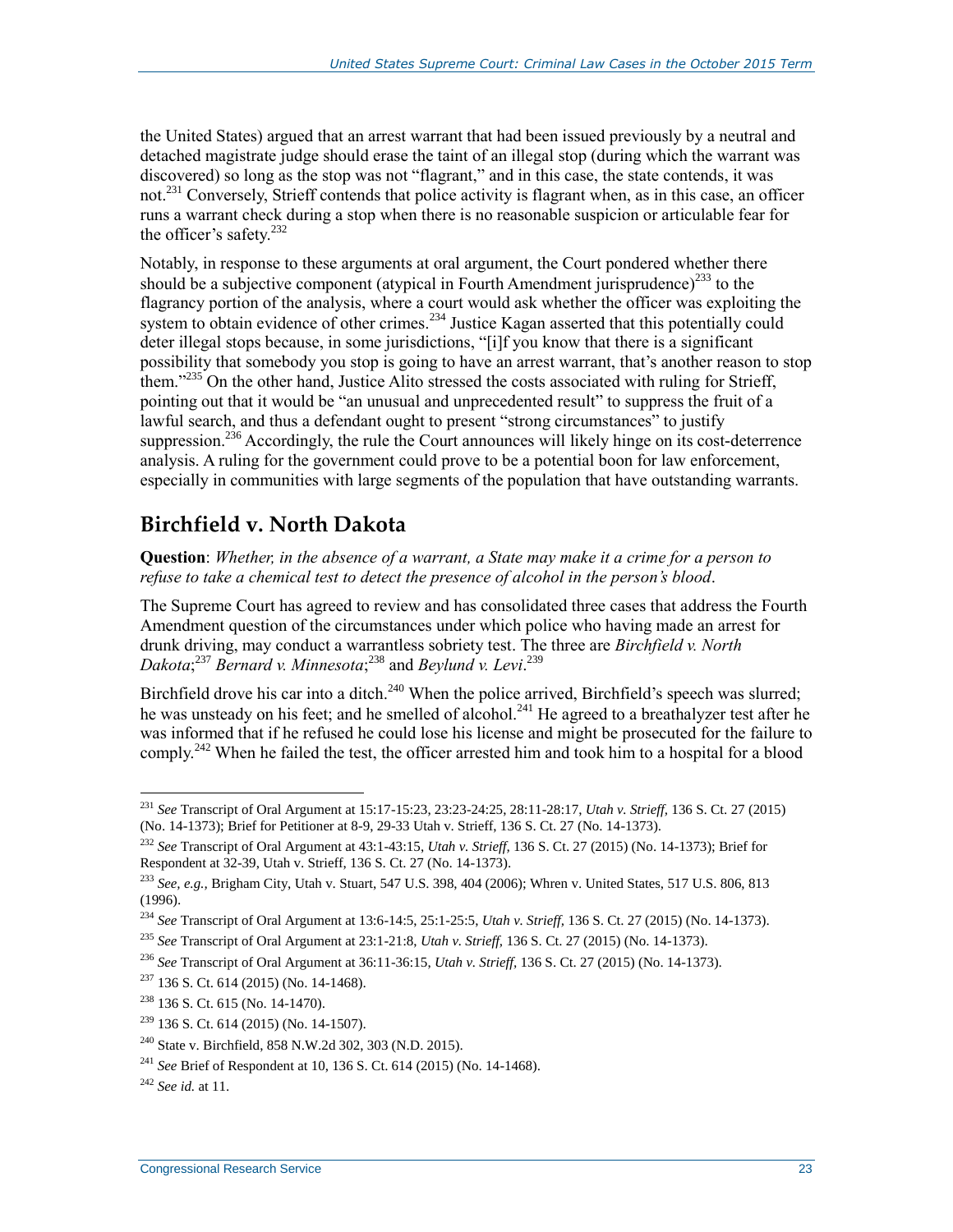test, which Birchfield refused to allow.<sup>243</sup> Birchfield pleaded guilty to a class B misdemeanor for the refusal, but he reserved the right to appeal the Fourth Amendment issue.<sup>244</sup> The North Dakota Supreme Court affirmed the conviction. $245$ 

Bernard's truck became stuck when he tried to pull a boat out of the water.<sup>246</sup> The police arrived in response to a complaint of public drunkenness.<sup>247</sup> Bernard smelled of alcohol.<sup>248</sup> He assured officers that he had not driven the truck although the keys were in his hand at the time.<sup>249</sup> He refused to take a field sobriety test and was arrested.<sup>250</sup> He refused to take a breathalyzer test at the police station and was criminally charged for the refusal.<sup>251</sup> The Minnesota Supreme Court upheld the trial court's decision not to dismiss the charges stemming from Bernard's refusal to agree to the test.<sup>252</sup>

Beylund was arrested after police saw him driving erratically.<sup>253</sup> He agreed to a blood test after he was told the criminal penalties for the refusal and for drunk driving were the same.<sup>254</sup> He subsequently challenged the suspension of his driver's license.<sup>255</sup> The North Dakota Supreme Court upheld the action. $256$ 

The Fourth Amendment, $257$  in conjunction with the Due Process Clause of the Fourteenth Amendment,<sup>258</sup> prohibits unreasonable governmental searches and seizures.<sup>259</sup> A search or seizure is not unreasonable when conducted pursuant to a warrant issued by a neutral magistrate upon a finding of probable cause.<sup>260</sup> The Supreme Court has recognized several exceptions to the warrant requirement. One occurs when the subject of law enforcement attention consents to the search or seizure.<sup>261</sup> A second consists of a search incident to a lawful arrest.<sup>262</sup> A third occurs when evidence must be seized immediately or it will be lost.<sup>263</sup> A fourth exception is somewhat open-

<sup>245</sup> *See id.* at 310.

<sup>247</sup> *See id.* 

 $\overline{a}$ 

- <sup>248</sup> *See id.*
- <sup>249</sup> *See id.*
- <sup>250</sup> *See id.*

<sup>252</sup> *See id.* at 766-74.

<sup>254</sup> *See id.* 

<sup>243</sup> *See id.* at 12.

<sup>244</sup> *Birchfield,* 858 N.W.2d at 303.

<sup>246</sup> State v. Bernard. 859 N.W.2d 762, 764 (Minn. 2015).

<sup>251</sup> *See id.* at 764-65.

<sup>253</sup> Beylund v. Levi, 859 N.W.2d 403, 406 (N.D. 2015).

<sup>255</sup> *See id.* at 406-07.

<sup>256</sup> *See id.* at 407-14.

 $257$  U.S. CONST. amend. IV.

<sup>258</sup> U.S. CONST. amend. XIV.

<sup>259</sup> *See* Maryland v. King, 133 S. Ct. 1958, 1968 (2013).

<sup>260</sup> *See, e.g.,* City of Los Angeles, Ca. v. Patel, 135 S. Ct. 2443, 2451-52 (2015); Illinois v. McArthur, 531 U.S. 326, 330 (2001).

<sup>261</sup> *See, e.g.,* Schneckloth v. Bustamonte, 412 U.S. 218, 219 (1973).

<sup>262</sup> *See, e.g.,* Riley v. California, 134 S. Ct. 2473, 2482 (2014).

<sup>263</sup> *See, e.g.,* Schmerber v. California, 382 U.S. 757 (1966).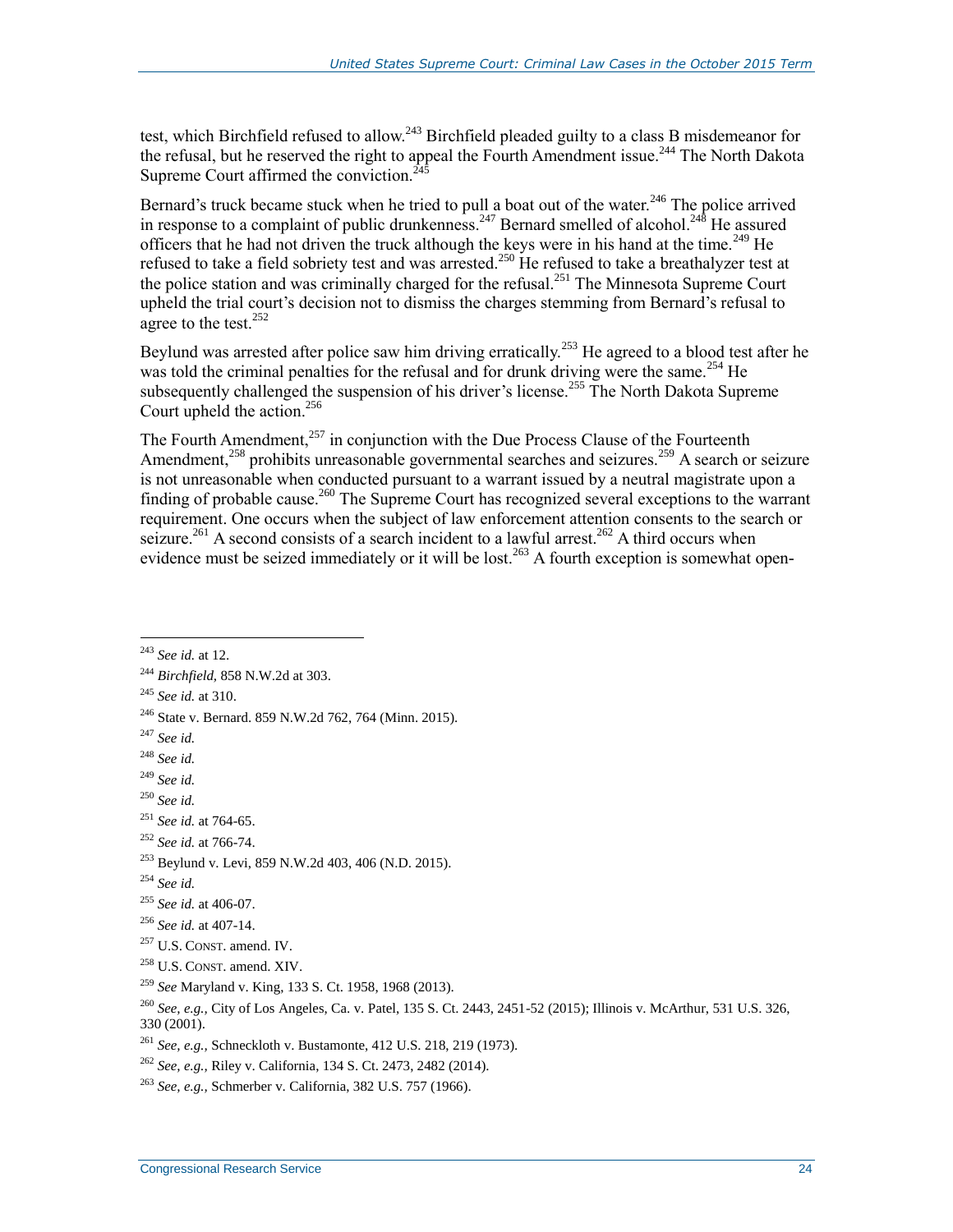ended – it exists when the Court, after balancing individual privacy interests against governmental interests does not consider a particular search unreasonable.<sup>264</sup>

States have sought to take advantage of each of these exceptions in their efforts to curb drunk driving. They have enacted *implied* consent statutes under which drivers are said to consent to sobriety tests as a condition for receiving a driver's license.<sup>265</sup> States often supplemented these provisions with *laws* that make it a crime to refuse to consent to a sobriety test.<sup>266</sup> Their courts have concluded that a sobriety test may be conducted *incident* to a lawful arrest for drunk driving.<sup>267</sup> The Supreme Court's decision in *Schmerber v. California* stands for the proposition that a sobriety test may be conducted in the context of a traffic accident when emergency conditions indicate that evidence of an arrested driver's blood alcohol level might otherwise be lost.<sup>268</sup> Finally, the courts have sometimes concluded that the government's interest in highway safety *outweighs* individual privacy interests, particularly in the case of field sobriety tests which are less intrusive.<sup>269</sup>

The Supreme Court's decision in *Missouri v. McNeely* signaled that the Court was inclined to reconsider the law in the area.<sup>270</sup> There, the Court held that the dissipation of alcohol in the blood is not a per se justification for a warrantless sobriety test.<sup>271</sup> In *Birchfield* and its companion cases, the Court has agreed to consider "[w]hether, in the absence of a warrant, a State may make it a crime for a person to refuse to take a chemical test to detect the presence of alcohol in the person's blood."

Birchfield and company argue that (1) the consent from implied consent statutes is not Fourth Amendment consent since it is involuntary, precludes assessment of the totality of the circumstances, and does not permit consent to be withdrawn – all trademarks of Fourth Amendment consent; (2) the "unconstitutional constraints doctrine" invalidates consent secured in exchange for surrendering a governmental benefit; (3) the cases do not qualify for the incident to arrest exception because they cannot be justified under either the officer safety or the preservation of evidence grounds upon which the exception is based; and (4) the intrusiveness of a blood test balanced against the minimal inconvenience associated with securing a warrant renders a warrantless search unreasonable. $272$ 

The States respond that (1) the fact that the implied consent statute offers a driver difficult choices does not make it coercive or his consent any less voluntary; (2) the "unconstitutional constraints doctrine" arises in the context of First and Fifth Amendment rights and is not a good fit in this Fourth Amendment context; (3) there is not "a single case anywhere in the country that holds that a warrantless breath test is not permissible under the search-incident-to-a-valid-arrest exception;" and (4) the implied consent feature is reasonable because on balance it is in the

<sup>264</sup> Vernonia Sch. Dist. 47J v. Acton, 515 U.S. 646 (1995).

<sup>265</sup> *See* Missouri v. McNeely, 133 S. Ct. 1552, 1566 (2013) ("For example, all 50 States have adopted implied consent laws that require motorists, as a condition of operating a motor vehicle within the State, to consent to BAC testing if they are arrested or otherwise detained on suspicion of a drunk-driving offense.").

<sup>266</sup> *See, e.g.,* Birchfield v. North Dakota, 858 N.W.2d 302 (N.D. 2015) (describing North Dakota's statute).

<sup>267</sup> *See* Bernard v. Minnesota, 859 N.W.2d 762 (Minn. 2015).

<sup>268</sup> Schmerber v. California, 384 U.S. 757 (1966).

<sup>269</sup> *See* Birchfield v. North Dakota, 858 N.W.2d 302 (N.D. 2015).

<sup>270</sup> Missouri v. McNeely, 133 S. Ct. 1552 (2013).

<sup>271</sup> *See id.* 

<sup>&</sup>lt;sup>272</sup> Brief for Petitioner, Birchfield v. North Dakota, 136 S. Ct. 614 (2015) (No. 14-1468); Brief for Petitioner, Bernard

v. Minnesota, 136 S. Ct. 615 (No. 14-1470); Brief for Petitioner, Beylund v. Levi, 136 S. Ct. 614 (2015) (No. 14-1507).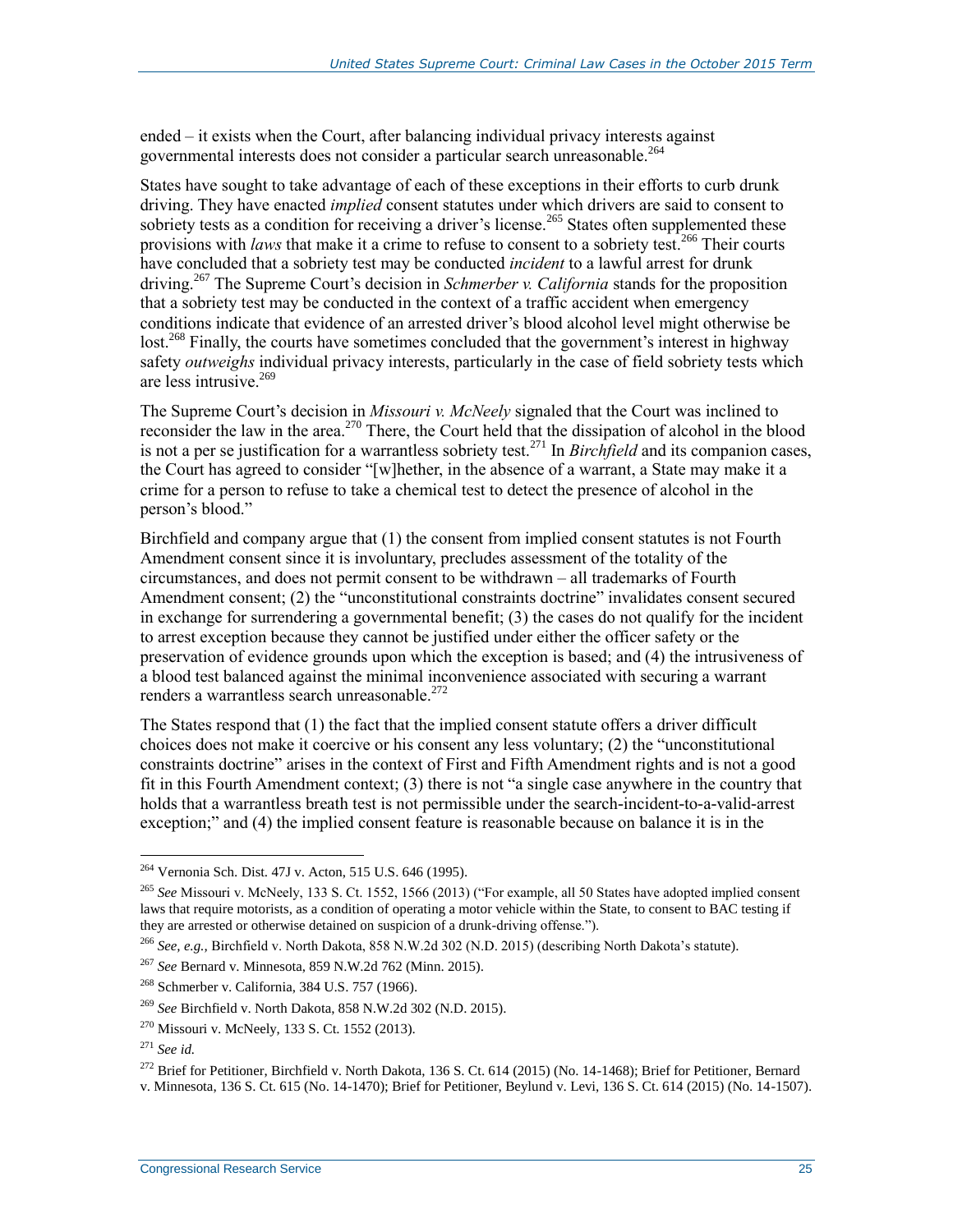interest of highway safety, stands as an alternative to an intrusive search to which the petitioners object, and avoids physical confrontations between police and drivers unwilling to cooperate.<sup>273</sup>

The impact of the Court's decision will depend largely on the breadth of its opinion.

## **Mullenix v. Luna**

**Holding**: "*The doctrine of qualified immunity shields officials from civil liability so long as their conduct 'does not violate clearly established statutory or constitutional rights of which a reasonable person would have known. ... [E]xcessive force cases involving car chases reveal the hazy legal backdrop against which Mullenix acted.... [W]e ... reverse the Fifth Circuit's determination that Mullenix is not entitled to qualified immunity.*" <sup>274</sup>

Amidst wide-spread concern over police use of excessive force, the Supreme Court confirmed that under existing law police officers are entitled to qualified immunity from civil liability for the use of force in performance of their duties, except in those cases in which they should have known their conduct was unlawful.<sup>275</sup>

The issue arose in the context of a Texas state trooper who fired a rifle at a car involved in a highspeed chase, killing the driver.<sup>276</sup> The chase began when local police tried to arrest Israel Leija at a drive-in restaurant.<sup>277</sup> He fled onto the Interstate with troopers in pursuit.<sup>278</sup> In the course of his flight, which at times reached speeds of 110 miles per hour, Leija called the police dispatcher and threatened to shoot his pursuers unless they gave up the chase.<sup>27</sup>

In order to stop Leija, police set out tire spikes on the approach to a highway underpass in his path.<sup>280</sup> Trooper Mullenix, situated on the top of the underpass, decided to try to shoot out the engine of Leija's car to stop him.<sup>281</sup> There is some dispute over whether Mullenix heard the radio dispatch from his supervisor suggesting that he wait to see if the tire spikes did the job first.<sup>282</sup> As the speeding car approached, Mullenix fired six shots.<sup>283</sup> The car hit the spikes and rolled over a couple of times.<sup>284</sup> Leija was dead with four shots in his upper body.<sup>285</sup>

Leija's family sued under federal civil rights laws pleading that Mullenix had used excessive force against Leija in violation of Leija's Fourth Amendment right to be free of an unreasonable seizure.<sup>286</sup> Mullenix asked the court to dismiss the case before trial on qualified immunity

- <sup>277</sup> *Id.* at 306.
- <sup>278</sup> *Id.*
- <sup>279</sup> *Id.*

 $\overline{a}$ 

 $^{280}$  *Id.* 

- <sup>283</sup> *Id.* at 307.
- <sup>284</sup> *Id.*

<sup>&</sup>lt;sup>273</sup> Brief for Respondent, Birchfield v. North Dakota, 136 S. Ct. 614 (2015) (No. 14-1468); Brief for Respondent, Bernard v. Minnesota, 136 S. Ct. 615 (No. 14-1470); Brief for Respondent, Beylund v. Levi, 136 S. Ct. 614 (2015) (No. 14-1507).

 $^{274}$  Mullenix v. Luna, 136 S. Ct. 305 (2015). This entry lifted substantial portions of its discussion from a legal sidebar, CRS Legal Sidebar WSLG1513, *When Can a Defendant Use Her Own Money to Pay for Her Attorney?*.

<sup>275</sup> Mullenix v. Luna, 136 S. Ct. 305 (2015). <sup>276</sup> *See id.* at 306-08.

<sup>281</sup> *Id.* at 306-07.

<sup>282</sup> *See id.* 

 $^{285}$  *Id.* 

<sup>&</sup>lt;sup>286</sup> Luna v. Mullenix, 773 F.3d 712, 717-18 (5<sup>th</sup> Cir. 2014), *rev'd* Mullenix v. Luna, 136 S. Ct. 305 (2015).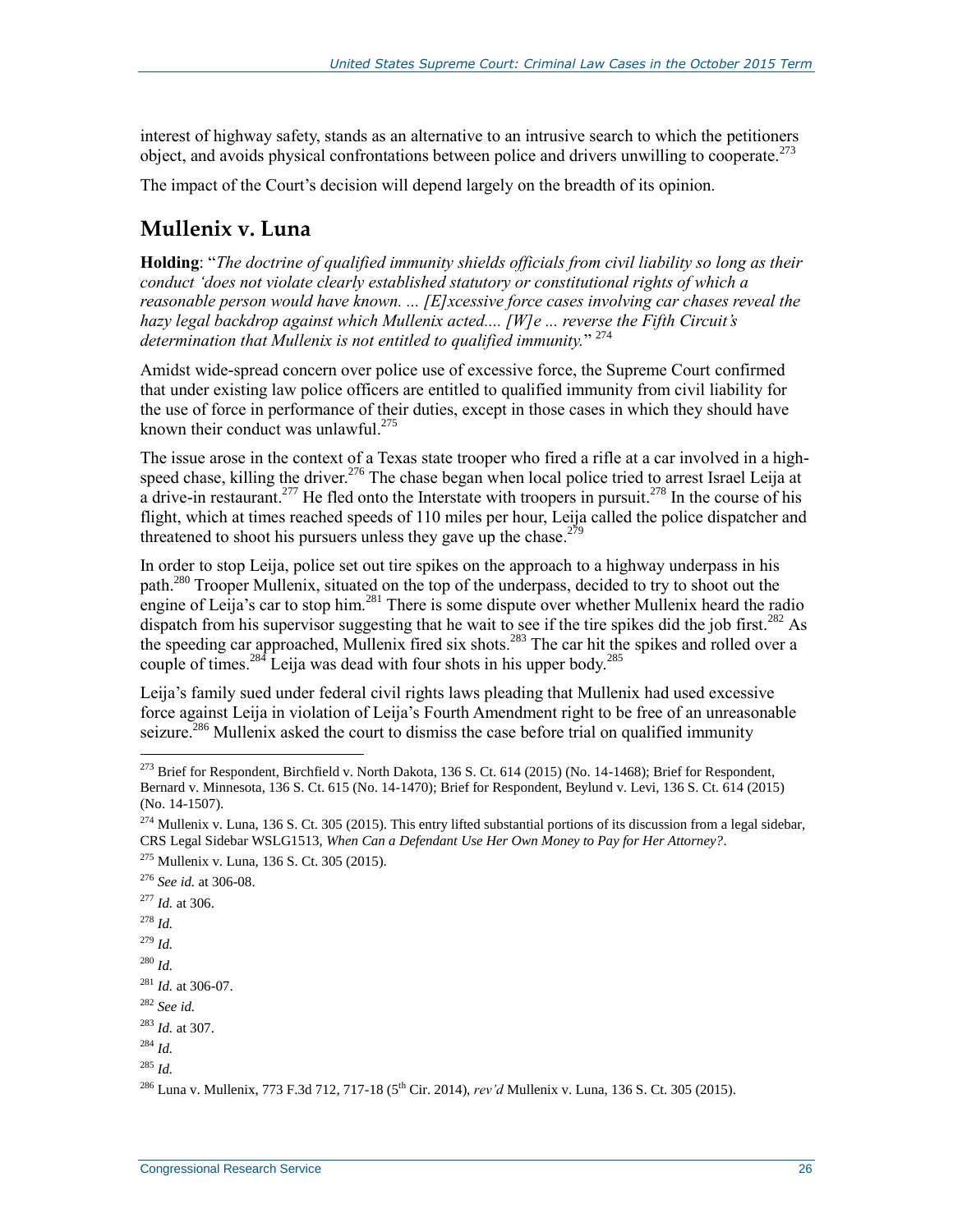grounds, which shield law enforcement officers and other officials for performance of their official duties under some circumstances.<sup>287</sup> The U.S. district court refused.<sup>288</sup> Mullenix appealed.<sup>289</sup> The three-judge panel of the U.S. Court of Appeals for the Fifth Circuit agreed with the district court. $290$ 

The panel pointed out that "the doctrine of qualified immunity shields 'government officials performing discretionary functions ... from liability for civil damages insofar as their conduct does not violate clearly established statutory or constitutional rights of which a reasonable person would have known."<sup>291</sup> The test is two-fold.<sup>292</sup> First, did the official violate a constitutional or statutory right?<sup>293</sup> Second, was the constitutional or statutory right so clearly established that the official must have known that it banned his conduct?<sup>294</sup>

As for the first step, the [panel](http://www.ca5.uscourts.gov/opinions%5Cpub%5C13/13-10899-CV2.pdf) distinguished two recent Supreme Court cases which had found qualified immunity warranted in cases involving police shootings to terminate a high-speed chase.<sup>295</sup> They felt that "the real inquiry is whether the fleeing suspect posed such a threat that the use of deadly force was justifiable," and that based only on the plaintiff's facts the use of deadly force was not justified.<sup>296</sup> On the second step, they concluded it was clearly established that an officer may only use deadly force against a fleeing suspect when the suspect poses a threat of immediate, serious harm to others.<sup>297</sup>

Mullenix asked for a rehearing en banc. The Fifth Circuit denied the request, but seven members of the nineteen judges on the Fifth Circuit disagreed.<sup>298</sup>

The Supreme Court in an 8-1, unsigned opinion agreed with Mullenix. Without reaching the Fourth Amendment first step, the Court concluded that any Fourth Amendment right was not clearly established.<sup>299</sup> The standard applied by the panel of the Fifth Circuit ("was the threat sufficient to justify the use of deadly force") was too general.<sup>300</sup> As for the more particularized inquiry, the "excessive force cases involving car chases reveal the hazy legal backdrop against which Mullenix acted."<sup>301</sup>

Justice Scalia agreed with the result but thought the law was not clearly established for a different reason.<sup>302</sup> In his mind, the car-chase cases cited by the Court involve the use of deadly force in

<sup>287</sup> *Id.* at 718.

 $^{288}$  *Id.* 

<sup>289</sup> *Id.* 

<sup>290</sup> *Id.* at 726.

<sup>291</sup> *Id.* at 718 (quoting Harlow v. Fitzgerald, 457 U.S. 800, 818 (1982)).

<sup>292</sup> *See* Tolan v. Cotton, 134 S. Ct. 1861, 1865 (2014).

<sup>293</sup> *See id.* 

<sup>294</sup> *See id.* at 1866.

<sup>295</sup> *See* Luna v. Mullenix, 773 F.3d 712, 720 (analyzing Plumhoff v. Rickard, 134 S. Ct. 2012 (2014) and Scott v. Harris, 550 U.S. 372 (2007)).

<sup>296</sup> *See id.* at 720-24 (internal quotation marks and citation omitted).

<sup>297</sup> *See id.* at 724-25.

<sup>298</sup> Mullenix v. Luna, 136 S. Ct.305, 308 (2015).

<sup>299</sup> *Id.* at 308-12.

<sup>300</sup> *See id.* 

<sup>301</sup> *Id.* at 309.

<sup>302</sup> *See id.* at 312-13 (Scalia, J., concurring).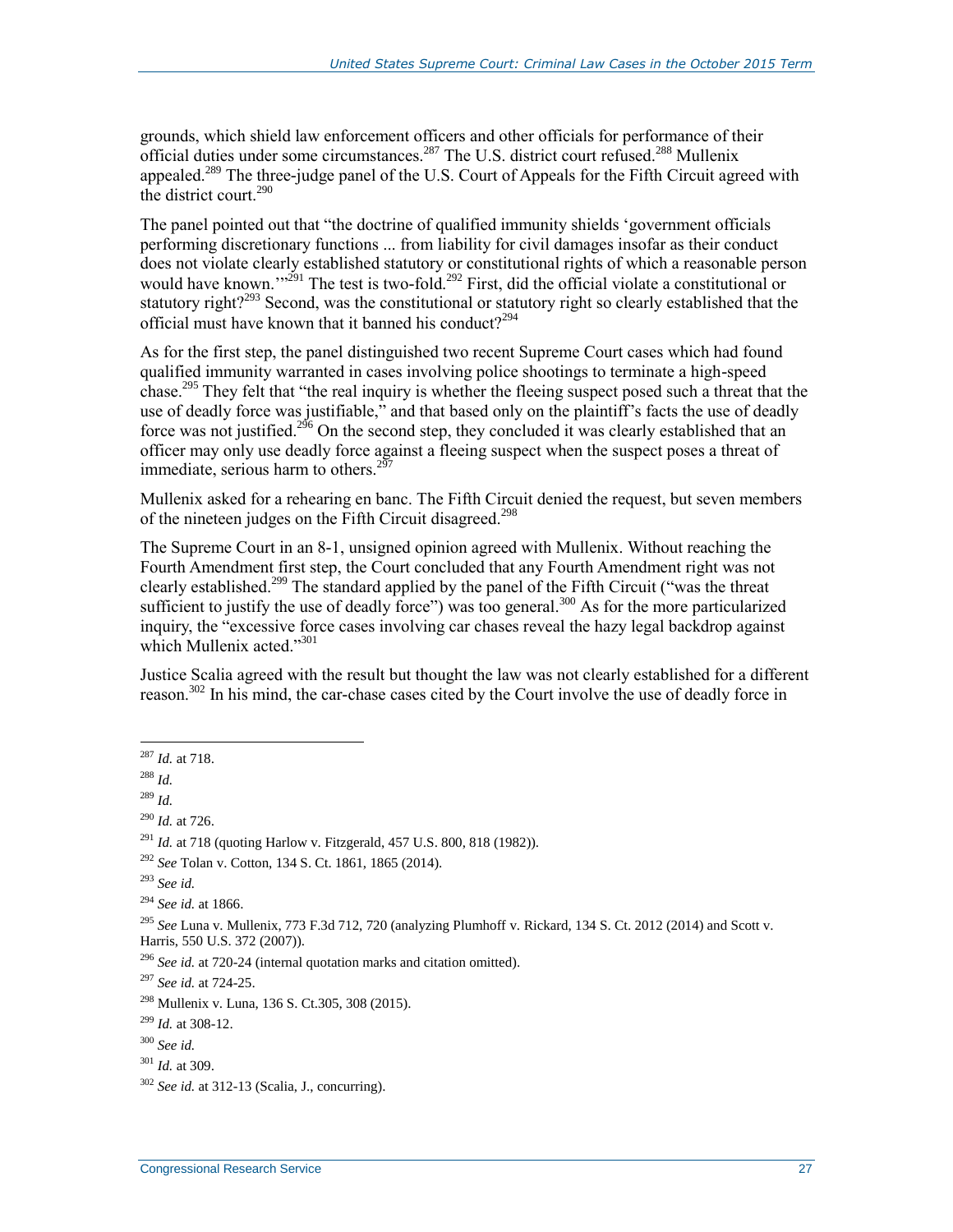order to make an arrest.<sup>303</sup> He felt that Mullenix should have been seen as a question of deadly force directed at the car rather than its driver.<sup>304</sup>

Justice Sotomayor dissented.<sup>305</sup> She would have held that Mullenix "violated Leija's clearly established right to be free of intrusion absent some governmental interest," when he failed to wait to see if the tire spikes would disable Leija's car.<sup>306</sup> She also expressed a concern that "[b]y sanctioning a 'shoot first, think latter' approach to policing, the Court renders the protections of the Fourth Amendment hollow<sup>"307</sup>

## **Fifth Amendment**

### **Puerto Rico v. Sanchez Valle<sup>308</sup>**

**Question**: *Whether the Commonwealth of Puerto Rico and the Federal Government are separate sovereigns for purposes of the Double Jeopardy Clause of the United States Constitution*.

Acquired by treaty after the Spanish-American War of 1898,<sup>309</sup> the Commonwealth of Puerto Rico has been granted self-government, it has adopted a constitution, and its residents have been given U.S. citizenship.<sup>310</sup> The nature of the relationship between the U.S. territory and the federal government, however, remains the subject of a long-standing legal and political dispute. <sup>311</sup> Based in part on statutory language providing that the relationship between Puerto Rico and the United States is "in the nature of a compact,"<sup>312</sup> arguments have been made that any change in Puerto Rico's political status must be consented to by both parties.<sup>313</sup> Others argue that, under the Territory Clause,<sup>314</sup> the United States has plenary authority to legislate regarding Puerto Rico without first obtaining the Puerto Rican government's consent.<sup>315</sup>

A case recently accepted by the Supreme Court will consider anew the relationship between Puerto Rico and the United States. In *Puerto Rico v. Sanchez Valle*,<sup>316</sup> the Court will decide

 $\overline{a}$ 

<sup>309</sup> Treaty of Peace between the United States of America and the Kingdom of Spain, 30 Stat. 1754, T.S. No. 343 (1899).

<sup>310</sup> *See* 48 U.S.C. §§731b, 733; 8 U.S.C. § 1402; CONSTITUTION OF THE COMMONWEALTH OF PUERTO RICO.

<sup>311</sup> See CRS Report R42765, *Puerto Rico's Political Status and the 2012 Plebiscite: Background and Key Questions*, by R. Sam Garrett.

<sup>312</sup> *See* 48 U.S.C. § 731b.

<sup>313</sup> *Testimony on the Nov. 6, 2012, Referendum on the Political Status of Puerto Rico and the Admin.'s Response: Hr'g Before the Comm. on Energy & Nat. Res.,* 113<sup>th</sup> Cong. (2013).

<sup>314</sup> U.S. CONST., art. IV, § 3, cl. 2.

<sup>315</sup> MAGGIE GRANT ET AL., REPORT BY THE PRESIDENT'S TASK FORCE ON PUERTO RICO'S STATUS (December 2007), *available at* http://www.justice.gov/sites/default/files/opa/legacy/2007/12/21/2007-report-by-the-president-task-forceon-puerto-rico-status.pdf#page=12.

 $316$  136 S, Ct. 28 (2015).

<sup>303</sup> *See id.* at 312.

<sup>304</sup> *See id.* at 312-13.

<sup>305</sup> *Id.* at 313-16 (Sotomayor, J., dissenting).

<sup>306</sup> *Id.* at 314-15.

<sup>307</sup> *Id.* at 316.

<sup>&</sup>lt;sup>308</sup> Kenneth Thomas, a legislative attorney in the American Law Division, prepared this section of the report. It is available as a free standing legal sidebar, CRS Legal Sidebar WSLG1427, *Tropical Storm? The Supreme Court Considers Double Jeopardy and the Sovereign Status of Puerto Rico*.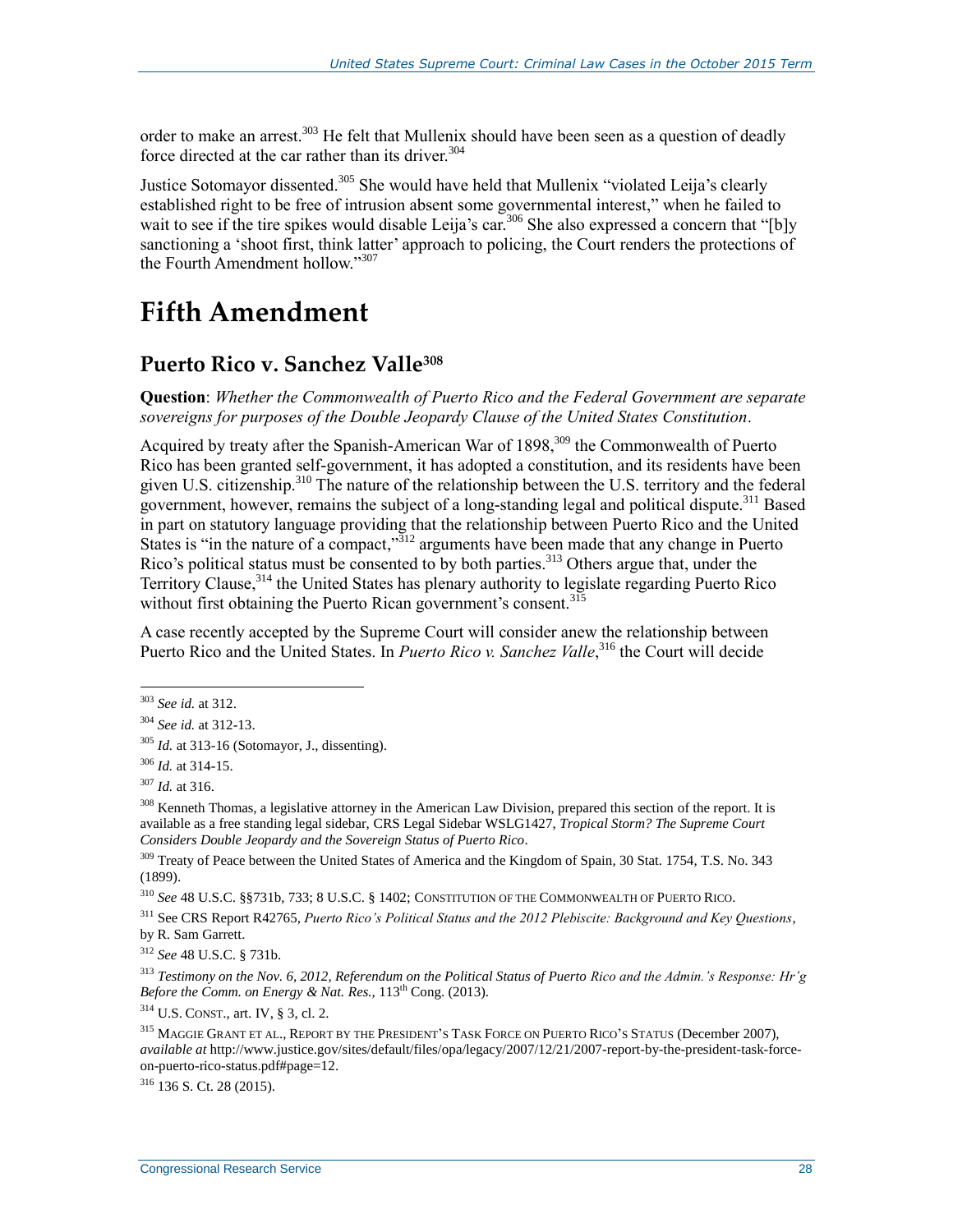whether defendants in a criminal case can be prosecuted under the local laws of Puerto Rico if they have been previously convicted under federal criminal law for the same offense. The Double Jeopardy Clause of the Fifth Amendment provides that no person shall "for the same offense ... be twice put in jeopardy of life or limb."<sup>317</sup> Under the dual sovereignty doctrine, however, if two separate sovereigns prosecute a person for the same offense, the constitutional protection against double jeopardy is not triggered.<sup>318</sup> Thus, the Supreme Court has held that state and federal prosecutions can be brought for the same offense,<sup>319</sup> and similarly, it has allowed dual prosecutions by the federal government and Indian tribes.<sup>320</sup> The Court, however, has also held that, as territories operate under power delegated to them by Congress, they are not to be treated as separate sovereigns for purposes of the Double Jeopardy Clause.<sup>321</sup>

The case being considered by the Court comes from the Supreme Court of Puerto Rico, the island's highest territorial court, which held, consistent with U.S. Supreme Court precedent, that since Puerto Rico is not a separate sovereign, it cannot prosecute a person who has been convicted in federal court for the same crime.<sup>322</sup> This decision, however, creates a conflict with an earlier opinion by the federal appellate court with jurisdiction over Puerto Rico, the U.S. Court of Appeals for the First Circuit, which held that Puerto Rico should be treated as a state for purposes of double jeopardy, allowing a person to be prosecuted for the same crime under Puerto Rican and federal laws.<sup>323</sup> There is also a long-standing circuit split between the First Circuit decision and an opinion by the U.S. Court of Appeals for the Eleventh Circuit on this issue.<sup>324</sup>

Puerto Rico, in its petition to the Court for a writ of certiorari, concedes that the dual sovereignty doctrine has not previously been applied to a territory, but it argues that the nature of Puerto Rico's relationship with the United States changed in 1950.<sup>325</sup> In that year, Congress passed P.L. [81-600](http://www.legisworks.org/congress/81/publaw-600.pdf) (Public Law 600), which contains the "compact" language noted above and which allowed Puerto Rico to "organize a government pursuant to a constitution of their own adoption," subject to congressional approval. Puerto Rico argues that when Congress subsequently approved its constitution, this approval established the sovereignty of Puerto Rico in much the same way that other territories have achieved statehood.<sup>326</sup> Puerto Rico analogizes this legislatively created sovereignty to the sovereignty of Indian tribes, and further notes instances where Puerto Rico has been treated as a state in statutory contexts. $327$ 

The defendants, in their response to the petition, argue that the passage of Public Law 600 did not change the nature of the relationship between Puerto Rico and the United States, noting Congress's retention of plenary authority to review Puerto Rico's constitution before it became effective.<sup>328</sup> Further, the defendants argue, the legislative history of Public Law 600 provided that

 $317$  U.S. CONST. amend. V, cl. 2.

<sup>318</sup> *See, e.g.,* United States v. Dixon, 509 U.S. 688, 724-25 (1993).

<sup>319</sup> *See* Abbate v. United States, 359 U.S. 187, 194-95 (1959).

<sup>320</sup> *See* United States v. Lara, 541 U.S. 193, 208-09 (2004).

<sup>321</sup> *See* Grafton v. United States, 206 U.S. 333, 354-55 (1907).

<sup>322</sup> Puerto Rico v. Valle, 192 D.P.R. 594 (P.R. 2015), *translation available at* http://www.scotusblog.com/wp-content/ uploads/2015/10/SanchezValleEnglish.pdf.

<sup>&</sup>lt;sup>323</sup> *See* United States v. Lopez Andino, 831 F.2d 1164, 1167-68 (1<sup>st</sup> Cir. 1987).

<sup>&</sup>lt;sup>324</sup> *See* United States v. Sanchez, 992 F.2d 1143, 1151-53 (11<sup>th</sup> Cir. 1993).

 $325$  Petition for Writ of Certiorari, Puerto Rico v. Valle, 136 S. Ct. 28 (2015) (No. 15-108).

<sup>326</sup> *Id.*

<sup>327</sup> *Id.* 

 $328$  Reply Brief in Opposition to Petition for Writ of Certiorari, 136 S. Ct. 28 (2015) (No. 15-108).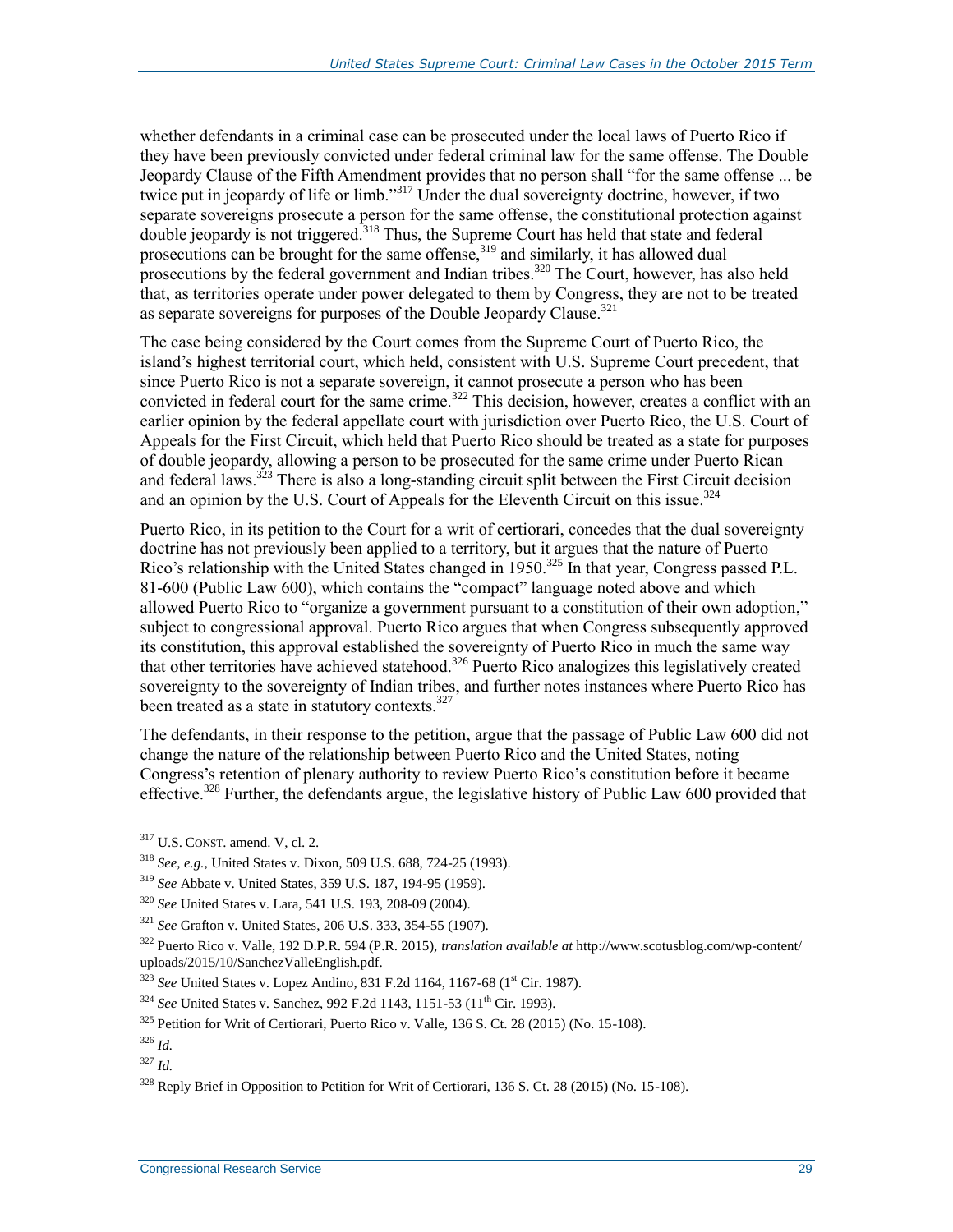nothing in the law would change Puerto Rico's political, social, and economic relationship to the United States.<sup>329</sup> The defendants also cautioned the Supreme Court against accepting a case that appears likely to have political implications beyond the narrow legal questions raised in the petition.<sup>330</sup> This latter argument appears to be a caution that the Court disregarded.

If the Court finds that Puerto Rico is not a separate sovereign, then this might bring into question prior convictions in the Puerto Rico courts where an individual was prosecuted in both federal and territorial courts for the same crime. If the Court finds that Puerto Rico is a separate sovereign, this would allow future prosecutions in both the federal and territorial courts for the same crime. Oral arguments were held on January 13, 2016.

## **Sixth Amendment**

The Court's Sixth Amendment cases this term offer a variety of issues ranging from speedy trial, to forfeiture and the right to counsel of choice, to the use of uncounseled convictions as predicate offenses.

## **Luis v. United States**

**Holding**: *"Pretrial restraint of legitimate, untainted assets needed to retain counsel of choice violates the Sixth Amendment." (Plurality).*

The Supreme Court decided in a 4-1-3 opinion that the "pretrial restraint of legitimate, untainted assets needed to retain counsel of choice violates the Sixth Amendment." Justice Breyer, in an opinion joined by the Chief Justice and Justices Ginsburg and Sotomayor, based his conclusion on "the nature and importance of the constitutional right taken together with the nature of the assets" in the case.<sup>331</sup> Justice Thomas, who concurred in the judgment, based the same conclusion "strictly on the Sixth Amendment's text and common-law backdrop."332

Sila Luis was indicted for health care fraud.<sup>333</sup> The indictment also identified certain of Luis's assets as property generated by the offense.<sup>334</sup> The government initiated a civil forfeiture proceeding based on the grand jury's probable cause finding.<sup>335</sup> It also secured a pre-trial freeze order covering substitute assets ("property of equivalent value" to the tainted assets) not traceable to the tainted assets, after the court found that Luis had disposed of some of the tainted assets.<sup>336</sup> Luis argued before both the district court and the U.S. Court of Appeals for the Eleventh Circuit that she need to substitute assets to pay her defense attorney and that as a consequence the freeze order violated her Fifth and Sixth Amendment rights.<sup>337</sup> The Eleventh Circuit held that her

<sup>329</sup> 136 S. Ct. 28 (2015) (No. 15-108).

<sup>330</sup> *Id*.

<sup>331</sup> United States v. Luis, Opinion of Breyer, J. at 3 (No. 14-419) (Mar. 30, 2016).

<sup>332</sup> United States v. Luis, Opinion of Thomas, J. at 1 (No. 14-419) (Mar. 30, 2016).

 $333$  United States v. Luis, 564 Fed. Appx. 493 ( $11<sup>th</sup>$  Cir. 2014).

<sup>334</sup> *Id.* at 494.

<sup>335</sup> *Id.*

<sup>336</sup> *Id.*

<sup>337</sup> *Id.*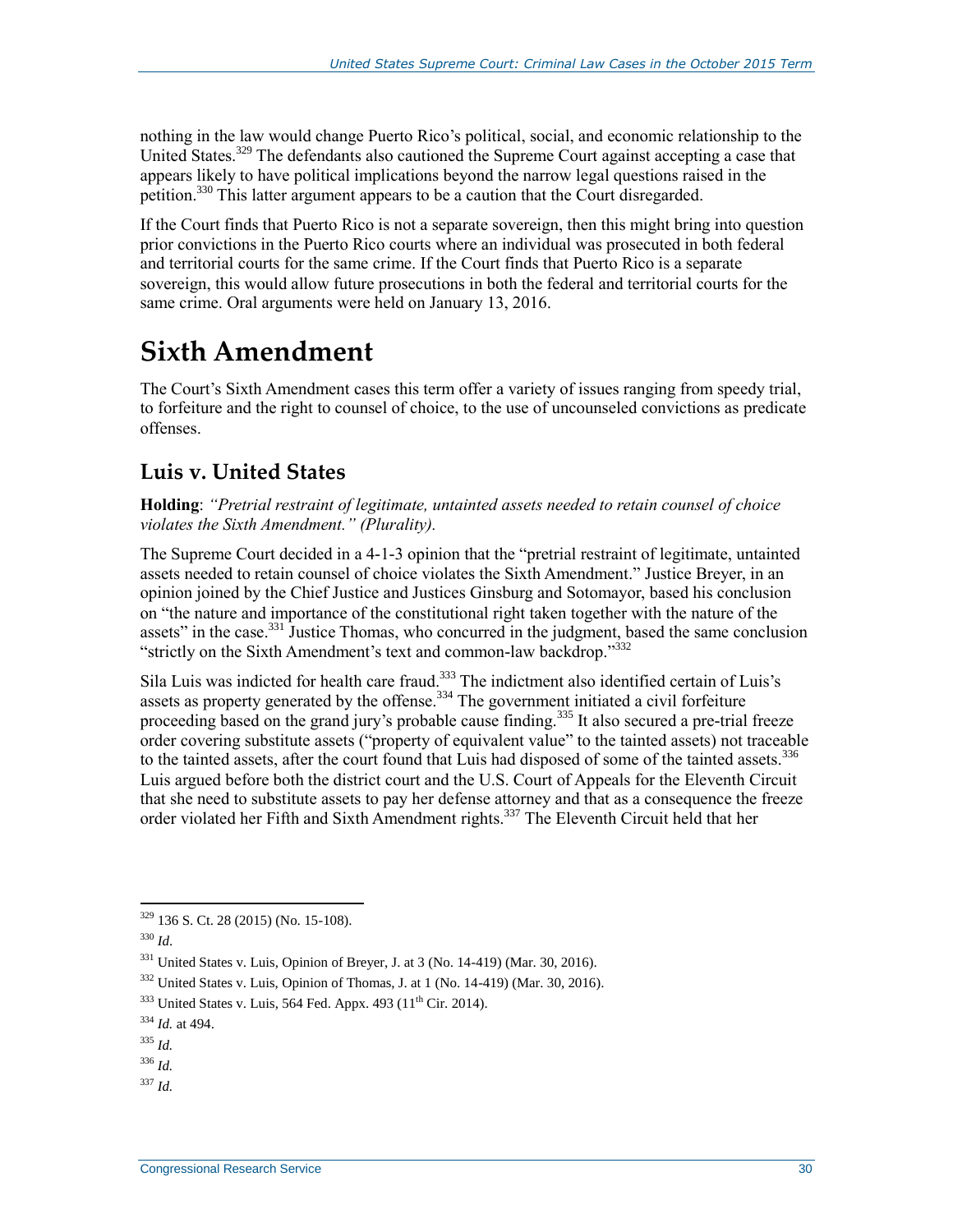arguments were foreclosed by the Supreme Court's *Monsanto*, *Caplin & Drysdale*, and *Kaley* decisions.<sup>338</sup> The Supreme Court granted certiorari to decide the constitutional issue.<sup>339</sup>

The Court's *Caplin & Drysdale and Monsanto* cases arose under the Controlled Substances Act (CSA). The CSA authorizes the confiscation of tainted property traceable to a violation of its provisions. It also authorizes the confiscation of untainted property ("substitute assets") when the tainted property is unavailable. Moreover, it states that the United States acquires title to tainted property when the forfeiture-triggering offense is committed. And most pertinent here, it authorizes pre-trial restraining orders to prevent the dissipation of tainted and untainted assets.

The *Caplin & Drysdale* decision declared that "[w]hatever the full extent of the Sixth Amendment's protection of one's right to retain counsel of his choosing, that protection does not go beyond the individual's right to spend his own money to obtain the advice and assistance of counsel." Thus, it held "[a] defendant has no Sixth Amendment right to spend another person's money for services rendered by an attorney, even if those funds are the only way that that defendant will be able to retain the attorney of his choice."

The *Monsanto* decision held that a judicial finding of probable cause to believe assets were tainted and therefore forfeitable was all that the Constitution required for a pre-trial restraining order barring disposal of the assets, even to pay attorneys' fees. The *Kaley* decision held that a grand jury's finding of probable cause was enough for a restraining order without the necessity of a judicial probable cause hearing.

Luis notes that each of these cases involved tainted assets and that her case involves untainted assets. She argues that therefore the untainted assets she intends to use to finance her criminal defense may not be frozen as a matter of Sixth Amendment right. Five of the Justices essentially agreed.

Justice Breyer reiterated that "the Sixth Amendment grants a defendant 'a fair opportunity to secure counsel of his own choice.'"<sup>340</sup> He agreed with Luis that fact that her frozen assets were untainted represented a critical departure from the Court's earlier cases.<sup>341</sup> He offered three reasons to conclude that the restraining order offended Luis' Sixth Amendment rights. First, Luis' constitutionally protected right to her counsel of choice carried greater weight than the government's interest in forfeiture and restitution.<sup>342</sup> Second, as a matter of legal history, seizure of untainted property prior to conviction was virtually unheard of.<sup>343</sup> Third, the government's position carried to its logical conclusion could sweep away a defendant's right to the assistance of  $a$  counsel of choice.<sup>344</sup>

<sup>338</sup> *Id.*, citing, United States v. Monsanto, 491 U.S. 600, 616 (1989); Caplin & Drysdale Chartered v. United States, 491 U.S. 617, 631 (1989); and Kaley v. United States, 134 S Ct. 1090, 1105 (2014).

<sup>339</sup> Luis v. United States, 135 S. Ct. 2798, No. 14-419 (2015).

<sup>340</sup> United States v. Luis, Opinion of Breyer, J. at 4 (No. 14-419) (Mar. 30, 2016), quoting Powell v. Alabama, 287 U.S. 45, 53 (1932).

<sup>&</sup>lt;sup>341</sup> United States v. Luis, Opinion of Breyer, J. at 6 (No. 14-419) (Mar. 30, 2016) ("The property at issue here, however, is not loot, contraband, or otherwise 'tainted.' It belongs to the defendant. That fact undermines the Government's reliance upon precedent, for both *Caplin & Drysdale* and *Monsanto* relied critically upon the fact that the property at issue was 'tainted' and that title to the property therefore had passed from the defendant to the Government before the court issued its order freezing (or otherwise disposing of) the assets").

<sup>342</sup> *Id*. at 12.

<sup>343</sup> *Id*. at 12-13.

<sup>344</sup> *Id*. at 14-15.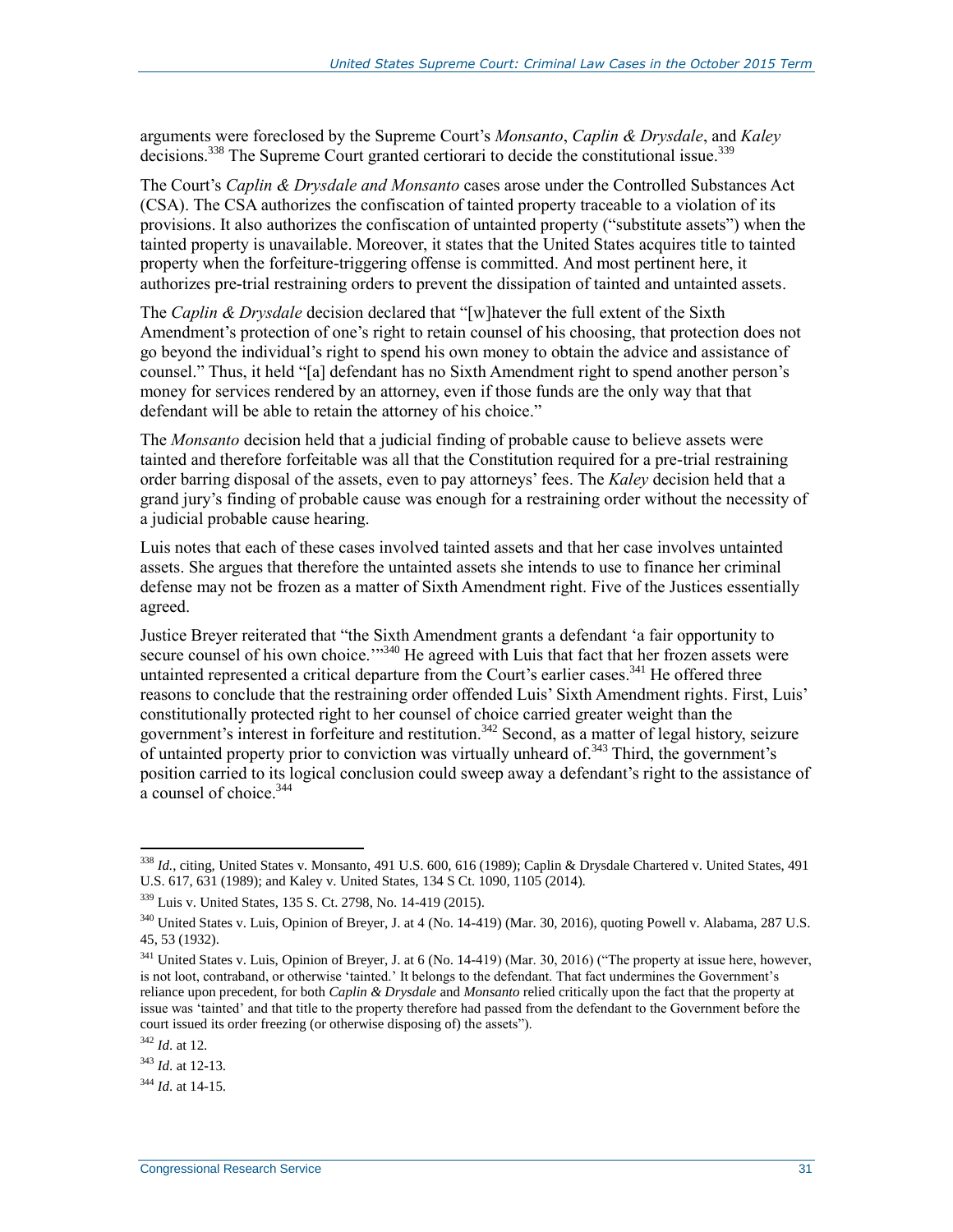Justice Thomas agreed the Sixth Amendment barred pre-trial restraint of the defendant's untainted assets, but he would stop there. He declined to "endorse the plurality's atextual balancing analysis."<sup>345</sup>

Justice Kennedy, joined by Justice Alito in dissent, bemoaned the fact that the plurality's "unprecedented holding rewards criminals who hurry to spend, conceal, or launder stolen property by assuring them that they may use their own funds to pay for an attorney after they have dissipated the proceeds of their crime." <sup>346</sup> Justice Kagan dissented because she believed the Court was bound by its *Monsanto* precedent.<sup>347</sup>

### **Betterman v. Montana**

**Question:** *Whether the Sixth Amendment's Speedy Trial Clause applies to the sentencing phase of a criminal prosecution, protecting a criminal defendant from inordinate delay in final disposition of his case?*

The Supreme Court recently heard oral argument in *Betterman v. Montana,* which presents the question whether the Sixth Amendment right to a speedy trial applies through sentencing or, instead, ends once a conviction has been obtained.<sup>348</sup> The Sixth Amendment states that "the instead, ends once a conviction has been obtained. The statu American states that the accused shall enjoy the right to a speedy and public trial,"<sup>349</sup> which the Court has described as a "fundamental right" that is "specifically affirmed in the Constitution."<sup>350</sup> The Fourteenth Amendment's Due Process Clause makes the Sixth Amendment binding on the states.<sup>351</sup> The right to a speedy trial is enforced, in part, by the Speedy Trial Act of 1984, as amended, which sets deadlines (with statutory exceptions) for federal courts to complete various stages of a criminal prosecution.<sup>352</sup> Montana has a corresponding constitutional right but no comparable statutory provision.<sup>353</sup> The consequence of denying this Sixth Amendment right to a defendant is having the charges against the accused dismissed. 354

Brandon Betterman was charged with bail jumping after failing to appear for his sentencing hearing for a domestic assault conviction in Montana.<sup>355</sup> Eventually, Betterman turned himself in, after which he was sentenced for the domestic assault charges; he remained in county jail (instead of being transferred to a state penitentiary to begin serving his sentence) during the criminal proceedings for the bail jumping charge.<sup>356</sup> Fourteen months passed between the date on which

 $\overline{a}$ 

<sup>355</sup> *See* Joint Appendix at 10-15, Betterman v. Montana, 136 S. Ct. 582 (2015) (No. 14-1457).

<sup>345</sup> United States v. Luis, Opinion of Thomas, J. at 9 (No. 14-419) (Mar. 30, 2016).

 $346$  United States v. Luis, Opinion of Kennedy, J. at 1 (No. 14-419) (Mar. 30, 2016).

<sup>347</sup> United States v. Luis, Opinion of Kagan, J. at 2 (No. 14-419) (Mar. 30, 2016), quoting *Monsanto*, 491 U.S.at 616 ("No constitutional violation occurs when, after probable cause is adequately established the Government obtains an order barring a defendant from . . . dissipating his assets prior to trial").

<sup>&</sup>lt;sup>348</sup> This section of the report was the beneficiary of contributions found in a legal sidebar, CRS Legal Sidebar WSLG1525, *Does a Defendant Have a Right to Speedy Sentencing Proceedings?*

<sup>349</sup> U.S. CONST. amend. VI.

<sup>350</sup> *See* Barker v. Wingo, 407 U.S. 514, 533 (1972).

<sup>351</sup> Smith v. Hooey, 393 U.S. 374, 374-75 (1969); Klopfer v. North Carolina, 386 U.S. 213, 216-26 (1967).

<sup>352</sup> *See* 18 U.S.C. §§ 3161 – 3174; *see also* UNITED STATES ATTORNEYS' CRIMINAL RESOURCE MANUAL §628, *available at* https://www.justice.gov/usam/criminal-resource-manual-628-speedy-trial-act-1974 (last visited Mar. 28, 2016).

<sup>353</sup> *See* MONT. CONST. art. II, § 24.

<sup>354</sup> *See* Strunk v. United States, 412 U.S. 434, 440 (1973); Barker v. Wingo, 407 U.S. 514, 522 (1972); United States v. Moreno, 789 F.3d 72, 78 (2d Cir. 2015); United States v. Margheim, 770 F.3d 1312, 1325 (10<sup>th</sup> Cir. 2014).

<sup>356</sup> *See* State v. Betterman, 342 P. 3d 971, 973 (Mont. 2015).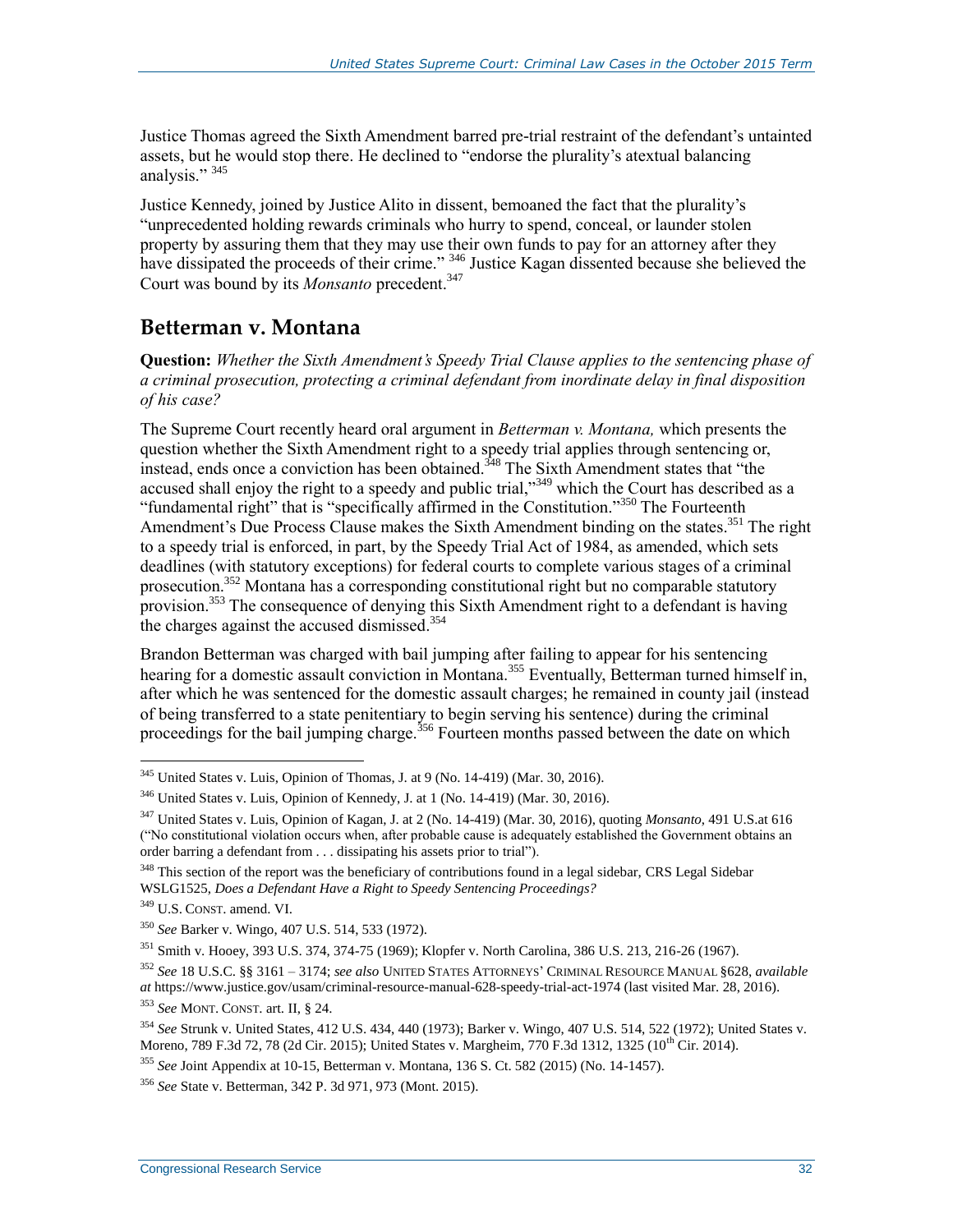Betterman was arraigned for, and pleaded guilty to, the bail jumping charge (April 19, 2012) and his sentencing hearing (June 27, 2013).<sup>357</sup> While he awaited sentencing, Betterman moved to dismiss the bail jumping charge after nine months had passed since his guilty plea, contending that the delay in sentencing violated his right to a speedy trial under the Sixth Amendment.<sup>358</sup> The trial court denied that motion and the Montana Supreme Court affirmed. 359

One of Betterman's principal arguments for why the Sixth Amendment's Speedy Trial Clause should apply until sentencing concludes centers on the Framers' intent and the text and history of the Clause.<sup>360</sup> Yet with Justice Scalia no longer on the bench, it is hard to predict how those rationales will factor into the Court's analysis. According to Betterman, when the Framers penned the Bill of Rights, criminal proceedings were "unitary," and so when using the word "trial" in the Amendment's text, the Framers "adopted protections encompassing not just the petit jury stage but also the sentence and judgment that followed."<sup>361</sup> Montana disputes Betterman's contention, and adds that the Amendment's text, which affords a right to the "accused"—not the convicted lends support to the conclusion that the right does not continue through sentencing.<sup>362</sup> The National Association of Criminal Defense Lawyers (NACDL) filed an amicus brief in support of Betterman, bringing a human-impact hook for the Court to consider. According to the NACDL, many prisoners, like Betterman, spend long periods in jail awaiting trial, but those facilities are often overcrowded and ill-equipped to handle extended stays, preventing prisoners from accessing adequate medical care and various rehabilitation programs.<sup>363</sup> Thus, the NACDL argues, applying the right to sentencing proceedings could reduce the amount of time in, and allegedly oppressive consequences of, state jail stays.<sup>364</sup>

If the Court were to conclude that the Sixth's Amendment's right to a speedy trial includes a defendant's sentencing phase, the result would impact both state and federal criminal justice systems. Congress might amend the Speedy Trial Act, or enact separate legislation, that would include deadlines for sentencing to ensure federal compliance with the newly construed Sixth Amendment.

## **United States v. Bryant**

**Question**: *Whether reliance on valid uncounseled tribal-court misdemeanor convictions to prove 18 U.S.C § 117(a)'s predicate offense element violates the Constitution.*

Can a five-year federal felony charge be based on tribal misdemeanor convictions for which the defendant had no attorney ("uncounseled convictions)? The federal appellate courts have come up with conflicting answers. At the heart of the matter is the fact that "reasonable decision-makers may differ in their conclusions as to whether the Sixth Amendment precludes a federal court's subsequent use of convictions that are valid because and only because they arose in a [tribal]

 $\overline{a}$ 

<sup>364</sup> *Id.* at 2-3.

<sup>357</sup> *Id.* at 973-74.

<sup>358</sup> *Id.* at 973.

<sup>359</sup> *Id.* 973, 981.

<sup>360</sup> *See* Brief for Petitioner at 10-11, Betterman v. Montana, 136 S. Ct. 582 (2015) (No. 14-1457).

<sup>361</sup> *Id.* at 11.

<sup>362</sup> *See* Brief for Respondent at 27, Betterman v. Montana, 136 S. Ct. 582 (2015) (No. 14-1457).

<sup>363</sup> *See* Brief for the National Association of Criminal Defense Lawyers as *Amicus Curiae* in Support of Petitioner at 6-10, Betterman v. Montana, 136 S. Ct. 582 (2015) (No. 14-1457).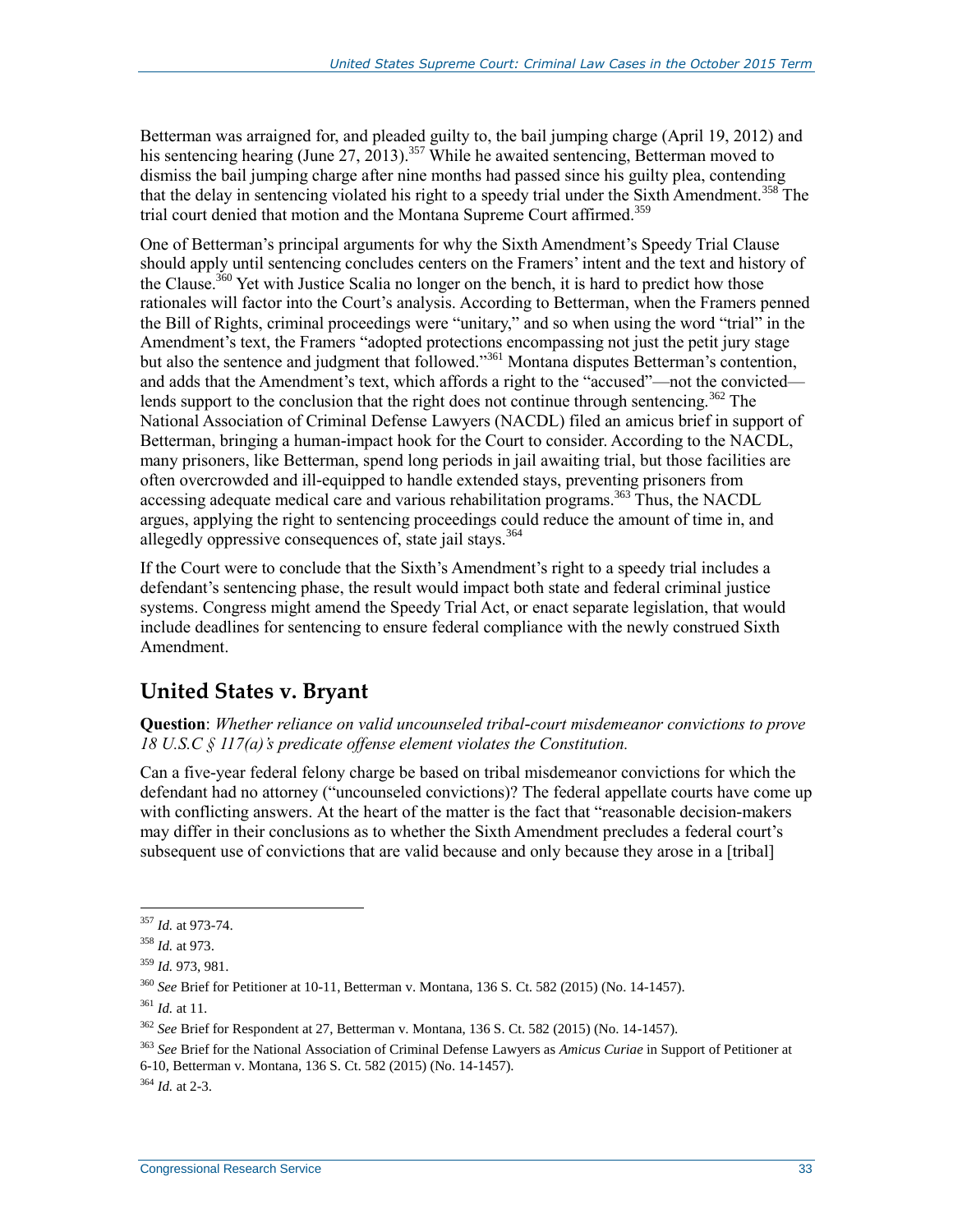court where the Sixth Amendment did not apply."<sup>365</sup> The Supreme Court has agreed to review the issue in *United States v. Bryant*. 366

The federal domestic assault by an habitual offender [law](http://uscode.house.gov/view.xhtml?req=%28title:18%20section:117%20edition:prelim%29%20OR%20%28granuleid:USC-prelim-title18-section117%29&f=treesort&edition=prelim&num=0&jumpTo=true) makes it a crime punishable by imprisonment for up to five years to commit domestic violence within Indian country or U.S. territorial jurisdiction if the offender has at least two prior federal, state, or tribal convictions for a comparable offense.<sup>367</sup> As a general rule, the Constitution assures indigent defendants the right to an appointed attorney in any criminal case *where a term of imprisonment is imposed*. <sup>368</sup> Indian defendants in tribal courts, however, enjoy no such constitutional assurance.<sup>369</sup>

Bryant, a tribal member and reservation resident, had been convicted in tribal court of domestic violence on a number of occasions.<sup>370</sup> He had been imprisoned more than once as a consequence, although always for less than a year.<sup>371</sup> When he was indicted under the federal domestic violence law, he asked the U.S. District Court for the District of Montana to dismiss the charges.<sup>372</sup> He argued that the Sixth Amendment did not permit use of his uncounseled tribal court convictions as proof of an element of the federal domestic violence offense.<sup>373</sup> The district court refused to dismiss.<sup>374</sup> The Ninth Circuit *reversed*. <sup>375</sup> It felt bound by its earlier decision in *United States v. Ant decision and was unconvinced by later developments.*<sup>376</sup> It concluded that "[b]ecause Bryant's tribal court domestic abuse convictions would have violated the Sixth Amendment right to counsel had they been obtained in federal or state court, using them to establish an element of the offense in a subsequent [federal] prosecution is constitutionally impermissible.<sup>377</sup>

The *Ant* decision held that the Sixth Amendment barred the evidence of a defendant's uncounseled tribal court guilty plea in a parallel federal prosecution.<sup>378</sup> Soon thereafter, however, the Supreme Court observed in the course of its *Duro v. Reina* opinion that in proceedings against tribal members, a tribal court was not bound by the Bills of Rights; and that even when reinforced by the Indian Civil Rights Act, there was no right to appointed counsel in tribal courts.<sup>379</sup> Still later, the Supreme Court in *Nichols* declared "an uncounseled [state] misdemeanor conviction[] valid ... because no prison term was imposed," and "also valid when used to enhance punishment at a subsequent [federal] conviction."<sup>380</sup>

<sup>365</sup> *See* United States v. Bryant, 769 F.3d 671, 681 (Watford, J., concurring) (quoting United States v. Cavanaugh, 643 F.3d 592, 605 ( $8^{th}$  Cir. 2011)).

<sup>366</sup> 136 S. Ct. 690 (No. 15-420).

<sup>367</sup> 18 U.S.C. § 117.

<sup>368</sup> *See, e.g.,* Scott v. Illinois, 440 U.S. 367 (1979)

<sup>369</sup> *See* Santa Clara Pueblo v. Martinez, 436 U.S. 49 (1978).

<sup>&</sup>lt;sup>370</sup> See United States v. Bryant, 769 F.3d 671, 672-73 (9<sup>th</sup> Cir. 2014); Brief for Respondent at 3, 136 S. Ct. 690 (No. 15-420).

<sup>371</sup> *See Bryant*, 769 F.3d at 673; Brief for Respondent at 3, 136 S. Ct. 690 (No. 15-420).

<sup>372</sup> *Bryant*, 769 F.3d at 673.

<sup>373</sup> *See id.*

<sup>374</sup> *Id.* 

<sup>375</sup> *Id.* at 679.

<sup>376</sup> *See id.* at 676-79.

<sup>377</sup> *Id.* at 677.

<sup>&</sup>lt;sup>378</sup> United States v. Ant, 882 F.2d 1389 (9<sup>th</sup> Cir. 1989).

<sup>379</sup> Duro v. Reina, 495 U.S. 676 (1990).

<sup>380</sup> Nichols v. United States, 511 U.S. 738, 749 (1994).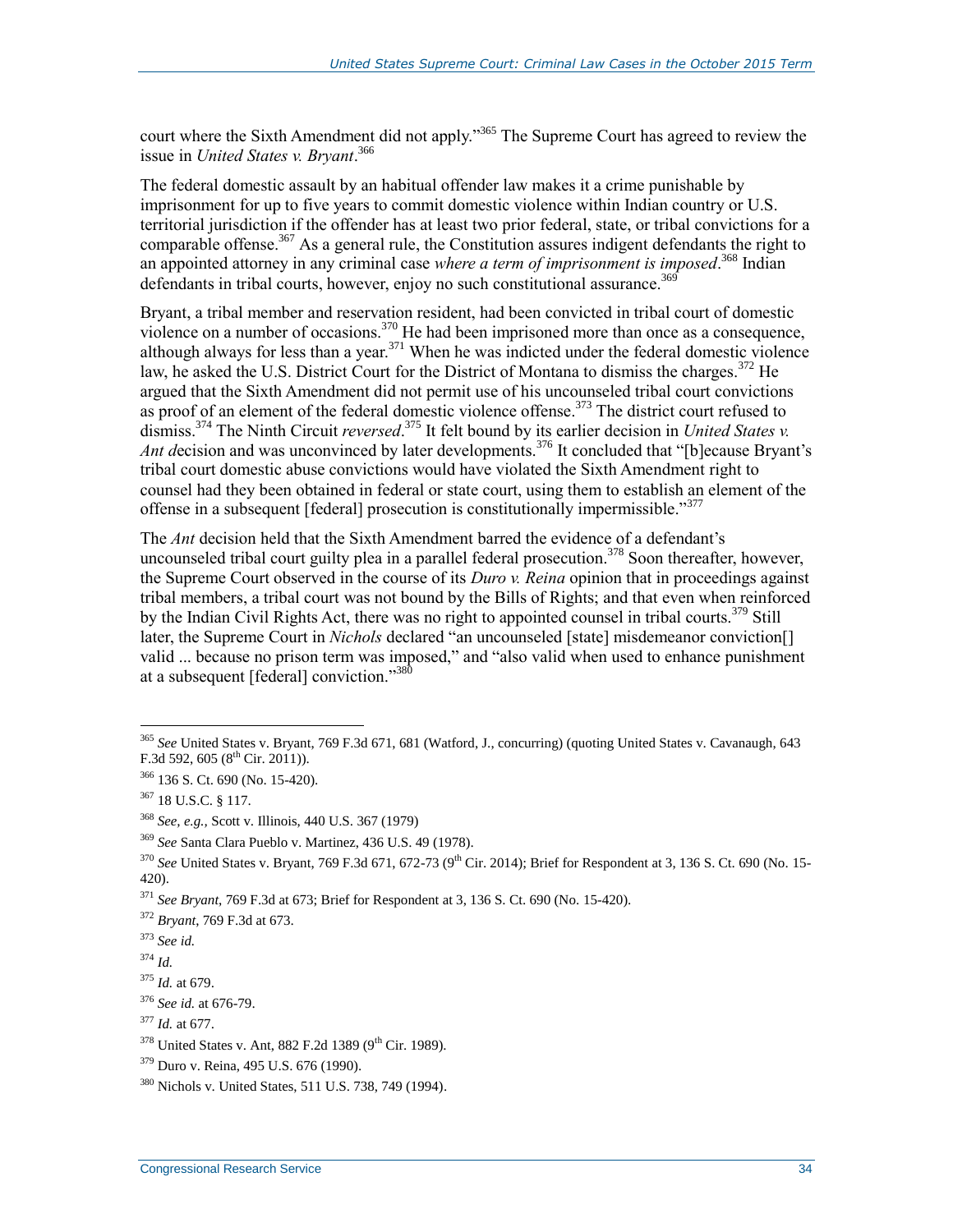The Ninth Circuit saw no incompatibility between *Ant* and *Nichols* because "even after *Nichols*, uncounseled convictions that resulted in imprisonment generally could not be used in subsequent prosecutions."<sup>381</sup> As the Ninth Circuit conceded, the Eighth and Tenth Circuits saw it differently.<sup>382</sup> For them, the lesson from *Nichols* was not why uncounseled convictions were valid, but that the reason didn't matter as long as they were valid convictions: "The ultimate question ... is whether an uncounseled conviction resulting in a tribal incarceration that involved no actual constitutional violation may be used later in federal court.... As per *Nichols*, then, we believe it is necessary to accord substantial weight to the fact that [the defendant's] prior convictions involved no actual constitutional violation" because the Sixth Amendment does not apply in tribal court.<sup>383</sup>

The Supreme Court's decision may have implications for the Violence Against Women Reauthorization Act of 2013 (VAWA 2013), which expanded tribal criminal jurisdiction in cases of domestic violence to include non-Indians in some instances.<sup>384</sup>

## **Sentencing**

Capital punishment cases represent the lion's share of the Court's sentencing cases this term. However, the class also includes the matter of the retroactive application of *Miller v. Alabama*'s prohibition on a life without parole sentence for murder by a juvenile and the harmless error standard in sentencing cases.

### **Montgomery v. Louisiana**

**Holding**: *The United States Supreme Court has "jurisdiction to decide whether the Supreme Court of Louisiana correctly refused to give retroactive effect ... Miller."*

"*Miller's prohibition on mandatory life without parole for juveniles [without] the opportunity to show their crime did not reflect irreparable corruption" applies retroactively even in state collateral review proceedings*. 385

Early in the year, the U.S. Supreme Court declared that the previously announced ban on mandatory life imprisonment for juvenile crimes must apply to crimes committed before the ban.<sup>386</sup> The case, *Montgomery v. Louisiana*, has several distinctive aspects. First, it grants a 69 year old inmate relief based on a sentence imposed for a murder that occurred when he was 17.<sup>387</sup> Second, it departs from a tradition under which ground breaking Court decisions rarely travel back to long finalized cases. Third, it uses the so-called *Teague*<sup>388</sup> doctrine as a vehicle, even though the doctrine was heretofore only invoked to limit state prisoner access to federal habeas corpus review. Finally, its burdens fall most heavily upon the states because federal juvenile prosecutions are few, and federal murder prosecutions are even more uncommon.

<sup>381</sup> *Bryant*, 769 F.3d at 677.

<sup>&</sup>lt;sup>382</sup> *Id.* at 678 (citing United States v. Shavanaux, 647 F.3d 993 (10<sup>th</sup> Cir. 2011) and United States v. Cavanaugh, 643 F.3d 592 ( $8^{th}$  Cir. 2011)).

<sup>383</sup> *See Cavanaugh*, 643 F.3d at 603-04.

<sup>384</sup> P.L. 113-4, §904, 127 Stat. 120-23 (2013); 25 U.S.C. § 1304.

<sup>385</sup> *Montgomery v. Louisiana*, 136 S. Ct. 718, 732, 736 (2016).

<sup>386</sup> *Id.* 

<sup>387</sup> *See id.* at 725-26.

<sup>388</sup> *See* Teague v. Lane, 489 U.S. 288 (1989).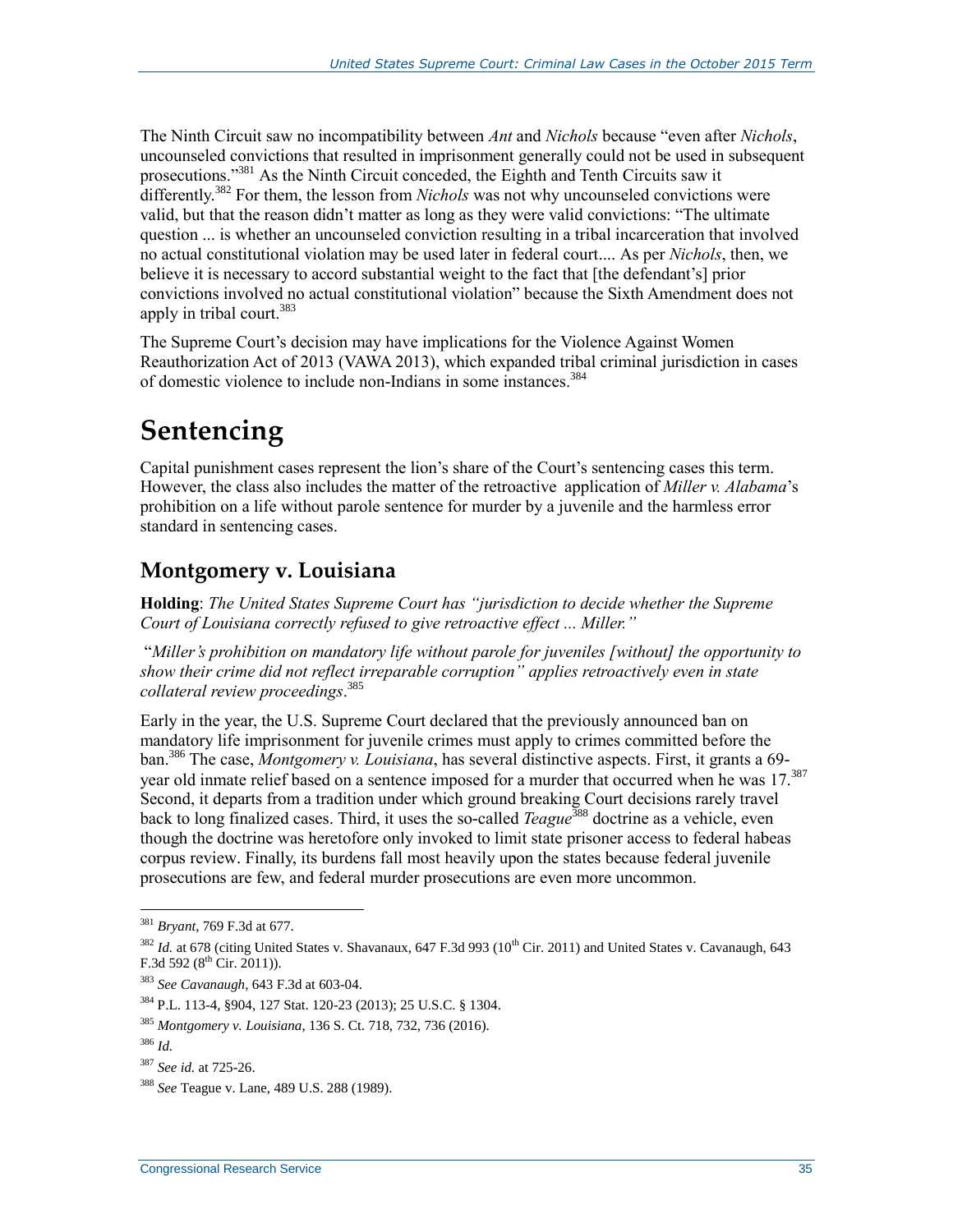If the particulars of the Court's disposal of the case were somewhat unusual, the result was probably not totally unexpected. The Court had already stated that the Eighth Amendment's cruel and unusual punishment clause would not permit: (1) use of the death penalty for a murder committed by a juvenile;<sup>389</sup> (2) a sentence of life imprisonment without the possibility of parole for an offense other than murder committed by a juvenile;<sup>390</sup> or  $(3)$  a sentence of life imprisonment without the possibility of parole for a murder committed by a juvenile.<sup>391</sup>

At 17 years of age in 1963, Montgomery killed a deputy sheriff.<sup>392</sup> He was sentenced to life in prison with no chance of parole, the only sentence available when the jury declined to vote for the death penalty.<sup>393</sup> He asked the Louisiana courts to toss out his sentence when its constitutional defects become apparent after *Miller*. <sup>394</sup> They refused on the ground that the Supreme Court's decisions have not been carried back to the cases of inmates like Montgomery whose appeals had long since become final.<sup>395</sup>

State prisoners may ask for review of their convictions or sentences in three stages. First, they may appeal their convictions or sentences in state court ("direct review"). Second, they may ask their state courts to overturn their convictions or sentences under a post-appeal procedure available in each of the states ("collateral review"). Finally, they may ask the federal courts to overturn their convictions or sentences under federal habeas corpus procedures.

Montgomery was at the second stage. Had he been at the third stage, the federal habeas corpus stage, he would have encountered the *Teague* doctrine. The doctrine, so named for the Supreme Court case in which it was first stated, *Teague v. Lane*, seeks finality.<sup>396</sup> It provides that federal habeas corpus review is not available to consider an inmate's request for a "new rule," that is, a ground breaking constitutional interpretation.<sup>397</sup> The doctrine has two exceptions.<sup>398</sup> It does not apply to substantive new rules that void a previously valid crime or penalty.<sup>399</sup> And, it does not apply when the new rule is a "watershed" decision, one that "implicat[es] the fundamental fairness and accuracy of the criminal proceeding."<sup>400</sup>

The Supreme Court in *Montgomery* decided to apply *Teague's* exception to the second stage, the stage at which Montgomery found himself: "when a new substantive rule of constitutional law controls the outcome of a case, the Constitution requires state collateral review courts to give retroactive effect to that rule." In the eyes of the Court, the *Miller* decision is such a rule; it voided a sentence of life imprisonment without the possibility of parole for a murder committed by a juvenile who was denied the opportunity to prove that he was not irreparably corrupted.<sup>401</sup>

<sup>389</sup> *See* Roper v. Simmons, 543 U.S. 551 (2005).

<sup>390</sup> *See* Graham v. Florida, 560 U.S. 48 (2010).

<sup>391</sup> *See* Miller v. Alabama, 132 S. Ct. 2455 (2012).

<sup>392</sup> *Montgomery*, 136 S. Ct. at 725.

<sup>393</sup> *Id.* at 725-26.

<sup>394</sup> *Id.* at 726.

<sup>395</sup> *Id.* at 726-27.

<sup>396</sup> 489 U.S. 288 (1989).

<sup>397</sup> *See id.* 

<sup>398</sup> *See Montgomery,* 136 S. Ct. at 728.

<sup>399</sup> *See id*.

<sup>400</sup> *See id.* 

<sup>401</sup> *See id.* at 733-37.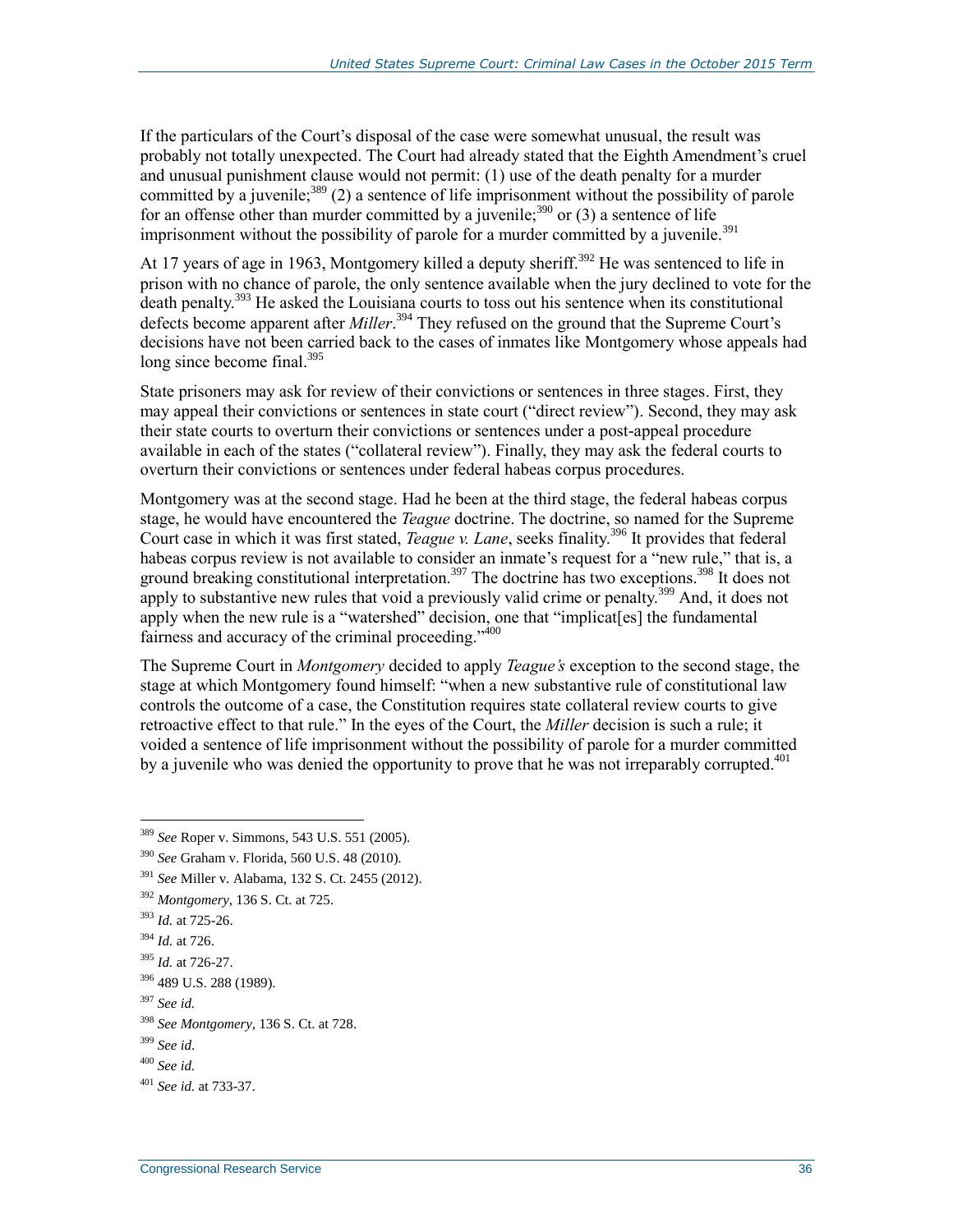The Court returned Montgomery's case to Louisiana with the option either to resentence him or to make him eligible for parole.<sup>402</sup>

Justice Thomas in dissent disagreed with the Court's jurisdictional assessment that the case involved a federal constitutional issue rather than a matter of state  $law<sup>403</sup>$  Justice Scalia, in a dissent joined by Justices Thomas and Alito, objected to "ripping *Teague*'s first exception from its moorings, [and] converting an equitable rule governing federal habeas relief to a constitutional command governing state courts as well."<sup>404</sup>

Congress is free to change the result. The Court's appellate jurisdiction is a matter of statute, but the statute has been amended only infrequently.

### **United States v. Molina-Martinez**

**Question:** *When a district court incorrectly calculates a defendant's guidelines range, should an appellate court applying plain-error review presume that the error affected the defendant's substantial rights?*

The Supreme Court recently heard argument on whether a federal court of appeals, when applying plain-error review, should presume—subject to rebuttal—that a defendant's substantial rights are affected when the district court incorrectly calculates the defendant's sentencing range under the Federal Sentencing Guidelines.<sup>405</sup> When imposing a sentence, the district judge first must calculate the defendant's advisory guidelines range by using the U.S. Sentencing Guidelines (the guidelines) to determine the defendant's total offense level and criminal history score.<sup>406</sup> The district judge must then choose a sentence after considering the guidelines range and weighing, among other things, aggravating and mitigating factors set forth in 18 U.S.C.  $\frac{8}{9}$  3553(a).<sup>407</sup> If the defendant does not object to the district court's calculation at sentencing, Federal Rule of Criminal Procedure 52(b) limits appellate review of the sentence to plain error. To establish plain error, the defendant must show (1) that the court made an error; (2) the error was plain (i.e., obvious); and (3) the error affected the defendant's substantial rights, which typically means that it "affected the outcome of the district court proceedings."<sup>408</sup> If the defendant makes that showing, the reviewing court has the discretion to grant relief if the court also concludes that the error "seriously affect[s] the fairness, integrity or public reputation of judicial proceedings."<sup>409</sup> Conversely, if a defendant timely objects at sentencing to a guidelines error, the government has the burden of proving on appeal that the error [was](https://scholar.google.com/scholar_case?q=us+v.+franco-flores&hl=en&as_sdt=20006&as_vis=1&case=4227647695888023972&scilh=0) harmless.<sup>410</sup>

<sup>402</sup> *See id.* at 737.

<sup>403</sup> *See id.* at 744-50 (Thomas, J., dissenting).

<sup>404</sup> *See id.* at 742-43 (Scalia, J. dissenting).

<sup>405</sup> Much of the discussion here appeared earlier in a legal sidebar, CRS Legal Sidebar WSLG1516, *Does a Guidelines Calculation Error Always Affect a Defendant's Substantial Rights? Supreme Court to Decide*.

<sup>406</sup> *See* Peugh v. United States, 133 S. Ct. 2072, 2083 (2013); Gall v. United States, 552 U.S. 38, 46 (2007) United States v. Booker, 543 U.S. 220 (2005); United States v. Gibbs, 578 F.3d 694, 695 (7<sup>th</sup> Cir. 2009).

<sup>&</sup>lt;sup>407</sup> *See, e.g., United States v. Glosser, 623 F.3d 413, 418* ( $7<sup>th</sup>$  Cir. 2010); United States v. Blinkinsop, 606 F.3d 1110, 1114 (9th Cir. 2010); United States v. Tomko, 562 F.3d 558, 567 (3d Cir. 2009) (en banc).

<sup>408</sup> Puckett v. United States, 556 U.S. 129, 135 (2009) (internal quotation marks and citation omitted).

<sup>409</sup> United States v. Olano, 507 U.S. 725, 732 (1993).

<sup>410</sup> *See* FED. R. CRIM. P. 52(a); United States v. Vonn, 535 U.S. 55, 58 (2002); United States v. Franco-Flores, 558 F.3d 978, 980-81 (9<sup>th</sup> Cir. 2009).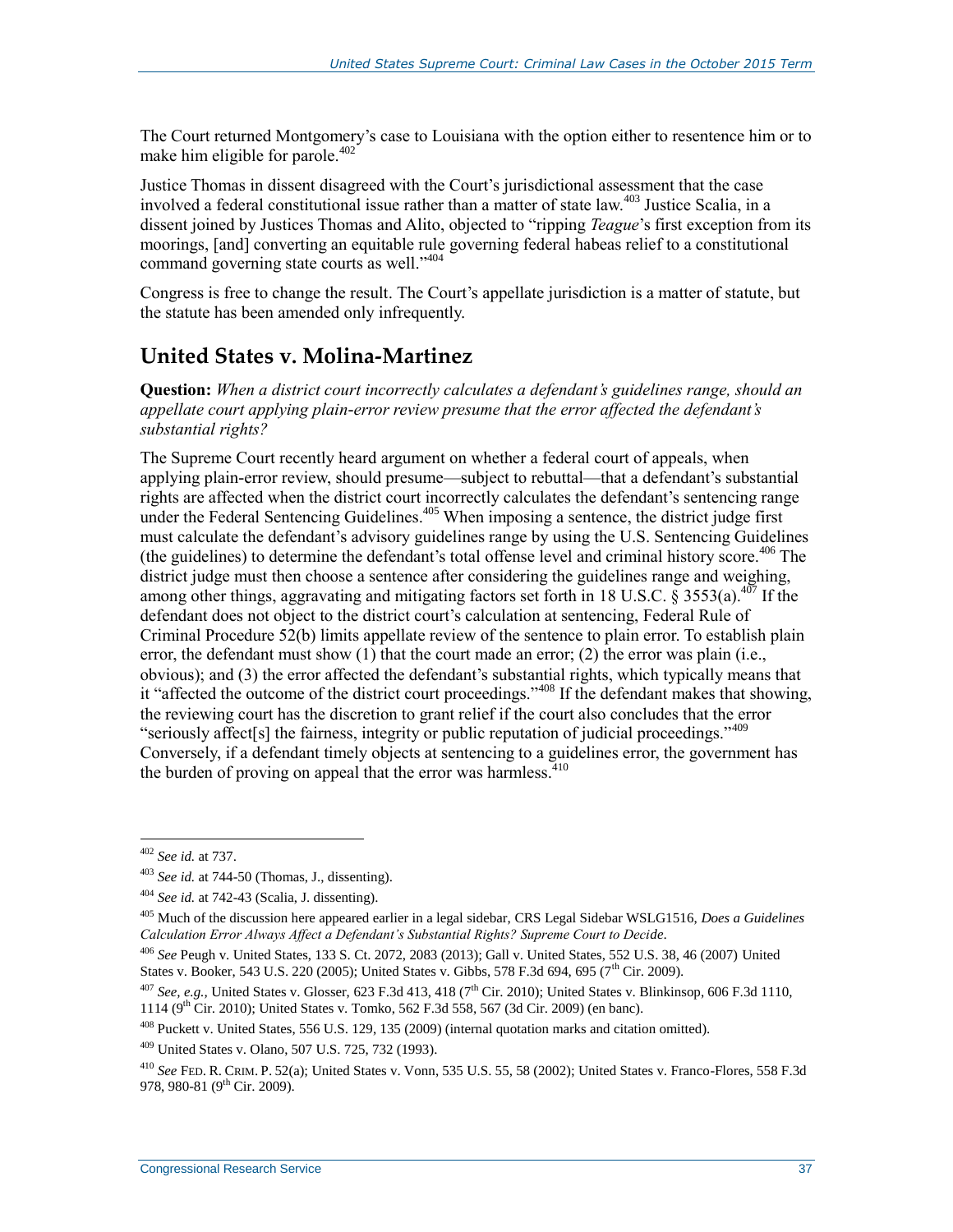In *United States v. Molina-Martinez*, defendant Saul Molina-Martinez, a Mexican citizen, was convicted of being unlawfully present in the United States after having been removed previously.<sup>411</sup> The district court adopted the probation office's calculation of Molina-Martinez's guidelines range of 77 to 96 months, based on a total offense level of 21 and criminal history category VI. $^{412}$  And though Molina-Martinez objected to the total offense level calculation, which the court overruled, he did not object to the criminal history score.<sup>413</sup> The district court then imposed a 77-month sentence—the bottom of the guidelines range.<sup>414</sup>

Molina-Martinez appealed to the Fifth Circuit, contending that the district court plainly erred when it incorrectly calculated his criminal history score.<sup>415</sup> The government conceded that Molina-Martinez's criminal history score should have been category V, not VI, and with that score, the correct guidelines range would have been 70 to 87 months' imprisonment.<sup>416</sup> The court found this error to be "plain" but concluded, nevertheless, that Molina-Martinez had not established that the error had affected his substantial rights.<sup>417</sup> To do so in the Fifth Circuit, a defendant must show that "but for the district court's misapplication of the Guidelines, he would have received a lesser sentence."<sup>418</sup> And "[w]hen the correct and incorrect [guidelines] ranges overlap *and the defendant is sentenced within the overlap,*" as was the case here, the Fifth Circuit requires that the defendant provide additional evidence to show that his sentence may have been different (e.g., an indication by the district judge that the guidelines range was the primary factor relied on in choosing a sentence).<sup>419</sup> Because the court concluded that Molina-Martinez did not meet that additional burden, it affirmed the district court's judgment.<sup>420</sup>

Molina-Martinez petitioned for a writ of certiorari, limited to this question: when a district court incorrectly calculates a defendant's guidelines range, should an appellate court applying plainerror review presume that the error affected the defendant's substantial rights? $421$  Molina-Martinez had argued to the Fifth Circuit that such a presumption should apply, but the court—in a footnote—rejected that argument as foreclosed by circuit precedent.<sup>422</sup>

In urging the Supreme Court to establish the rebuttable presumption, Martinez-Molina pointed to the Third<sup>423</sup> and Tenth Circuits,<sup>424</sup> which disagree with the Fifth Circuit and presume plain error when the district court imposes a sentence after miscalculating the defendant's guidelines range.<sup>425</sup> And without using the word "presumption," the Seventh<sup>426</sup> and Ninth Circuits<sup>427</sup> have

<sup>411</sup> *See* 8 U.S.C. § 1326.

<sup>&</sup>lt;sup>412</sup> *See* United States v. Molina-Martinez, 588 F. App'x 333, 334 (5<sup>th</sup> Cir. 2014); Brief of Petitioner at 2-4, Molina-Martinez v. United States, 136 S. Ct. 26 (No. 14-8913).

<sup>413</sup> Brief of Petitioner at 4, Molina-Martinez v. United States, 136 S. Ct. 26 (No. 14-8913).

<sup>&</sup>lt;sup>414</sup> *See* United States v. Molina-Martinez, 588 F. App'x 333, 334 (5<sup>th</sup> Cir. 2014).

 $415$  *Id.* 

<sup>416</sup> *Id.*

<sup>417</sup> *Id.* 

<sup>&</sup>lt;sup>418</sup> United States v. Garcia-Carrillo, 749 F.3d 376, 379 ( $5<sup>th</sup>$  Cir. 2014) (internal quotation marks and citation omitted).

<sup>&</sup>lt;sup>419</sup> See United States v. Molina-Martinez, 588 F. App'x 333, 335 (5<sup>th</sup> Cir. 2014) (quoting United States v. Mudekunye, 646 F.3d 281, 290 (5<sup>th</sup> Cir. 2011).

<sup>&</sup>lt;sup>420</sup> *See* United States v. Molina-Martinez, 588 F. App'x 333, 335 (5<sup>th</sup> Cir. 2014).

 $421$  Molina-Martinez v. United States, 136 S. Ct. 26 (2015) (No. 14-8913).

 $422$  United States v. Molina-Martinez, 588 F. App'x 333, 334 n.1 (5<sup>th</sup> Cir. 2014).

<sup>423</sup> United States v. Knight, 266 F.3d 203, 207-10 (3d Cir. 2001).

 $424$  United States v. Sabillon-Umana, 772 F.3d 1328, 1333-34 ( $10^{th}$  Cir. 2014).

<sup>425</sup> *See* Brief for Petitioner, Molina-Martinez v. Unites States at 28-31, 136 S. Ct. 26 (2015) (No. 14-8913).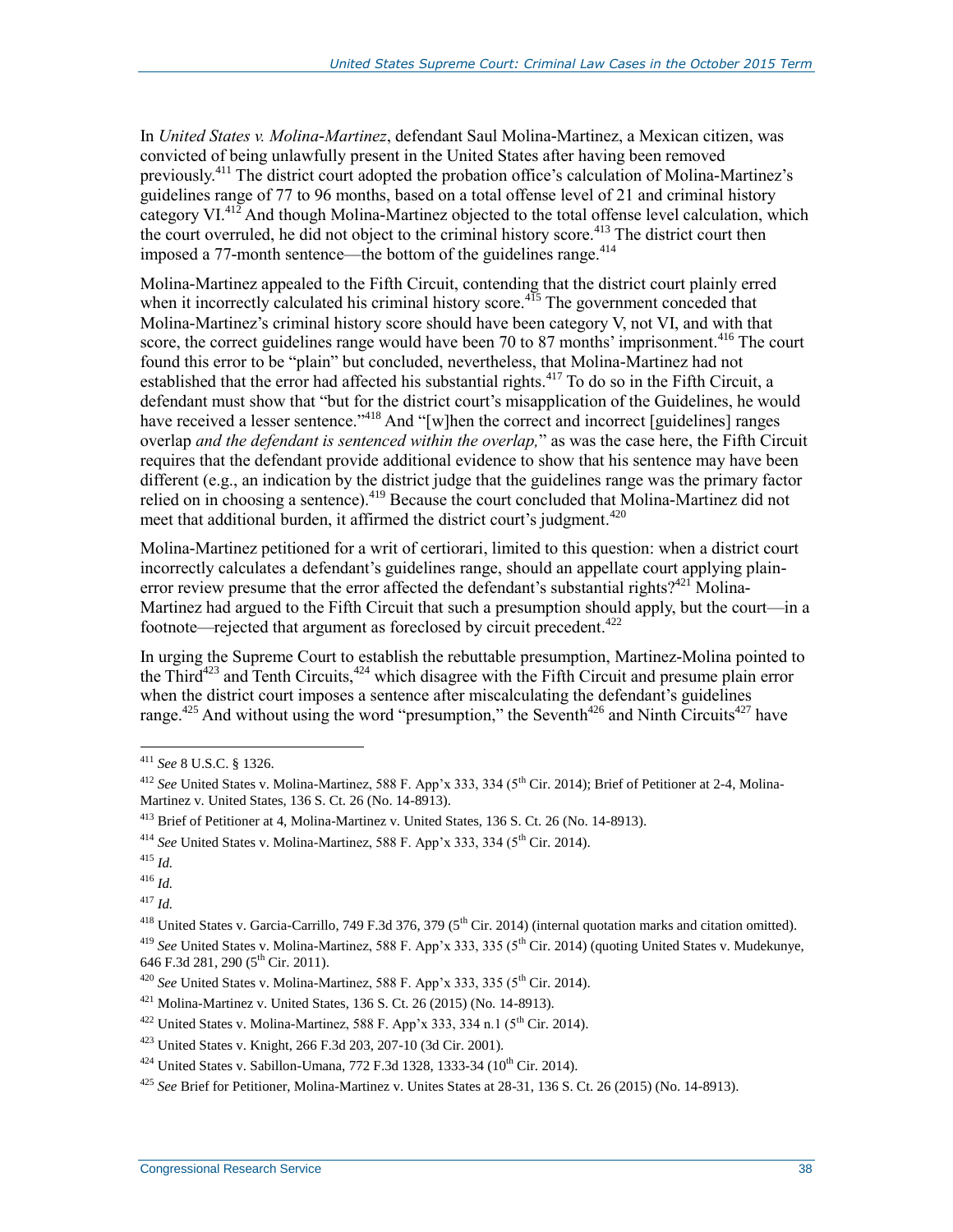also held that a sentence based on an improperly calculated guidelines range constitutes plain error and requires a remand for resentencing.<sup>428</sup> In arguing that those circuits are correct, Martinez-Molina relied<sup>429</sup> on the Supreme Court's comments in *Peugh v. United States* that the "federal sentencing scheme aims to achieve uniformity by ensuring that sentencing decisions are *anchored* by the Guidelines" and that empirical evidence presented "indicat[ed] that the Sentencing Guidelines have the intended effect of influencing the sentences imposed by judges."<sup>430</sup> It follows, says Martinez-Molina, that miscalculations resulting in an incorrect guidelines range fit into a "special category" of errors that should be presumed prejudicial<sup>431</sup>—a premise that the Court raised and left open in *United States v. Olano.* <sup>432</sup> Conversely, the government opposed the presumption, $433$  reminding the Court that it has "repeatedly cautioned that '[a]ny unwarranted extension' of the authority granted by Rule 52(b) would disturb the careful balance it strikes between judicial efficiency and the redress of injustice.<sup>3434</sup>

At oral argument, the Justices seemed divided over whether the Court should adopt the presumption. For example, Justice Breyer appeared to suggest that in cases in which the defendant proves that the district court incorrectly calculated his guidelines range, the burden of proof should shift to the government "to rebut the common sense notion that of course using the wrong Guideline had an effect on the sentence."<sup>435</sup> Conversely, Justice Scalia asked whether sentencing policy should "establish[] a system ... that induces lawyers to make objections when objections are proper" by continuing to make the defendant's burden more stringent on appeal when he fails to raise errors in the trial court.<sup> $436$ </sup> Thus, the Supreme Court's decision likely will hinge on various matters of sentencing policy that will be hashed out in the months to come.

## **Capital Punishment**

The menu of the Court's capital punishment cases offers cases concerning: jury instructions; jury selection; exclusive jury sentencing prerogatives; *Brady* violations; appellate court judge recusals; and the application of habeas corpus standards.

### **Kansas v. Carr**

**Holdings**: *"The Eighth Amendment [does not] require ... capital-sentencing courts to instruct the jury that mitigating circumstances need not be proved beyond a reasonable doubt. . . .The* 

<sup>(...</sup>continued)

<sup>&</sup>lt;sup>426</sup> *See* United States v. Jenkins, 772 F.3d 1092, 1097 (7<sup>th</sup> Cir. 2014).

<sup>&</sup>lt;sup>427</sup> See United States v. Vargem, 747 F.3d 724, 728-29 (9<sup>th</sup> Cir. 2014); United States v. Bonilla-Guizar, 729 F.3d 1179, 1188-89 (9<sup>th</sup> Cir. 2013).

<sup>428</sup> *See* Brief for Petitioner, Molina-Martinez v. Unites States at 30 & n.12, 136 S. Ct. 26 (2015) (No. 14-8913).

<sup>429</sup> *See* Brief for Petitioner, Molina-Martinez v. Unites States at 36, 136 S. Ct. 26 (2015) (No. 14-8913).

 $430$  Peugh v. United States, 133 S. Ct. 2072, 2083-84 (2013) (emphasis added).

<sup>431</sup> *See* Brief for Petitioner, Molina-Martinez v. Unites States at 28-43, 136 S. Ct. 26 (2015) (No. 14-8913).

<sup>432</sup> United States v. Olano, 507 U.S. 725, 735 (1993).

<sup>433</sup> *See* Brief for Respondent, Molina-Martinez v. Unites States at 17, 136 S. Ct. 26 (2015) (No. 14-8913).

<sup>434</sup> *See* Puckett v. United States, 556 U.S. 129, 135 (2009) (quoting United States v. Young, 470 U.S. 1, 15 (1985)).

<sup>435</sup> Transcript of Oral Argument at  $26:13-27:24$ , Molina-Martinez v. United States, 136 S. Ct. 26 (2015) (No. 14-8913). <sup>436</sup> *Id.* at 18:7-19:10.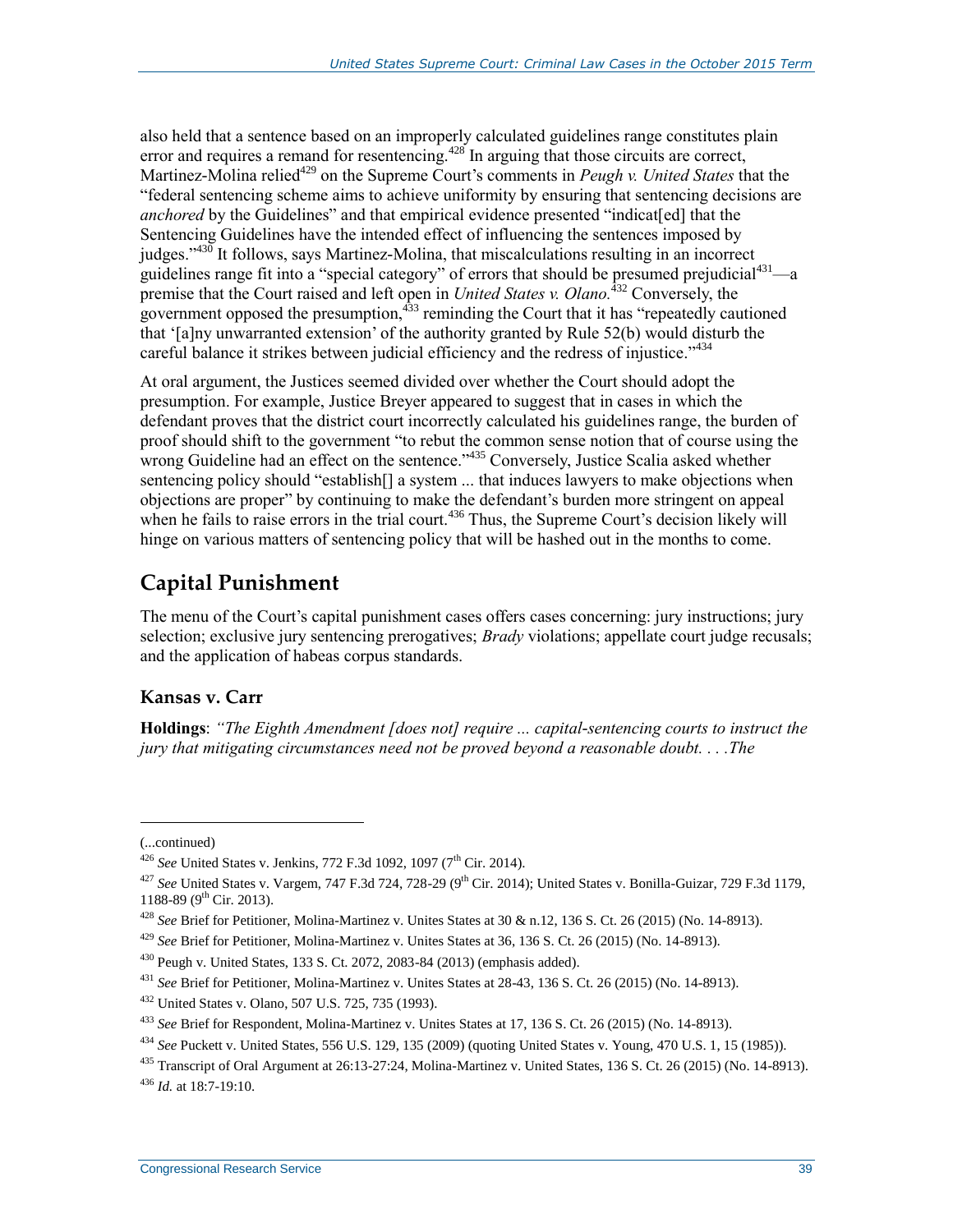#### *[Carr's] joint sentencing proceedings did not render the sentencing proceedings fundamentally unfair."* <sup>437</sup>

Justice Antonin Scalia wrote his last opinion for the Court in a capital punishment case, *Kansas v. Carr*. <sup>438</sup> There, the Court reversed two decisions of the Kansas Supreme Court and held that "the Eighth Amendment [does not] require ... capital-sentencing courts to instruct the jury that mitigating circumstances need not be proved beyond a reasonable doubt."<sup>439</sup> It also held that the Eighth Amendment did not require separate trials for two of the defendants in one of the Kansas cases.<sup>440</sup>

The defendants in one of the cases, the Carr brothers, were convicted of 4 counts of capital murder, 1 count of attempted first-degree murder, 5 counts of aggravated kidnaping, 9 counts of aggravated robbery, 20 counts of rape or attempted rape, 3 counts of aggravated criminal sodomy, 1 count each of aggravated burglary and burglary, 1 count of theft, and 1 count of cruelty to animals as part of one crime spree.<sup>441</sup> Reginald Carr was also convicted of kidnapping, aggravated robbery, aggravated battery, and criminal damage to property committed on another occasion.<sup>442</sup> Both Reginald and Jonathan Carr were convicted of first-degree felony murder in connection with yet a third episode.<sup>443</sup> The defendant in the second case, Gleason, was convicted of two counts of capital murder, aggravated kidnaping, aggravated robbery, and criminal possession of a firearm.<sup>444</sup>

Defendants in both cases were sentenced to death, and in both cases the Kansas Supreme Court vacated their sentences on Eighth Amendment grounds.<sup>445</sup> The Kansas court's *Gleason* decision acknowledged an apparent conflict with U.S. Supreme Court precedent, which it thought distinguishable.<sup>446</sup> It found constitutionally insufficient the trial court's jury instructions that left the jury "to speculate as to the correct burden of proof for mitigating circumstances, and [under which] reasonable jurors might have believed they could not consider mitigating circumstances not proven beyond a reasonable doubt."<sup>447</sup> The Kansas court reiterated that view in its *Carr* decision, in which it also "concluded that R. Carr's Eighth Amendment right to an individualized sentencing determination was fatally impaired by [the] failure to" separate the capital sentencing proceeding of the two brothers, who were thought to have antagonistic death penalty mitigating  $\det$ defenses<sup>448</sup>

Justice Scalia's opinion for the Court simply rejected the Kansas court's characterization of the jury instructions.<sup> $449$ </sup> "[N]o juror would reasonably have speculated that mitigating circumstances

 $437$  Kansas v. Carr, 136 S. Ct. 633, 641, 646 (2015). Contributions from a legal sidebar CRS Legal Sidebar WSLG1512, *Justice Antonin Scalia's Last Opinion*, appear throughout this section.

<sup>438</sup> 136 S. Ct. 633 (2016).

<sup>439</sup> *Id.* at 641-44.

<sup>440</sup> *Id.* at 644-46.

<sup>441</sup> State v. Carr, 331 P.3d 544, 573-74 (Kan. 2014), *rev'd,* Kansas v. Carr, 136 S. Ct. 633 (2016).

<sup>442</sup> *Id.* at 573.

<sup>443</sup> *Id.* at 574.

<sup>444</sup> State v. Gleason, 329 P.3d 1102, 1133, *rev'd, Carr*, 136 S. Ct. 633 (2016).

<sup>445</sup> *Carr*, 136 S. Ct. at 640.

<sup>446</sup> *Gleason,* 329 P.3d at 1145-48.

<sup>447</sup> *Id.* at 1148.

<sup>448</sup> State v. Carr, 331 P.3d at 718-20.

<sup>449</sup> Kansas v. Carr, 136 S. Ct. at 642-44.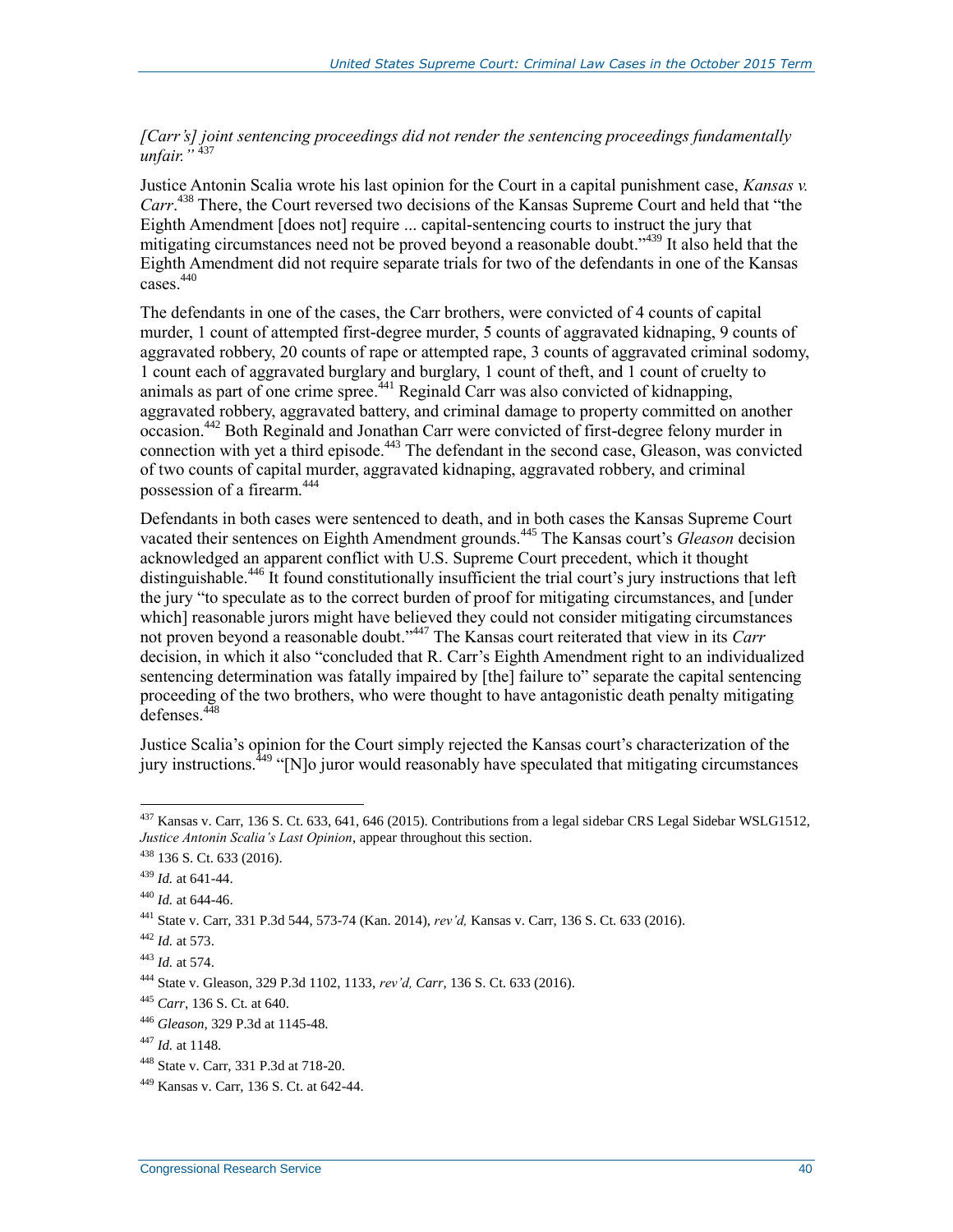must be proved by any particular standard, let alone beyond a reasonable doubt.... The instructions repeatedly told the jurors to consider *any* mitigating factor, meaning any aspect of the defendants' background or the circumstances of their offense. Jurors would not have misunderstood these instructions to prevent their consideration of constitutionally relevant evidence."<sup>450</sup>

The Carrs' severance argument fared no better. As Justice Scalia phrased it, "[t]he Kansas Supreme Court agreed with the defendants that, because of the joint sentencing proceedings, one defendant's mitigating evidence put a thumb on death's scale for the other."<sup>451</sup> Yet, the trial court had impressed on the jury the importance of judging the defendants individually.<sup>452</sup> More to the point, vacating the death sentence required a showing that joint proceedings had been fundamentally unfair.<sup>453</sup> "Only the most extravagant speculation would lead to the conclusion that the supposedly prejudicial evidence rendered the Carr brothers' joint sentencing proceeding fundamentally unfair."<sup>454</sup> Justice Scalia explained that the slight prospect of relatively greater or lesser culpability paled next to graphic evidence of the level of equally shared responsibility.<sup>455</sup> "What these defendants did – acts of almost inconceivable cruelty and depravity – was described in excruciating detail by [a surviving victim], who relived with the jury, for two days, the Wichita Massacre. The joint sentencing proceedings did not render the sentencing proceedings fundamentally unfair."<sup>456</sup>

Justice Sotomayor, the sole dissenting member of the Court, objected that the Court should have left the cases where they found them and deny certiorari.<sup>457</sup> Instead, the Court had overturned a state high court ruling, not because of a breach of any federal constitutional right, but because the state court had applied the law more generously than would have the highest federal court.<sup>458</sup>

Justice Scalia responded that had the Kansas Supreme Court decisions been grounded in state law they would indeed have been "none of our business."<sup>459</sup> On the other hand, he said, "what a state" court cannot do is experiment with our Federal Constitution and expect to elude this Court's review as long as victory goes to the criminal defendant. 'Turning a blind eye' in such cases 'would change the uniform 'law of the land' into a crazy quilt.'"<sup>460</sup>

### **White v. Wheeler**

**Holding**: *"The Kentucky Supreme Court was not unreasonable in its application of clearly established federal law when it concluded that the exclusion of Juror 638 did not violate the Sixth Amendment." Thus, the U.S. Court of Appeals for the Sixth Circuit's grant of habeas relief to reverse the death sentence is overturned*. 461

- <sup>451</sup> *Id.* at 644.
- <sup>452</sup> *Id.* at 645.
- <sup>453</sup> *Id.* at 644.

- $455$  *Id.*
- <sup>456</sup> *Id.*

<sup>458</sup> *Id.* at 646.

 $\overline{a}$ <sup>450</sup> *Id.* at 643-44.

<sup>454</sup> *Id.* at 646.

<sup>457</sup> *Id.* at 646-51 (Sotomayor, J. dissenting).

<sup>459</sup> *Id.* at 641 (Scalia, J.).

<sup>460</sup> *Id.* at 641-42 (quoting Kansas v. Marsh, 548 U.S. 163, 186 (2006)).

<sup>461</sup> *White v. Wheeler*, 136 S. Ct. 456, 462 (2015).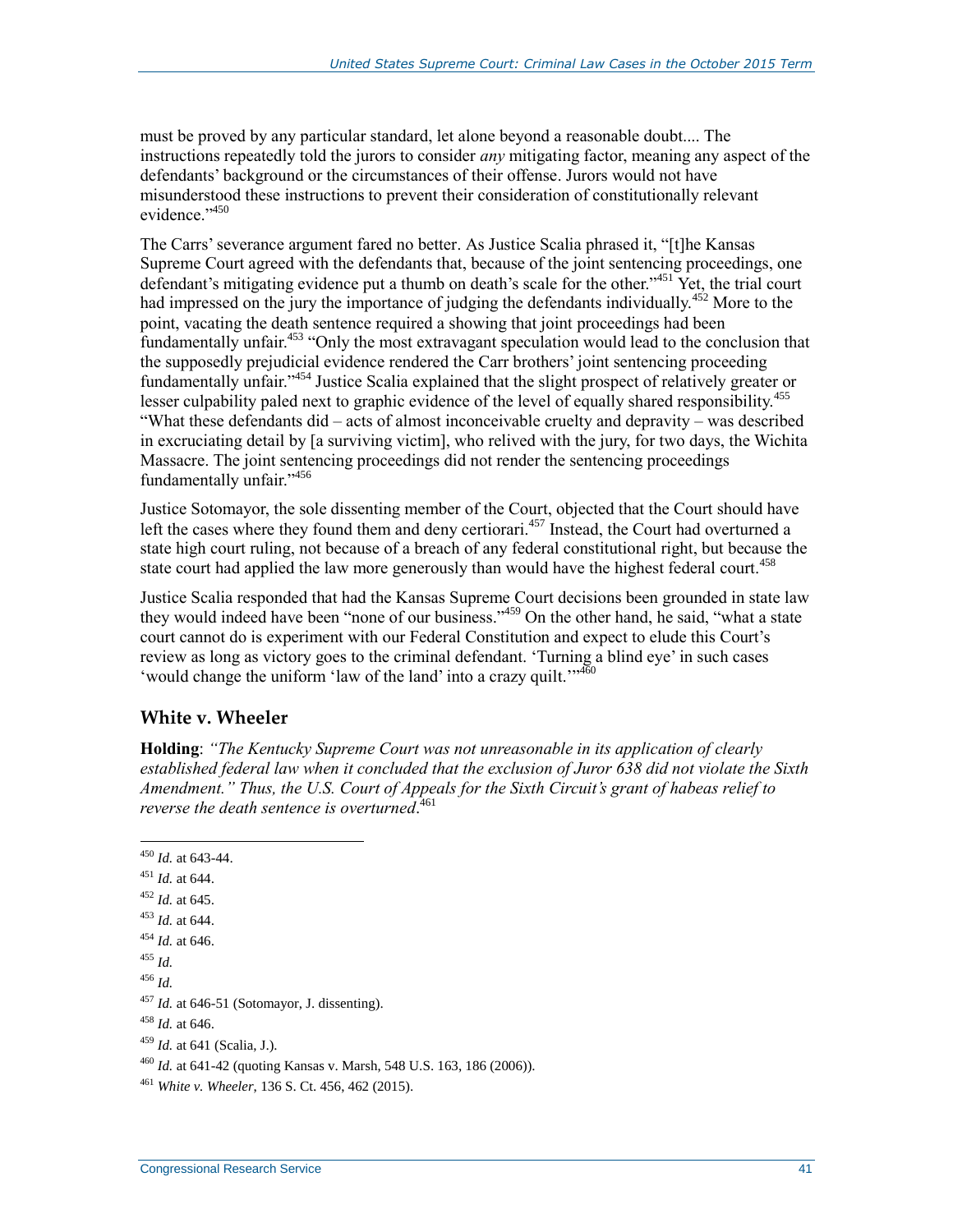In mid-December, the U.S. Supreme Court announced its decision in *White v. Wheeler* and in doing so reversed a lower federal appellate court decision which would have sent back for re-trial a 1997 Kentucky murder case.<sup>462</sup> The Supreme Court, without dissent, held that Kentucky courts had been given insufficient deference in their application of Supreme Court precedents in the area of death-penalty-ambivalent prospective jurors. $463$ 

Wheeler had been convicted and sentenced to death for the murder of a Louisville Kentucky couple.<sup>464</sup> During the questioning of prospective jurors, one initially expressed uncertainty about whether he could vote for the death penalty but ultimately stated he believed he could consider all of the penalty options.<sup>465</sup> The Supreme Court has held that a prospective juror must be excused if he states either that he would always or never vote for the death penalty.<sup>466</sup> The prosecution asked the court to excuse the prospective juror, which the court did after it had questioned him more closely.<sup>467</sup>

The Kentucky courts affirmed his conviction and sentence on appeal and denied habeas-like relief after a round of collateral review.<sup>468</sup> The U.S. district court denied Wheeler's petition for federal habeas corpus review, which the U.S. Court of Appeals for the Sixth Circuit reversed.<sup>469</sup> The Sixth Circuit weighed the statutory standard for habeas review of state convictions: "[A] writ of habeas corpus shall not be granted with respect to any claim that was adjudicated on the merits in state court proceedings unless the adjudication of the claim (1) resulted in a decision that was contrary to, or involved an unreasonable application of, clearly established Federal law, as determined by the Supreme Court....<sup>1470</sup> The Sixth Circuit concluded that the Kentucky courts had misapplied the Supreme Court's "death qualified jury" case law.<sup>471</sup>

The Supreme Court disagreed. First, the Court explained that the statutory standard is a particularly demanding one.<sup>472</sup> It "erects a formidable barrier to federal habeas relief for prisoners whose claims have been adjudicated in state court."<sup>473</sup> To overcome it "a state prisoner must show that the state court's ruling on the claim being presented in federal court was so lacking in justification that there was an error well understood and comprehended in existing law beyond any possibility for fairminded disagreement."<sup>474</sup> The task is even more arduous when it involves jury selection challenges. There, the decision of the state judge, who questioned and observed the prospective juror's answers, is entitled to "double deference."<sup>475</sup>

 $462$  White v. Wheeler, 136 S. Ct. 456 (2015).

<sup>463</sup> *Id.* at 461-62.

<sup>464</sup> *Id.* at 458-59.

<sup>465</sup> *Id.* 

<sup>466</sup> *See id.* at 460 (citing Witherspoon v. Illinois, 391 U.S. 510 (1968), Wainwright v. Witt, 469 U.S. 412 (1985), and their progeny).

<sup>467</sup> *Id.* at 459.

<sup>468</sup> *Id.* 

<sup>469</sup> *Id.* 

 $470$  Wheeler v. Simpson, 779 F.3d 366, 380 (6<sup>th</sup> Cir. 2015) (quoting 28 U.S.C. §2254(d)), *rev'd*, White v. Wheeler, 136 S. Ct. 456 (2015).

<sup>471</sup> *Id.* at 371-74.

 $472$  White v. Wheeler, 136 S. Ct. at 458.

<sup>473</sup> *Id.* at 460 (internal quotation marks and citation omitted).

<sup>474</sup> *Id.* (internal quotation marks and citations omitted).

<sup>475</sup> *See id.*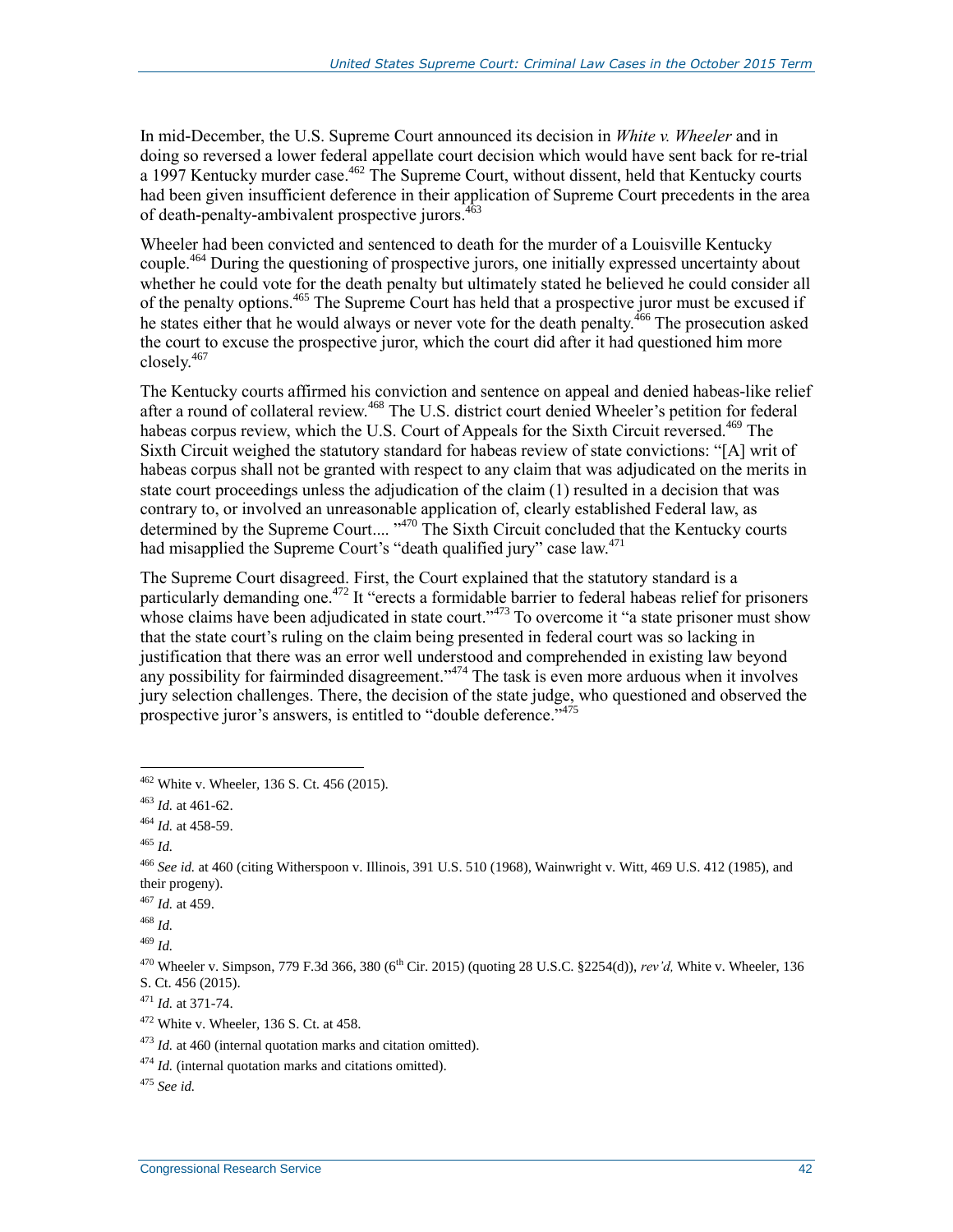As for Supreme [Court](http://www.supremecourt.gov/opinions/15pdf/14-1372_1p23.pdf) precedent, in jury selection cases, a prospective juror may be excused "where the trial judge is left with the definite impression that a prospective juror would be unable to faithfully and impartially apply the law."<sup>476</sup> Moreover, "when there is ambiguity in the prospective juror's statements, the trial court is entitled to resolve it in favor of the State."<sup>477</sup>

In the eyes of the Court, the Sixth Circuit simply applied the test incorrectly. "A fairminded jurist could readily conclude that the trial judge's exchange with [the prospective juror] reflected a diligent and thoughtful *voir dire*; that she considered with care the juror's testimony; and that she was fair in the exercise of her broad discretion in determining whether the juror was qualified to serve in this capital case."<sup>478</sup>

The habeas standard is one of congressional creation. Congress passed it as part of the Antiterrorism and Effective Death Penalty Act (AEDPA) in an effort to reduce delays in capital cases and eliminate federal-state judicial friction.<sup>479</sup> Congress is therefore free to change the standard. However, there have been no proposals to revisit AEDPA's standard in recent years.

### **Wearry v. Cain**

**Holding**: *"Contrary to the state postconviction court, we conclude that the prosecution's failure to disclose material evidence violated Wearry's due process rights."* <sup>480</sup>

On March 7, 2016, the U.S. Supreme Court overturned a death penalty conviction because authorities had withheld material evidence favorable to the defendant. The Court's 6-2, unsigned per curiam decision in *[Wearry v. Cain](http://www.supremecourt.gov/opinions/15pdf/14-10008_k537.pdf)* suggests that the Court may have been influenced in part by the poor performance of the defendant's trial attorney; by the defendant's limited mental competence; and perhaps by suspicions of a racially discriminatory jury selection process.<sup>481</sup>

Testimony at Wearry's trial claimed that he, Sam Scott, Eric Brown, Randy Hutchison, and others had stopped the victim's car; driven the victim around, stopping periodically to beat him; and then murdered the victim by running over him with his car.<sup>482</sup> Scott and Brown testified against Wearry, who claimed to have been at a wedding, miles away, at the time.<sup>483</sup>

Scott and Brown admitted their testimony conflicted with statements they had made to the police earlier.<sup>484</sup> More to the point, authorities failed to disclose evidence that would have undermined their credibility at trial.<sup>485</sup> Inmates jailed with Scott reported that he wanted to get even with Wearry for telling the police of Scott's involvement in the murder.<sup>486</sup> Then, in spite of the prosecutor's assurances to the jury, the police had undisclosed evidence that Brown had sought to bargain for a reduced sentence in exchange for his testimony.<sup>487</sup> Finally, authorities did not turn

<sup>481</sup> *Id.*

 $\overline{a}$ 

<sup>483</sup> *Id.* 

<sup>476</sup> *Id.* (quoting Wainwright v. Witt, 469 U.S. 412, 425-26 (1985)).

<sup>477</sup> *Id.* at 461 (quoting Uttecht v. Brown, 551 U.S. 1, 7 (2007)).

<sup>478</sup> *Id.* (internal quotation marks and citation omitted).

<sup>479</sup> P.L. 104-132, §105, 110 Stat. 1220 (1996); 28 U.S.C. 2254(d).

<sup>480</sup> *Wearry v. Cain*, 136 U.S.1002, 1002 (2016).

<sup>482</sup> *Id.* at 1003.

<sup>484</sup> *Id.* 

<sup>485</sup> *Id.* at 1004-05.

<sup>486</sup> *Id.* at 1004.

<sup>487</sup> *Id.*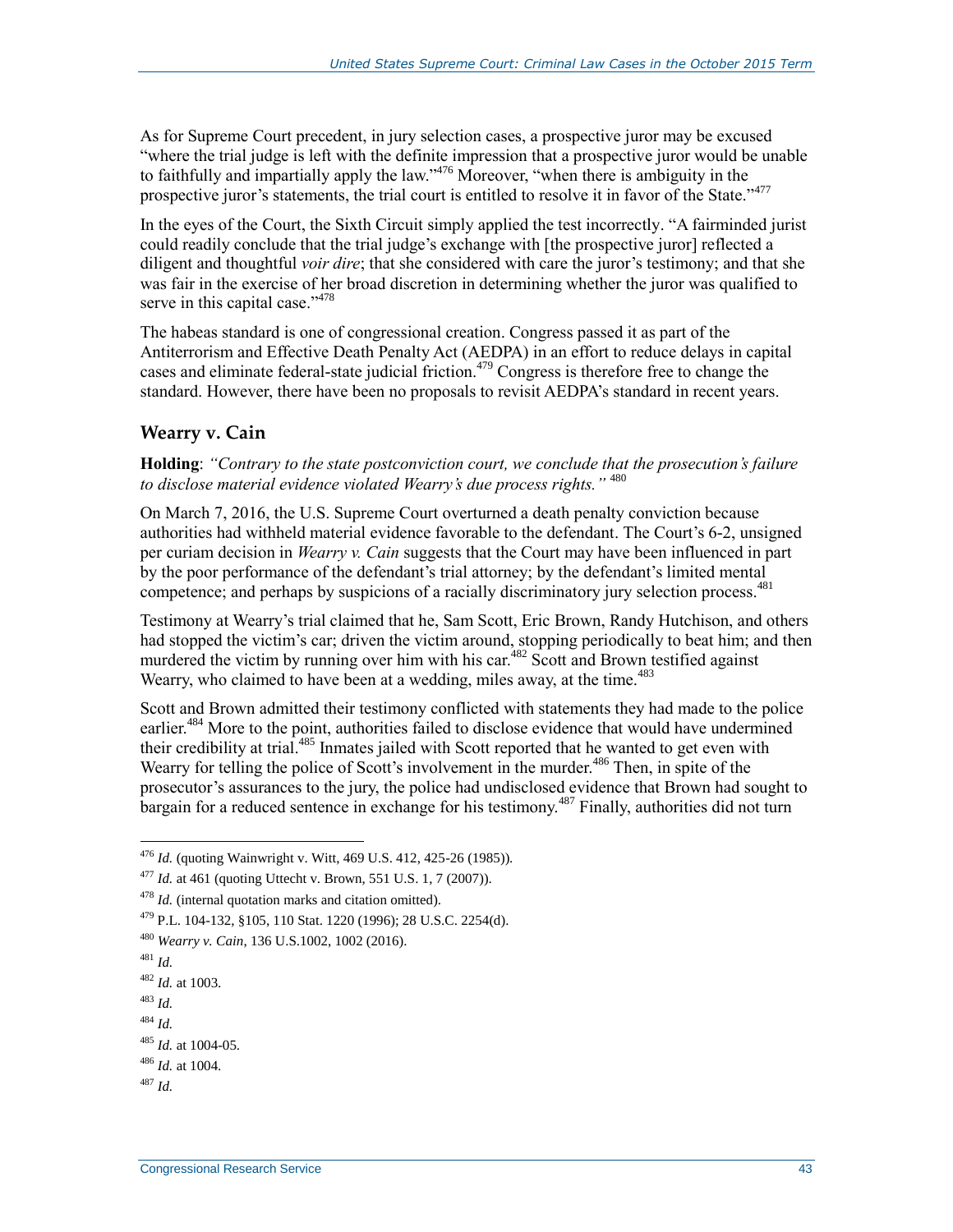over medical records relating to Hutchison's recent knee surgery, which might have cast doubt on testimony concerning the events surrounding the murder, particularly whether Hutchison could have engaged in the physical activities attributed to him at trial.<sup>488</sup>

The Supreme Court's *Brady v. Maryland* decision and the cases that follow it require the prosecution to disclose to the defendant material exculpatory evidence or evidence that materially undermines the credibility of a witness against him.<sup>489</sup> Its *Strickland v. Washington* decision and related cases guarantee defendants the assistance of competent attorneys.<sup>490</sup> Its *[Batson v. Kentucky](https://supreme.justia.com/cases/federal/us/476/79/case.html)* decision and its progeny bar prosecutors from conducting jury selection in a racially discriminatory manner.<sup>491</sup> Finally, its *Atkins v. Virginia* decision precludes execution of the mentally retarded.<sup>492</sup>

The Court's *Wearry* opinion found that the evidence withheld "suffices to undermine confidence in Wearry's conviction" and returned the case to the Louisiana courts.<sup>493</sup> The opinion is interwoven with signs of the Court's want of confidence for other reasons as well, beginning with the Court's unflattering description of the work of Wearry's trial attorney. His "defense at trial rested on an alibi."<sup>494</sup> Yet, he failed to present impartial corroborative witnesses or to discover additional available corroborative evidence in support of the alibi.<sup>495</sup> In fact, "he had conducted no independent investigation into Wearry's innocence and had relied solely on evidence the State and Wearry had provided."<sup>496</sup> The Court explained, however, that the presence of the *Brady* error made it unnecessary to consider Wearry's ineffective-assistance-of-counsel argument.<sup>497</sup>

The Court's relatively short opinion, nevertheless, took time to observe that various members of the appellate panels below had found credible Wearry's jury selection challenges ("Finding both jury-selection claims credible, then-Justice Johnson dissented")<sup>498</sup> and his mental competence objections ("Justice Crichton would have ... remanded for the trial court to address [Wearry's] claim of intellectual disability under *Atkins*").<sup>499</sup>

Wearry's case, however, did not turn on the state of the law, but on its application.<sup>500</sup> Did the evidence withheld undermine judicial confidence in the verdict? The majority said it did. Justices Alito and Thomas dissented because they concluded that full disclosure to the defendant would not have changed the result.<sup>501</sup>

 $\overline{a}$ 

<sup>496</sup> *Id.* 

<sup>488</sup> *Id.* at 1005.

<sup>489</sup> Brady v. Maryland, 373 U.S. 83 (1963).

<sup>490</sup> *E.g.,* Strickland v. Washington, 466 U.S. 668 (1984).

<sup>491</sup> *E.g.,* Batson v. Kentucky, 476 U.S. 79 (1986).

<sup>492</sup> Atkins v. Virginia, 536 U.S. 304 (2002).

<sup>493</sup> *Wearry,* 136 S. Ct. at 1006-08.

<sup>494</sup> *Id.* at 1003.

<sup>495</sup> *Id.* at 1005.

<sup>497</sup> *Id.* at 1006.

<sup>498</sup> *Id.* at 1004 n.1.

<sup>499</sup> *Id.* at 1005 n.5.

<sup>500</sup> *Id.* at 1006-07.

<sup>501</sup> *Id.* at1008-12 (Alito, J., dissenting).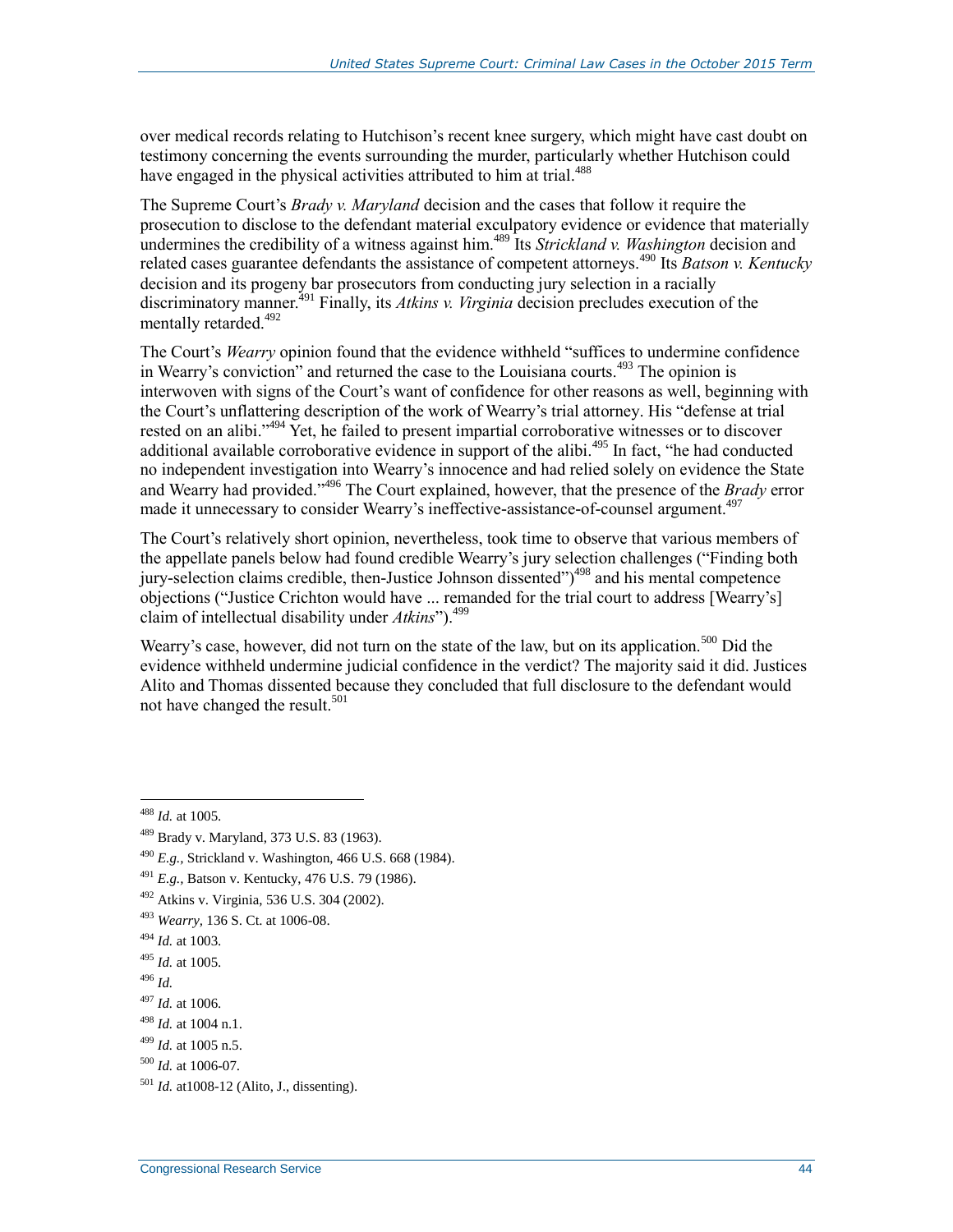#### **Hurst v. Florida<sup>502</sup>**

**Holding**: *"Florida's sentencing scheme, which required the judge alone to find the existence of an aggravating circumstance" denied the capital defendant of his Sixth Amendment right to trial by an impartial jury.*

Hurst was charged and convicted of first-degree murder for killing a co-worker during a robbery at their place of employment.<sup>503</sup> He was sentenced to death and appealed.<sup>504</sup> During postconviction proceedings, Hurst was granted a new sentencing trial.<sup>505</sup> At the second penalty phase proceeding, the jury returned a recommendation of death by a vote of  $7-5$ .<sup>506</sup> In accordance with state law, the trial court independently weighed the aggravating and mitigating circumstances before sentencing Hurst to death.<sup>507</sup> Hurst appealed his sentence again asserting that in light of Supreme Court precedent, the trial court committed constitutional error inasmuch as the jury had neither been unanimous in its recommendation nor required to find specific facts regarding aggravating factors.<sup>508</sup> The Florida Supreme Court rejected Hurst's arguments and affirmed the death sentence, holding that the Sixth Amendment does not require that the imposition of death sentences be made by the jury and that Supreme Court precedent does not require the jury to make either specific findings of aggravating circumstances or a unanimous recommendation.<sup>509</sup>

The Sixth Amendment in relevant part provides that "[i]n all criminal prosecutions, the accused shall enjoy the right to a speedy and public trial, by an impartial jury.<sup> $510$ </sup> In a series of cases, the Court has held that given the Sixth Amendment right to trial by jury, judges cannot impose sentences beyond the prescribed statutory maximum unless the facts supporting such an increase are found by a jury beyond a reasonable doubt; these cases cover guilty pleas, <sup>511</sup> sentencing guidelines,  $512$  mandatory minimums,  $513$  criminal fines,  $514$  and capital punishment.  $515$  In invalidating Florida's capital sentencing scheme, the Supreme Court relied heavily on its decision in *Ring v. Arizona*, in which it held that "[c]apital defendants ... are entitled to a jury determination of any fact on which the legislature conditions an increase in the maximum punishment."<sup>516</sup>

 $502$  Alison Smith, a legislative attorney in the American Law Division, prepared this portion of the report, which is available as a free-standing legal sidebar, CRS Legal Sidebar WSLG1487, *The Supreme Court Invalidates Florida's Death Penalty Procedures*.

<sup>503</sup> Hurst v. State, 147 So.3d 435, 437 (Fla. 2014), *rev'd by* Hurst v. Florida, 136 S. Ct. 616 (2016).

<sup>504</sup> *Id.* 

<sup>505</sup> *Id.* at 439-40.

<sup>506</sup> *Id.* at 440.

<sup>507</sup> *Id.* at 440-41; *see also* Spencer v. State, 615 So.2d 688, 690-91 (Fla. 1993).

<sup>508</sup> Hurst v. State, 147 So.3d at 445.

<sup>509</sup> *Id.* at 445-47.

<sup>510</sup> U.S. CONST. amend. VI.

<sup>511</sup> Blakely v. Washington, 542 U.S. 296 (2004).

<sup>512</sup> United States v. Booker, 543 U.S. 220 (2005).

<sup>513</sup> Alleyne v. United States, 133 S. Ct. 2151 (2013).

<sup>514</sup> Southern Union Co. v. United States, 132 S. Ct. 2344 (2012).

<sup>515</sup> Ring v. Arizona, 536 U.S. 584 (2002).

<sup>516</sup> *Id.* at 589.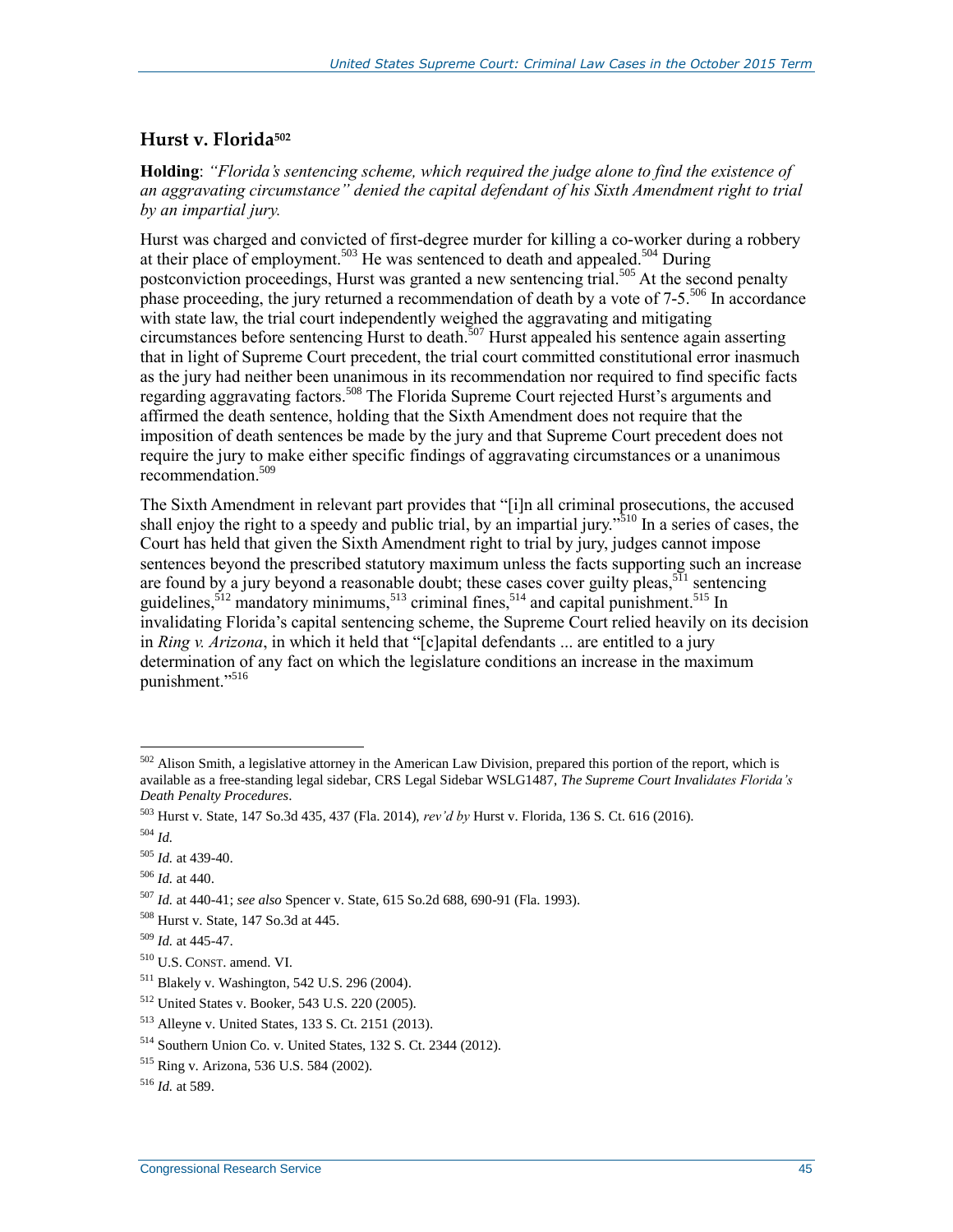In *Ring*, a jury found the defendant guilty of felony murder.<sup>517</sup> Under Arizona law, Ring could not be sentenced to death, unless further findings were made by a judge conducting a separate sentencing hearing and only if the judge found that the aggravating circumstances outweigh any mitigating ones.<sup>518</sup> The Supreme Court held that because Arizona's enumerated aggravating factors operate as "'the functional equivalent of an element of a greater offense' ... the Sixth Amendment requires that they be found by a jury."<sup>519</sup> According to the Court, "[t]he right to trial by jury guaranteed by the Sixth Amendment would be senselessly diminished if it encompassed the factfinding necessary to increase a defendant's sentence by two years [as in Apprendi],  $520$  but not the factfinding necessary to put him to death."<sup>521</sup>

The Supreme Court in *Hurst* concluded that Florida's capital sentencing scheme is analogous to the one invalidated in *Ring,* as Florida requires the judge—not the jury—to make the requisite findings for imposing the death penalty.<sup>522</sup> The *Hurst* Court found that the advisory nature of Florida's jury recommendation does not comport with Sixth Amendment requirements articulated in *Ring*. <sup>523</sup> In other words, the Sixth Amendment requires that a jury make specific findings necessary to authorize a death sentence.<sup>524</sup>

What lies in the aftermath of this decision remains unclear. While the Court invalidated the method by which Florida imposes the death penalty, it did not invalidate the death penalty itself. It appears that the Florida legislature will have to revise their procedures to make them consistent with the *Hurst* decision. It also appears that the Florida courts may have to decide whether the decision has retroactive applicability. If so, the state may have to conduct resentencing hearings.

#### **Foster v. Chatman**

#### **Question:** *Whether Georgia courts erred by failing to find a* Batson *error during a 30-year-old capital murder trial?*

Thirty years after *Batson v. Kentucky,* <sup>525</sup> in which the Supreme Court recognized a defendant's right to object to the prosecution's peremptory challenges during jury selection on the ground that the state engaged in purposeful discrimination by attempting to exclude members of the defendant's race from the jury, the Court in *Foster v. Chatman* is revisiting how to analyze socalled *Batson* challenges.<sup>526</sup> In jury trials, the parties' lawyers and the presiding judge have the opportunity to examine potential jurors for suitability during a process called voir dire. <sup>527</sup> Based on what is learned during voir dire, the parties may strike potential jurors for cause or exercise peremptory challenges (subject to numerical limitations based on applicable state or federal law)

 $\overline{a}$ <sup>517</sup> *Id.* at 591.

<sup>518</sup> *See id.* at 592.

<sup>519</sup> *Id.* at 609 (quoting Apprendi v. New Jersey, 530 U.S. 466, 494 n. 19 (2000)).

<sup>520</sup> Apprendi v. New Jersey, 530 U.S. 466 (2000); *see also* Hurst v. Florida, 136 S. Ct. 616, 621 (2016).

<sup>521</sup> *Ring*, 536 U.S. at 609.

<sup>522</sup> Hurst v. Florida, 136 S. Ct. at 621-22.

<sup>523</sup> *Id.* at 622.

<sup>524</sup> *See id.*

<sup>525</sup> 476 U.S. 79 (1986).

<sup>526</sup> Foster v. Humphrey, 135 S. Ct. 2349, No. 14-8349 (May 26, 2015).

<sup>&</sup>lt;sup>527</sup> *Voir Dire*, BLACK's LAW DICTIONARY (10<sup>th</sup> ed. 2014).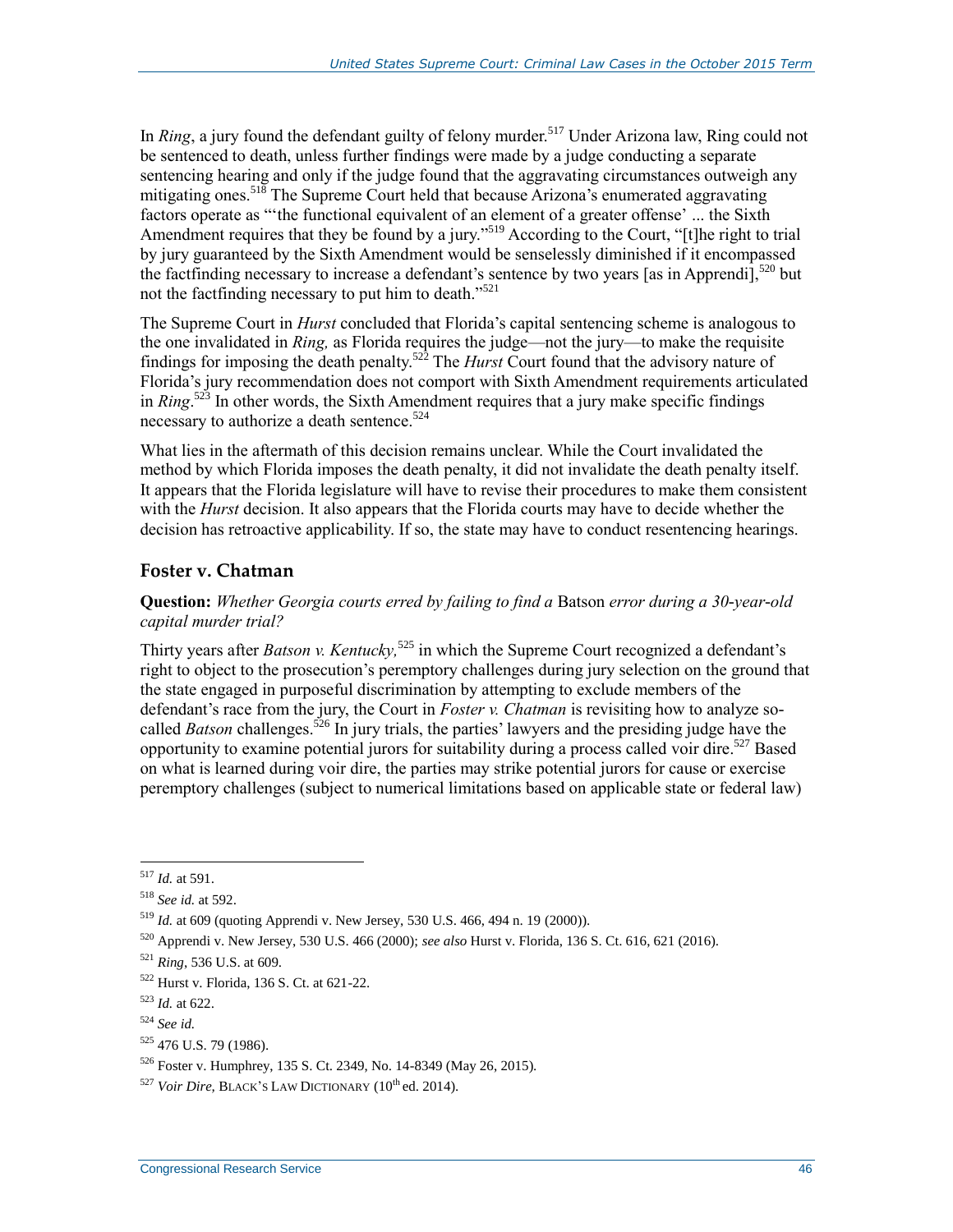to excuse a juror "for any reason," so long as that reason doesn't violate the Equal Protection Clause of the Fourteenth Amendment. 528

Currently, when a defendant makes a *Batson* challenge, courts engage in a 3-step inquiry: First, the defendant must make a "prima facie showing" that the prosecution exercised a peremptory challenge based on the race of a particular juror; next, the prosecution must provide a race-neutral reason for striking that juror; and finally, the court decides whether the state had purposefully discriminated.<sup>529</sup> In one of the Supreme Court's more recent rulings interpreting *Batson,* the Court left open the question whether mixed-motive analysis<sup>530</sup> may be applied to *Batson* challenges, which would allow a prosecutor to defeat a *Batson* challenge by proving that, despite being motivated *in part* by race to strike a juror, he would have struck that juror for some other, raceneutral reason,<sup>531</sup> as [some](https://scholar.google.com/scholar_case?q=241+f3d+1024&hl=en&as_sdt=20006&case=8528804495840723120&scilh=0) circuits currently [allow.](https://scholar.google.com/scholar_case?q=525+f3d+225&hl=en&as_sdt=20006&case=9703265435699424547&scilh=0)<sup>532</sup> Based on questions raised at oral argument in *Foster,* the Court might offer some guidance on that open question.

*Foster* involves a *Batson* challenge from Timothy Tyrone Foster's 1987 capital murder trial in Georgia.<sup>533</sup> The potential jury pool for Foster's trial had four black individuals, and the prosecution exercised a peremptory strike against each one.<sup>534</sup> Foster, an African American, raised a *Batson* challenge based on those strikes, but the trial judge concluded that the prosecution rebutted his assertion of purposeful discrimination.<sup>535</sup> The court noted that the prosecutor had supplied more numerous race neutral reasons for striking those potential jurors, including having ties to social workers (because, in the prosecution's view, they tend to "sympathize" with criminal defendants); having close relationships with people who abuse drugs and alcohol (because of Foster's own drug and alcohol problems, which allegedly played a role in the murder); giving untruthful answers during voir dire; and expressing reluctance to impose the death penalty. Foster was ultimately convicted and sentenced to death.<sup>536</sup>

During postconviction habeas corpus proceedings in state court, Foster renewed his *Batson* claim, arguing that newly discovered evidence—the prosecutor's notes from jury selection—supported his allegation that the state dismissed the four black jurors based on their race.<sup>537</sup> On the prosecution's jury pool list, each black juror's name had been highlighted in green, and there was a corresponding note explaining that the green highlighting "Represents Blacks." Additionally, the four black jurors were ranked #1 to #4, and were the first four names on a list labeled "Definite Nos."<sup>538</sup> The Superior Court of Butts County still did not find a *Batson* violation,<sup>539</sup> and

<sup>528</sup> *See* United States v. Blanding, 250 F.3d 858, 860 (4th Cir. 2001) (quoting Batson v. Kentucky, 476 U.S. 79, 86, 89 (1986)) (internal quotation marks omitted).

<sup>529</sup> *See* Snyder v. Louisiana, 552 U.S. 472, 476-77 (2008).

<sup>530</sup> *See, e.g.,* Hunter v. Underwood, 471 U.S. 222, 228 (1985).

<sup>531</sup> *Snyder*, 552 U.S. at 485.

<sup>532</sup> *See* United States v. Douglas, 525 F.3d 225, 239 (2d Cir. 2008); Gattis v. Snyder, 278 F.3d 222, 231-35 (3d Cir. 2002); Weaver v. Bowersox, 241 F.3d 1024, 1032 (8<sup>th</sup> Cir. 2001); Wallace v. Morrison, 87 F.3d 1271, 1274-75 (11<sup>th</sup>) Cir. 1996).

<sup>533</sup> *See* Foster v. State, 374 S.E.2d 188 (Ga. 1988).

<sup>534</sup> *See id.* at 191.

<sup>535</sup> *Id.* at 191-92.

<sup>536</sup> *Id.* at 190.

<sup>537</sup> Foster v. Humphrey, No. 1989-V-2275, Order Denying Petitioner's Request for Habeas Relief at 14-15 (Ga. Super. Ct. Dec. 4, 2013).

<sup>538</sup> *Id.* at 15; Brief for Petitioner at 14-20, Foster v. Chatman, 135 S. Ct. 2349, No. 14-8349.

<sup>539</sup> Foster v. Humphrey, No. 1989-V-2275, Order Denying Petitioner's Request for Habeas Relief at 16-17 (Ga. Super. Ct. Dec. 4, 2013).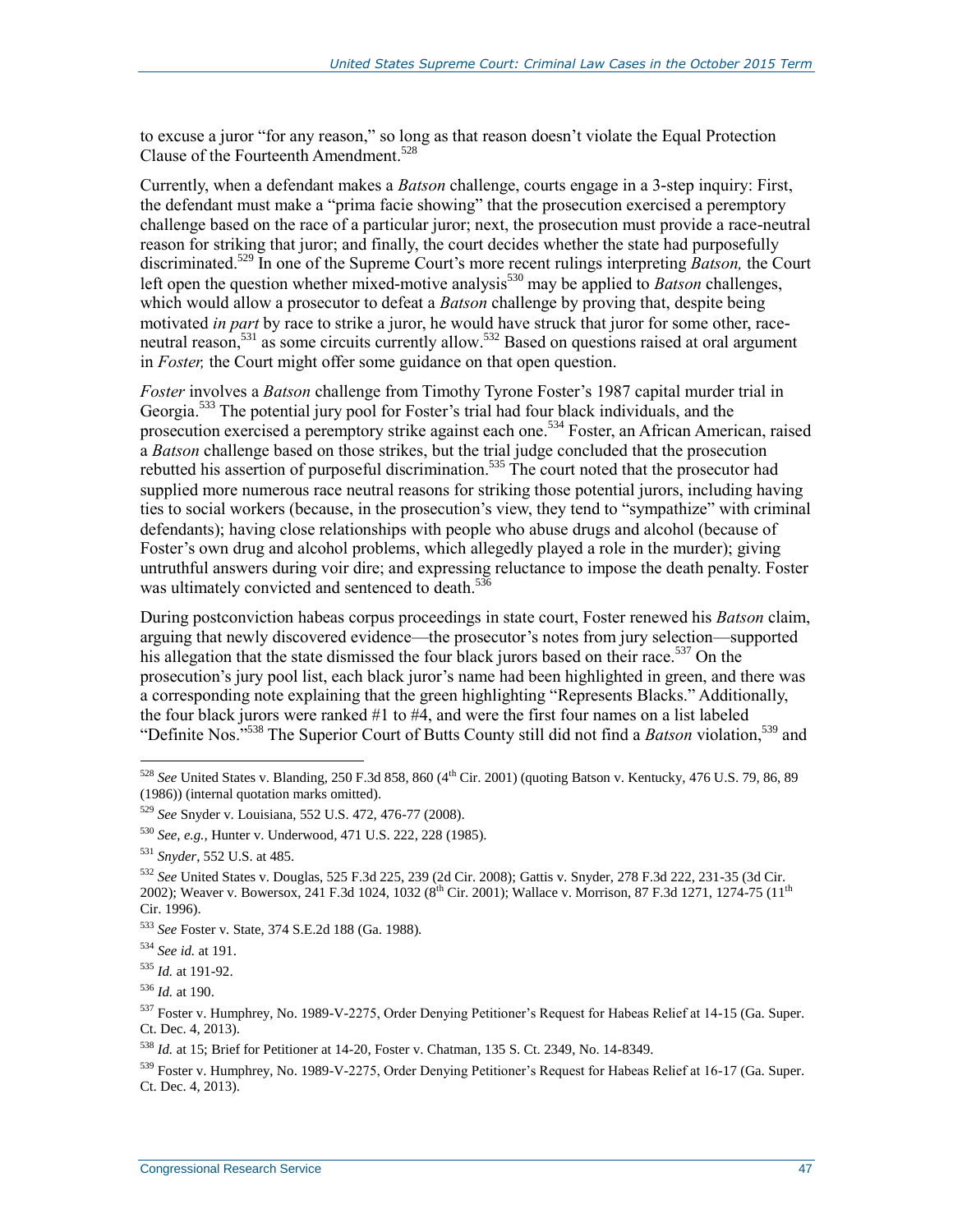the Supreme Court of Georgia declined to issue a "Certificate of Probable Cause," which would permit Foster to appeal the superior court's ruling.<sup>540</sup>

Although the parties' briefs focus heavily on the specific facts of Foster's trial—as is typical in *Batson* challenges—at oral argument some of the Justices raised questions that honed in on broader issues about how to resolve *Batson* claims. Justice Kennedy, for example, asked "how the Court should approach the *Batson* analysis" when, in a case like this, the prosecution presents a "laundry list" of allegedly race-neutral reasons for striking a potential juror.<sup>541</sup> And Justice Sotomayor piped in, asking whether an appropriate rule for these "laundry list" cases would be one in which the prosecution could defeat a *Batson* challenge by supplying just one legitimate race-neutral reason?<sup>542</sup> Foster's lawyer remarked that, in these cases, "the Court should scrutinize the reasons very carefully" because, otherwise, the prosecution will be "encourage[d]…to just give as many reasons as possible and hope that one will be acceptable."<sup>543</sup> Justice Breyer seemed to agree with Foster's position, posing the following hypothetical:

Now, if my grandson tells me ... I don't want to do my homework tonight at 7:00 because I'm just so tired. And besides, I promised my friend I'd play basketball. And besides that, there's a great program on television. And besides that, you know ... my stomach is upset, but I want to eat spaghetti. And so he's now given me five different reasons. What do I think of those reasons?.... And so I would say my answer to my grandchild is, look, you're not too tired to do your homework. And I think any reasonable person looking at this [case] would say no, his reason was a purpose to discriminate on the basis of race. Now, tell me why I'm wrong.<sup>544</sup>

This case, indeed, illustrates "the difficulty of finding a legal test that will objectively measure the inherently subjective reasons that underlie use of a peremptory challenge.<sup> $345$ </sup> Based on the Justices questions, though, it is possible that the Court may offer some guidance on whether the legal test may include mixed-motive analysis. If that kind of analysis were allowed, the prosecution likely would face an easier burden at step two of a court's *Batson* analysis.

Yet it is also possible that there will be no ruling on the merits because of a couple procedural idiosyncrasies that turn on the interpretation of Georgia law, including whether the Court is precluded from reviewing Foster's claim at all, and if not, whether the Court ought to review the ruling of the Georgia Supreme Court or the lower court ruling from the Superior Court of Butts County, Georgia.<sup>546</sup> Some of the Justices even suggested that before the Court rules, that the Court certify questions to the Georgia Supreme Court for clarification.<sup>547</sup>

### **Williams v. Pennsylvania**

**Question**: *Are the Eighth and Fourteenth Amendments violated by the participation of a potentially biased jurist on a multimember tribunal deciding a capital case, regardless of whether his vote is ultimately decisive?*

<sup>540</sup> Foster v. Humphrey, No. S14E0771, Order Denying Application for Certificate of Probable Cause (Ga. Nov. 3, 2014).

<sup>541</sup> Transcript of Oral Argument at 24:3-24:7, Foster v. Chatman, 135 S. Ct. 2349 (2015) (No. 14-8349).

<sup>542</sup> *Id.* at 22:14-22:22.

<sup>543</sup> *Id.* at 24:9-24:17.

<sup>544</sup> *Id.* at 42:6-43-11.

<sup>545</sup> *See* Miller-El v. Dretke, 545 U.S. 231, 267 (2005) (Breyer, J., concurring).

<sup>546</sup> Transcript of Oral Argument at 3:13-14:9, 28:9-38:18, Foster v. Chatman, 135 S. Ct. 2349 (2015) (No. 14-8349).

<sup>547</sup> *See id.* at 29:24, 37:18-37-20.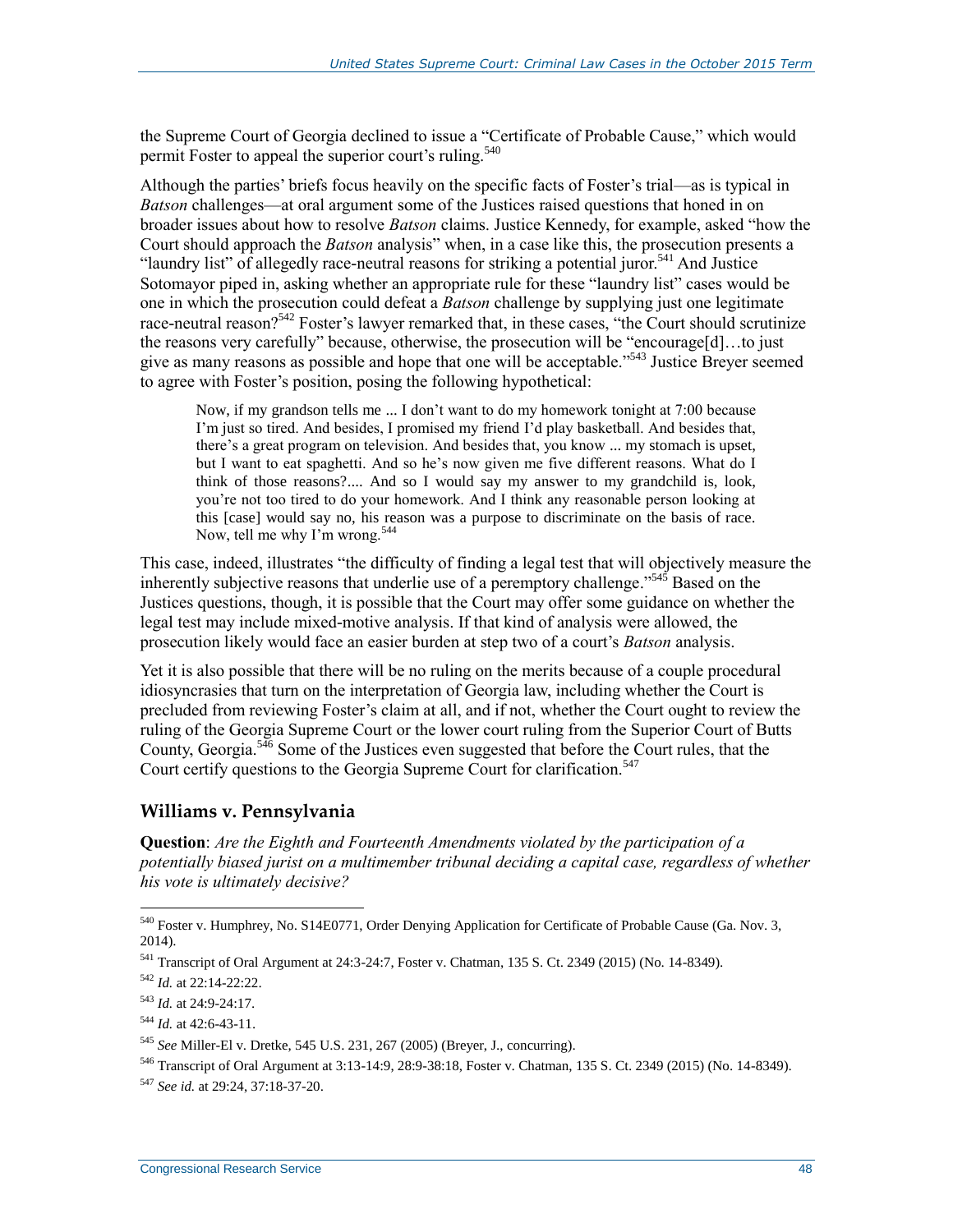The U.S. Supreme Court in *Williams v. Pennsylvania* is reviewing whether a Pennsylvania inmate on death row was denied due process of law when a Pennsylvania Supreme Court judge—who, as a former district attorney, participated in the decision to seek the death penalty in his case declined to recuse himself when the court reviewed (and overturned) a lower court's ruling vacating the death sentence.<sup>548</sup> Recusal is constitutionally required in the [rare](http://www.supremecourt.gov/opinions/08pdf/08-22.pdf) case<sup>549</sup> when "the probability of actual bias on the part of the judge or decisionmaker is too high to be constitutionally tolerable."<sup>550</sup> In assessing that probability, a court makes an objective inquiry, "ask[ing] not whether the judge is actually, subjectively biased, but whether the average judge in his position is 'likely' to be neutral, or whether there is an unconstitutional 'potential for bias."<sup>551</sup> Constitutional standards for recusal differ from legislatively imposed ones,  $552$  yet this case raises questions about whether certain statutory bases for recusal—such as previously acting in an advisory capacity in a case<sup>553</sup>—should be construed as a floor for constitutional recusal standards, particularly when a judge's ruling implicates the death penalty and the Eighth Amendment's prohibition against cruel and unusual punishment.<sup>554</sup>

Terrance Williams was convicted of murder and sentenced to death thirty years ago.<sup>555</sup> The prosecutor handling the case sought approval from higher-ups to seek the death penalty by setting forth aggravating and mitigating circumstances in a written memorandum that made its way to then-Philadelphia District Attorney Ronald Castille.<sup>556</sup> In a handwritten notation on the memorandum, Castille approved the request.<sup>557</sup> During post-conviction proceedings in 2012, newly discovered evidence showed that the trial prosecutor had withheld exculpatory evidence that could have been presented to the sentencing jury as mitigating factors weighing against the death penalty.<sup>558</sup> The post-conviction court granted a stay of execution and vacated Williams's death sentence.<sup>559</sup> The state appealed to the Pennsylvania Supreme Court.<sup>560</sup> At the time, Castille was serving as the Chief Justice, prompting Williams to request that Castille recuse himself.<sup>561</sup> Castille declined to do so and provided no explanation behind his decision.<sup>562</sup> The Pennsylvania Supreme Court, in a unanimous decision, lifted the stay of execution and reinstated the death penalty for Williams.<sup>563</sup>

- <sup>553</sup> *See* 28 U.S.C. § 455.
- <sup>554</sup> U.S. CONST. amend VIII.

<sup>548</sup> *See Williams v. Pennsylvania*, SCOTUSBLOG, http://www.scotusblog.com/case-files/cases/williams-v-pennsylvania/ (last visited Mar. 29, 2016).

<sup>549</sup> *See* Caperton v. A. T. Massey Coal Co., 556 U.S. 868, 890 (2009).

<sup>550</sup> *See* Withrow v. Larkin, 421 U.S. 35, 47 (1975).

<sup>551</sup> *Caperton*, 556 U.S. at 881.

<sup>552</sup> *See id.* at 889-90.

<sup>555</sup> Commonwealth v. Williams, 570 A.2d 75 (Pa. 1990).

<sup>556</sup> Brief for Petitioner at 4-5, Williams v. Pennsylvania, 136 S. Ct. 28 (No. 15-5040).

<sup>557</sup> *Id.* at 5; *See* Respondent's Motion to Recuse Chief Justice Castille, Commonwealth of Pennsylvania v. Williams, No. 163 EM 2012 (Pa. Oct. 1, 2012), 2015 WL 7774181, at \*181A.

<sup>558</sup> Commonwealth v. Williams, 105 A.3d 1234, 1236-39 (Pa. 2014).

<sup>559</sup> *Id.* at 1237-38.

<sup>560</sup> *Id.* at 1239.

<sup>561</sup> *See* Respondent's Motion to Recuse Chief Justice Castille, Commonwealth of Pennsylvania v. Williams, No. 163 EM 2012 (Pa. Oct. 1, 2012), 2015 WL 7774181, at \*181A.

<sup>562</sup> *See* Order, Commonwealth of Pennsylvania v. Williams, No. 163 EM 2012 (Pa. Oct. 1, 2012), 2015 WL 7774181, at \*171A.

<sup>563</sup> *Williams*, 105 A.3d at 1245.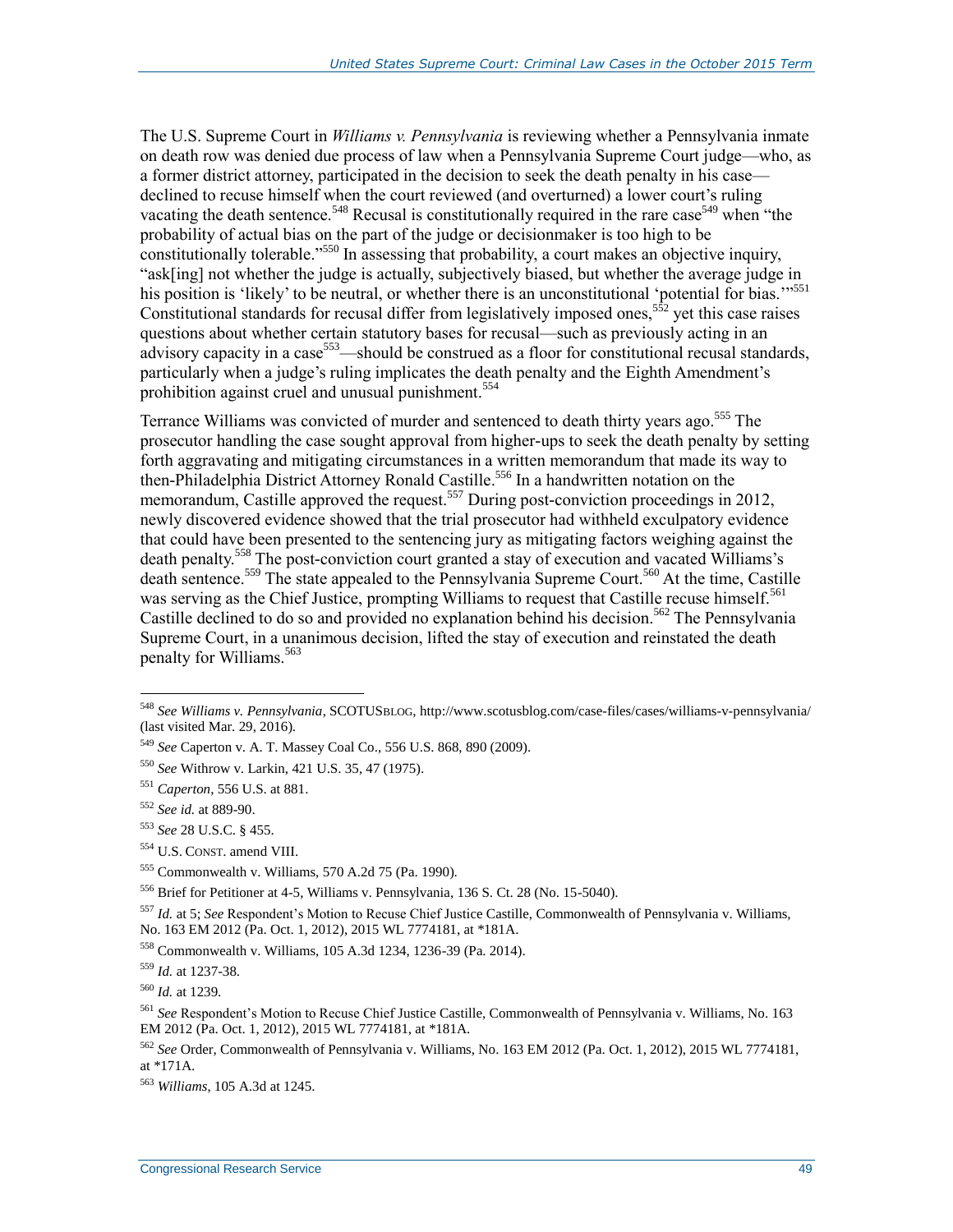Two questions are before the U.S. Supreme Court: (1) whether the Due Process Clause of the Fourteenth Amendment is violated when someone who participated in the initial decision to seek the death penalty in a criminal trial later sits on a judicial panel reviewing the penalty imposed in that same criminal case; and (2) if so, whether due process is still violated, requiring vacateur, when that judge's vote was not decisive?<sup>564</sup>

Concerning the first question, Williams argues that the likelihood of bias when "a judge had significant prosecutorial involvement in a criminal case" requires recusal.<sup>565</sup> He points to cases involving criminal contempt hearings, in which the Supreme Court ruled that the Due Process Clause forbids judges from playing certain dual roles.<sup>566</sup> For example, the Court concluded in *In re Murchison* that in so-called "one-man grand jury" proceedings (where a single judge plays the investigatory role of the grand jury), if the "judge-grand jury" accuses a witness of being in contempt, that same judge cannot preside over the contempt hearings.<sup>567</sup> The Court later elaborated in *Mayberry v. Pennsylvania* that when one is "part of the accusatory process, he 'cannot be, in the very nature of things, wholly disinterested in the conviction or acquittal of those accused.'"<sup>568</sup> It follows, says Williams, that the dual role Castille allegedly played—"personally authoriz[ing] the trial prosecutor to pursue a death sentence against Mr. Williams" as district attorney, and then sitting as a judge on the panel deciding whether to vacate the death penalty violated his due process rights.<sup>569</sup> Pennsylvania, on the other hand, describes Castille's prior involvement in the case as a "single administrative act," which, in its view, is insufficient to require recusal.<sup>570</sup> Additionally, Pennsylvania cautions that creating the rule Williams requests would result in a "dramatic expansion" of the Court's recusal precedent.<sup>571</sup>

The second question—concerning how due process may be impacted by a judge's failure to recuse when he does not cast a decisive vote—was left unresolved by the Supreme Court in *Aetna Life Insurance Co. v. Lavoie*. <sup>572</sup> In *Lavoie,* unlike the case here, a judge who had a pecuniary interest in the outcome of the case was part of the majority in a 5-4 decision, and the Court concluded that his failure to recuse violated due process.<sup>573</sup> However, the Court left open the question whether due process could be violated if the judge in question did not cast a decisive vote.<sup>574</sup> Williams contends<sup>575</sup> that the Court should adopt the views of three concurring justices in *Lavoie* that whether the judge (who should have recused) cast a deciding vote is irrelevant to the Court's analysis because the judge's "mere participation in the shared enterprise of appellate decisionmaking—whether or not he ultimately wrote, or even joined, the ... opinion—pose[s] an unacceptable danger of subtly distorting the decisionmaking process."<sup>576</sup> However, Pennsylvania

 $\overline{a}$ <sup>564</sup> *See Williams v. Pennsylvania*, SCOTUSBLOG, http://www.scotusblog.com/case-files/cases/williams-v-pennsylvania/ (last visited Mar. 29, 2016).

<sup>565</sup> Brief for Petitioner at 22, Williams v. Pennsylvania, 136 S. Ct. 28 (No. 15-5040).

<sup>566</sup> *Id.* at 22-23.

<sup>567</sup> 349 U.S. 133 (1955).

<sup>568</sup> 400 U.S. 455, 465 (1971) (quoting *Murchison,* 349 U.S. at 137).

<sup>569</sup> Brief for Petitioner at 24-28, Williams v. Pennsylvania, 136 S. Ct. 28 (No. 15-5040).

<sup>570</sup> Brief for Respondent at 17, Williams v. Pennsylvania, 136 S. Ct. 28 (No. 15-5040).

<sup>571</sup> *Id.*

<sup>572</sup> 475 U.S. 813 (1986).

<sup>573</sup> *Id.* at 816-19, 824-25.

<sup>574</sup> *Id.* at 827-28; *id.* at 830 (Brennan, J., concurring).

<sup>575</sup> Brief for Petitioner at 35-36, Williams v. Pennsylvania, 136 S. Ct. 28 (No. 15-5040).

<sup>576</sup> Aetna Life Ins. Co. v. Lavoie, 475 U.S. 813, 831 (Blackmun, J., concurring).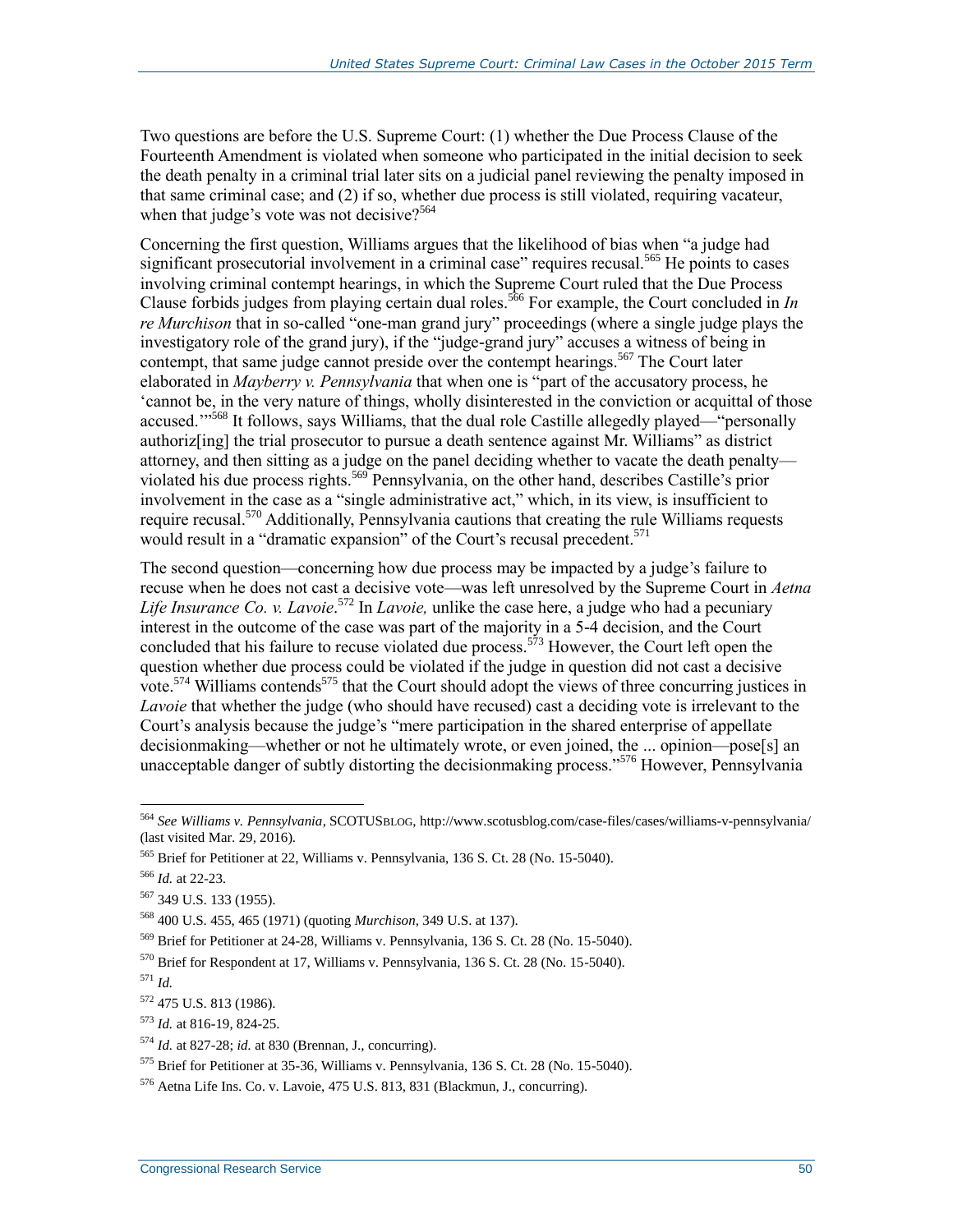argues that applying the theory that "one bad apple spoils the bunch" runs afoul of the principle that "[t]he law presumes that judges will carry out their duty to maintain impartiality."<sup>5</sup>

During oral argument the Court appeared to grapple with where to draw the line for when a judge's former involvement in a case constitutionally requires recusal. For instance, looking beyond the facts of this case, Justice Breyer asked whether the Constitution would require a legislator-turned-judge to recuse himself when a statute he voted for came before the court.<sup>578</sup> To avoid a broad rule, the Court could choose to rule narrowly by extending the reasoning in *Murchison* and *Mayberry* and conclude only that due process forbids a person from acting as both prosecutor and judge. Whatever the outcome, it will be important for judicial behavior and decision-making as to recusal decisions.

## **Prisoners**

The Prisoner Reform Litigation Act designed to curb frivolous inmate suits generated two of the cases on the Court's 2015 docket – one on the act's installment payment feature and the other on the required exhaustion of administrative remedies.

### **Bruce v. Samuels**

**Holding**:*"[M]onthly installment payments [to cover the costs of* in forma pauperis *court filings under the Prisoner Reform Litigation Act], like the initial partial payment, are to be based on a per-case basis.... [Section] 1915(b)(2) calls for simultaneous, not sequential, recoupment of multiple filing fees"<sup>579</sup>*

Early in the year, the Supreme Court resolved a split among the circuits involving federal inmate payments for court filing fees with a decision that held that the monthly assessments under the Prisoner Reform Litigation Act (PRLA) must be stacked rather than satisfied on a one-a-month basis.<sup>580</sup> The PRLA states in relevant part:

 $(b)(1)$  ... (a), if a prisoner brings a civil action or files an appeal in forma pauperis, the prisoner shall be required to pay the full amount of a filing fee. The court shall assess and, when funds exist, collect, as a partial payment of any court fees required by law, an initial partial filing fee of 20 percent of the [the prisoner's account] ... (2) After payment of the initial partial filing fee, the prisoner shall be required to make monthly payments of 20 percent of the preceding month's income credited to the prisoner's account. The agency having custody of the prisoner shall forward payments from the prisoner's account to the clerk of the court each time the amount in the account exceeds \$10 until the filing fees are paid.<sup>581</sup>

 $\overline{a}$  $577$  Brief for Respondent at 59, Williams v. Pennsylvania, 136 S. Ct. 28 (No. 15-5040).

<sup>578</sup> Transcript of Oral Argument at 19:10-19:23, Williams v. Pennsylvania, 136 S. Ct. 28 (No. 15-5040).

<sup>579</sup> Bruce v. Samuels, 136 S. Ct. 627, 629, 631 (2016).

<sup>580</sup> The Court described the split as follows: "Compare *Atchison* v. *Collins*, 288 F. 3d 177, 181 (CA5 2002) (*per curiam*); *Newlin* v. *Helman*, 123 F. 3d 429, 436 (CA7 1997), overruled in part on other grounds by *Lee* v. *Clinton*, 209 F. 3d 1025 (CA7 2000), and *Walker* v. *O'Brien*, 216 F. 3d 626 (CA7 2000); *Lefkowitz* v. *Citi-Equity Group, Inc.*, 146 F. 3d 609, 612 (CA8 1998); *Christensen* v. *Big Horn Cty. Bd. of Cty. Comm'rs*, 374 Fed. Appx. 821, 829–833 (CA10 2010); and *Pinson* v. *Samuels*, 761 F. 3d 1, 7–10 (CADC 2014) (case below)(adopting per-case approach), with *Whitfield* v. *Scully*, 241 F. 3d 264, 276–277 (CA2 2001); *Siluk* v. *Merwin*, 783 F. 3d 421, 427–436 (CA3 2015); and *Torres* v. *O'Quinn*, 612 F. 3d 237, 241–248 (CA4 2010)(adopting per-prisoner approach)." 136 S. Ct. at 629 n.1. <sup>581</sup> 28 U.S.C. § 1915(b).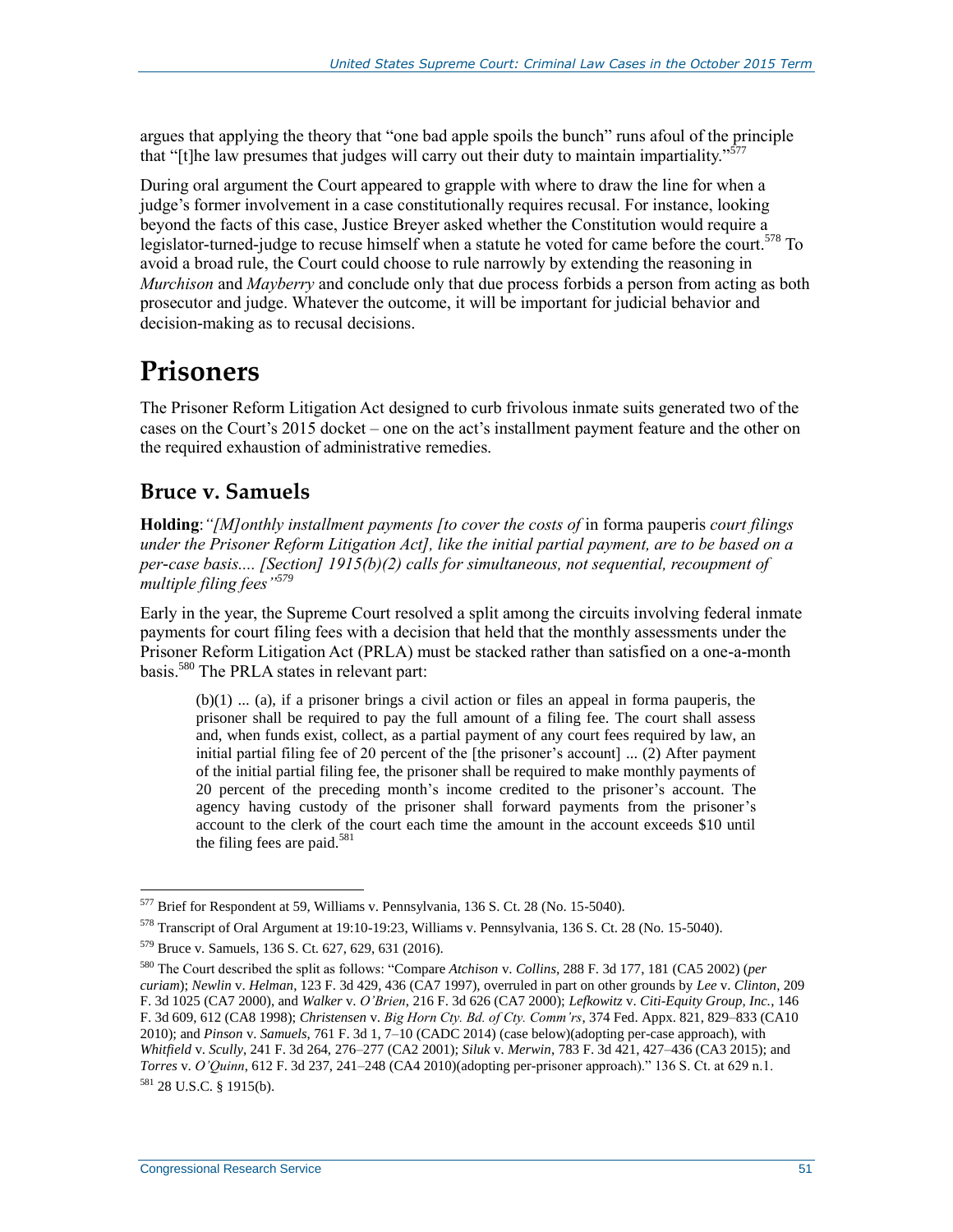Bruce, a federal inmate with several pending cases and outstanding filing fee assessments, sued to challenge his assignment to a "special management unit." <sup>582</sup> He argued that collection for the filing fees for the new case should only begin after he had paid the last installment on the filing fees from his earlier cases; that the installments should be lined up, one beginning only after the final installment of its predecessor.<sup>583</sup> The United States District Court of Appeals for the District of Columbia Circuit, from whom he sought a writ of mandamus, disagreed.<sup>584</sup> It explained in simple terms, the "monthly payment obligation ... applies on a per-case basis."<sup>585</sup>

The Supreme Court in a brief unanimous opinion written by Justice Ginsburg agreed. In the eyes of the Court, "[t]he per-case approach more vigorously serves the statutory objective of containing prisoner litigation."<sup>586</sup>

### **Ross v. Blake**

**Question**: "*Did the Fourth Circuit misapply this Court's precedents in holding, in conflict with several other federal courts of appeals, that there is a common law 'special circumstances' exception to the Prison Litigation Reform Act that relieves a n inmate of his mandatory obligation to exhaust administrative remedies when the inmate erroneously believes that he satisfied exhaustion by participating in an internal investigation?"*

The Supreme Court recently heard argument on the legality of a judicially created exception to the exhaustion requirement in the Prison Litigation Reform Act of 1995 (PLRA or the Act)<sup>587</sup> in Ross v. Blake. Congress enacted the PLRA,<sup>588</sup> in part, to reduce frivolous prisoner lawsuits that purportedly had been overwhelming federal courts.<sup>589</sup> The Act, in relevant part, states that "[n]o action shall be brought" by inmates about prison conditions "until such administrative remedies as are available are exhausted."<sup>590</sup> In *Ross,* the Fourth Circuit joined the Second Circuit in concluding that an inmate may bypass the PLRA's exhaustion requirement and maintain a suit in federal court if special circumstances created a situation in which the inmate "reasonably believed that he had sufficiently exhausted his remedies."<sup>591</sup> Other circuits have concluded differently, perhaps prompting the Supreme Court's review of this case.<sup>592</sup>

During a cell block transfer of Shaidon Blake, a Maryland inmate, a state corrections officer, Lieutenant James Madigan—with a key wrapped around his fingers—punched Blake in the face

 $\overline{a}$ 

<sup>590</sup> 42 U.S.C. § 1997e(a).

<sup>591</sup> Blake v. Ross, 787 F.3d 693, 695, 698 (2015).

<sup>582</sup> *Bruce* at 630.

<sup>583</sup> *Id.* at 630-31.

<sup>584</sup> Pinson v. Samuels, 761 F.3d 1, 8-9 (D.C. Cir. 2014), *aff'd sub nom*., Bruce v. Samuels, 136 S. Ct. 627 (2016).

<sup>585</sup> *Pinson* at 761 at 9.

<sup>586</sup> Bruce v. Samuel, 136 S. Ct. at 633.

<sup>&</sup>lt;sup>587</sup> Title VII of P.L. 104-134, 110 Stat. 1321 (1995). This discussion borrows heavily from a legal sidebar CRS Legal Sidebar WSLG1533, *Can "Special Circumstances" Trump the Prison Litigation Reform Act's Requirement to Exhaust Administrative Remedies?*

<sup>588</sup> 42 U.S.C. § 1997e.

<sup>589</sup> *See* 141 Cong. Rec. S18136-87 (daily ed. Dec. 7, 1995) (statement of Sen. Hatch); *see also* Woodford v. Ngo, 548 U.S. 81, 83 (2006) ("A centerpiece of the PLRA's effort 'to reduce the quantity . . . of prisoner suits' is an 'invigorated' exhaustion provision.").

<sup>&</sup>lt;sup>592</sup> *See* Pavey v. Conley, 663 F.3d 899, 905-06 (7<sup>th</sup> Cir. 2011); Panaro v. City of N. Las Vegas, 432 F.3d 949, 953-54 (9<sup>th</sup> Cir. 2005);Thomas v. Woolum, 337 F.3d 720 (6<sup>th</sup> Cir. 2003), *abrogated on other grounds by* Woodford v. Ngo, 548 U.S. 81, 87 (2006).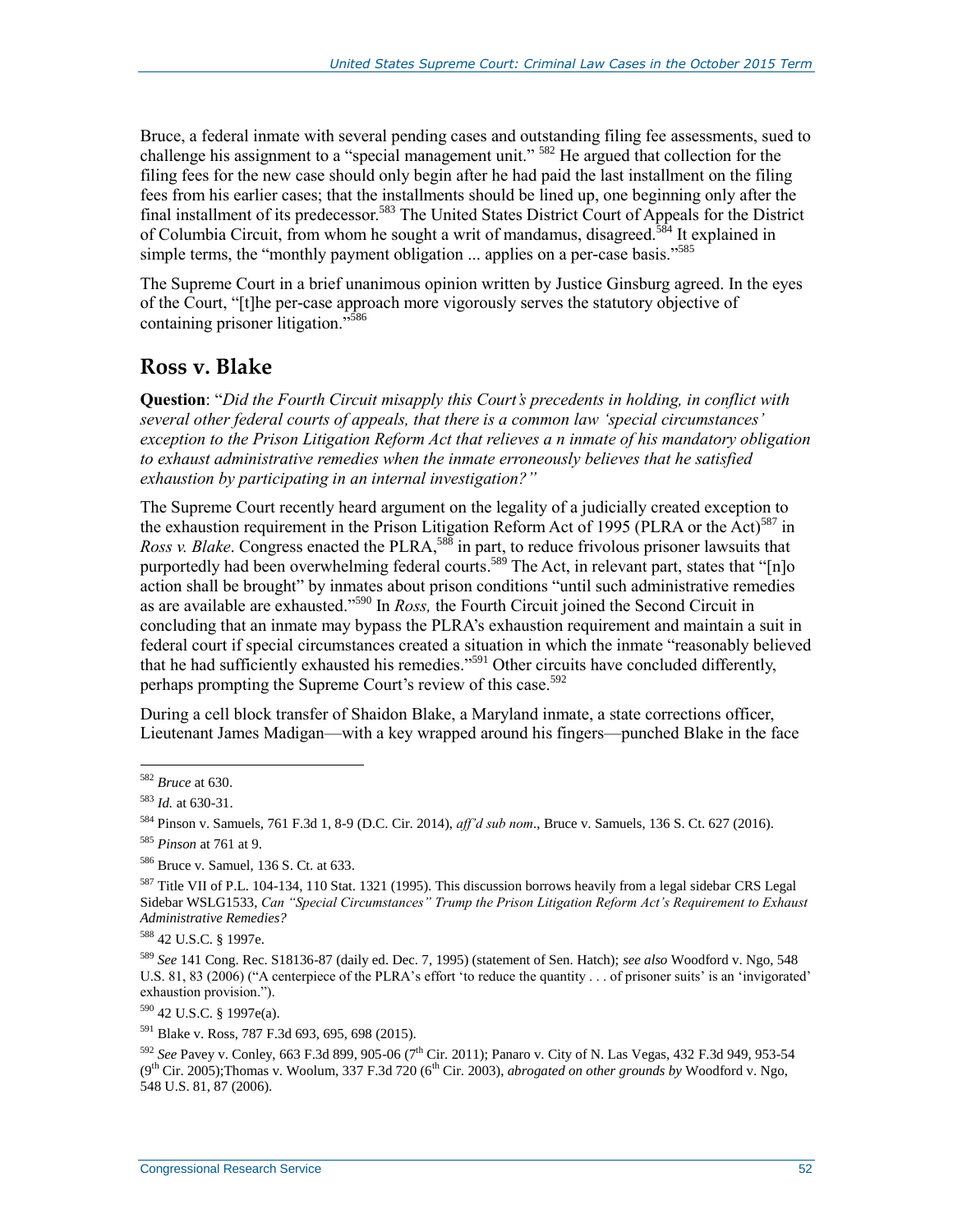five times.<sup>593</sup> When Madigan struck, another state corrections officer, Lieutenant Michael Ross, was holding a handcuffed Blake against a wall and failed to intervene.<sup>594</sup> Blake reported the episode to senior corrections officers.<sup>595</sup> The Internal Investigative Unit (IIU) of the Maryland Department of Public Safety and Correctional Services concluded, after a year-long investigation, that Madigan used excessive force.<sup>596</sup> Blake did not submit an administrative complaint in accordance with Maryland's Administrative Remedy Procedure (ARP) for inmate grievances.<sup>597</sup> He later filed a civil-rights suit under 42 U.S.C. § 1983 against Madigan and Ross (among other prison personnel), alleging that the lieutenants violated his Eighth Amendment rights when Madigan struck him multiple times and Ross failed to protect him.<sup>598</sup> The district court granted summary judgment for Ross on the ground that Blake failed to exhaust available administrative remedies before filing suit.<sup>599</sup> (Madigan, however, did not raise the affirmative defense of exhaustion and was found civilly liable after a trial. $600$ )

Blake successfully appealed the district court's ruling for Ross to the Fourth Circuit. The court framed the question before it as whether Blake failed to exhaust administrative remedies as required by the PLRA.<sup>601</sup> A majority of the Fourth Circuit panel concluded that "special circumstances" justified Blake's failure to comply with Maryland's administrative procedures.<sup>602</sup> In doing so, the Fourth Circuit adopted the methodology established by th[e Second Circuit](https://scholar.google.com/scholar_case?q=495+f3d+37&hl=en&as_sdt=20006&case=292650748529300311&scilh=0)<sup>603</sup> in an earlier case, which asked (1) whether the inmate "was justified in believing" that his participation in another investigatory proceeding procedurally exhausted his administrative remedies; and (2) whether the inmate's participation in that other proceeding substantively exhausted his administrative remedies by giving the prison an opportunity to address the complaint internally.<sup>604</sup> The Fourth Circuit concluded that this two-part inquiry, by having a procedural component—which "ensures that an uncounseled inmate attempting to navigate the grievance system will not be penalized for making a reasonable, albeit flawed, attempt to comply with the relevant administrative procedures"—along with a substantive component—which "safeguards a prison from unnecessary and unexpected litigation"—is consistent with the purposes behind the PLRA's exhaustion requirement.<sup>605</sup> Applying that test, the majority concluded that "Blake reasonably interpreted Maryland's murky grievance procedures" and that his participation in the IIU investigation "provided the Department [of Public Safety and

 $\overline{a}$ 

<sup>605</sup> *Id.* 

 $593$  Blake v. Ross, 787 F.3d 693, 695 (4<sup>th</sup> Cir. 2015).

<sup>594</sup> *Id.* 

<sup>595</sup> *Id.* 

<sup>596</sup> *Id.* at 695-96.

<sup>597</sup> *Id.* at 697.

<sup>&</sup>lt;sup>598</sup> "After conviction, the Eighth Amendment 'serves as the primary source of substantive protection . . . in cases . . . where the deliberate use of force is challenged as excessive and unjustified." Graham v. Connor, 490 U.S. 386, 395 n.10 (1989) (quoting Whitley v. Alberts, 475 U.S. 312, 327 (1986)); *see also* Walls v. Tadman, 762 F.3d 778, 782 (8th Cir. 2014) (recognizing failure-to-protect claim under the Eighth Amendment when prisoner can show that "the prison official was deliberately indifferent to a 'substantial risk of serious harm.'"); Kinney v. Ind. Youth Center, 950 F.2d 462, 465 ( $7<sup>th</sup>$  Cir. 1991) ("The eighth amendment applies to excessive force claims arising after conviction.").

<sup>599</sup> Blake, 787 F.3d at 696.

<sup>600</sup> *Id.* 

<sup>601</sup> *Id.* 

<sup>602</sup> *Id.* at 698-701.

<sup>603</sup> Macias v. Zank, 495 F.3d 37 (2d Cir. 2007); Johnson v. Testman, 380 F.3d 691 (2d Cir. 2004).

<sup>604</sup> Blake, 787 F.3d at 698.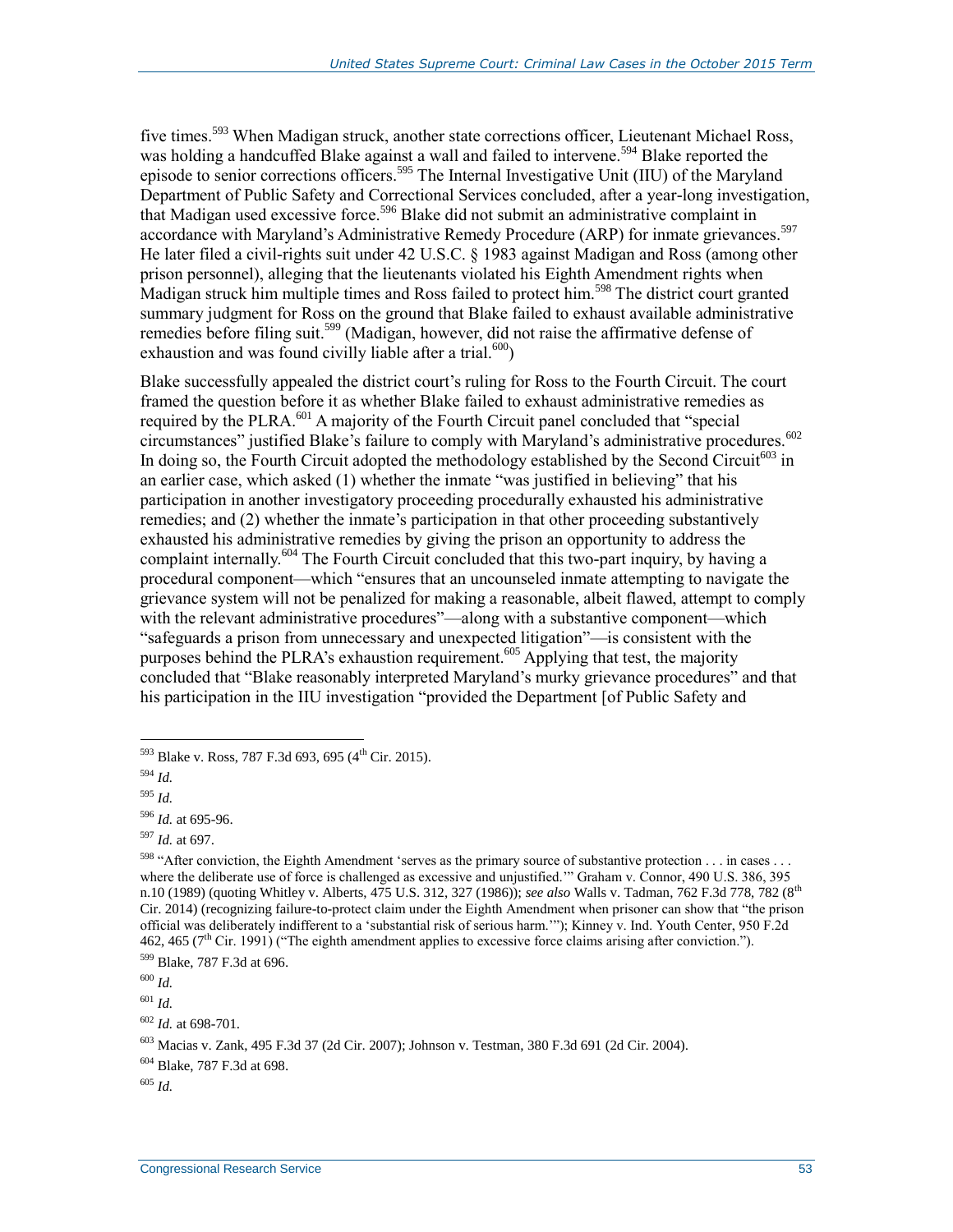Correctional Services] with ample notice and opportunity to address internally the issues raised."<sup>606</sup>

Judge Agee dissented, asserting that "[t]he PLRA's exhaustion requirement may not even be amenable to any exceptions," and, even if it was, Blake failed to satisfy the test that the majority announced.<sup>607</sup> Additionally, Judge Agee noted that three other [circuits](https://scholar.google.com/scholar_case?q=663+f3d+899&hl=en&as_sdt=20006&case=7392285176698873054&scilh=0) have ruled that an inmate does not exhaust administrative remedies by participating in an internal investigation.<sup>608</sup>

The Supreme Court now has the opportunity to resolve the circuit split, asking the parties to address whether the Fourth Circuit misapplied Supreme Court precedents "in holding, in conflict with several other federal courts of appeals, that there is a common law 'special circumstances' exception to the Prison Litigation Reform Act."<sup>609</sup> Ross argues, among other things, that the Second and Fourth Circuits' exhaustion exception conflicts with Congress's intent in enacting the PLRA as well as the Court's interpretation of the Act and its goals.<sup>610</sup> Ross contends that in two previous cases, *Booth v. Churner*<sup>611</sup> and *Woodford v. Ngo*,<sup>612</sup> the Court refused to uphold other judicially created exceptions to the PLRA's exhaustion requirement.<sup>613</sup> For instance, the Court stated in *Booth* that "we stress the point ... that we will not read ... exceptions into statutory exhaustion requirements where Congress has provided otherwise."<sup>614</sup> Additionally, Ross contends that the PLRA's mandatory exhaustion requirement was designed to fix an alleged flaw in the Act's precursor—the Civil Rights of Institutionalized Persons Act of 1980—which authorized, but did not obligate, courts to require exhaustion "in the interests of justice."<sup>615</sup> Thus, Ross argues, allowing the exception would "restore[] to courts a significant amount of the discretion expressly removed by Congress" when enacting the PLRA.<sup>616</sup> Blake, in his response brief, devoted little space to answering the question that the Supreme Court certified, contending, instead, that this case is really about whether administrative remedies were "available" to him.<sup>617</sup> He contends that there were no "available" administrative remedies for him to exhaust (as the statute requires),  $618$  and so he did not need to prove any exceptions to the requirement.  $619$ According to Blake, when the IIU is investigating a prison incident, "the prison will dismiss any other administrative grievance as procedurally improper" and thus the Court should affirm on the

<sup>606</sup> *Id.* at 698-701.

<sup>607</sup> *Id.* at 703-06 (Agee, J. dissenting).

<sup>608</sup> *Id.* at 702-03.

<sup>609</sup> *See Ross v. Blake,* SCOTUSBLOG, http://www.scotusblog.com/case-files/cases/ross-v-blake/ (last visited Mar. 29. 2016).

<sup>610</sup> Brief for Petitioner at 1-6, 20-24, Ross v. Blake, 136 S. Ct. 614 (2015) (No. 15-339).

<sup>611</sup> 532 U.S. 731 (2001).

<sup>612</sup> 548 U.S. 81 (2006).

<sup>613</sup> Brief for Petitioner at 27-28, Ross v. Blake, 136 S. Ct. 614 (2015) (No. 15-339).

<sup>614</sup> *Booth,* 532 U.S. at 741 n.6.

<sup>615</sup> Civil Rights of Institutionalized Persons Act, P.L. 96-247, §7, 94 Stat. 349, 352 (1980).

<sup>616</sup> Brief for Petitioner at 37, Ross v. Blake, 136 S. Ct. 614 (2015) (No. 15-339).

<sup>617</sup> Respondent's Brief at 10-13, Ross v. Blake, 136 S. Ct. 614 (2015) (No. 15-339).

<sup>&</sup>lt;sup>618</sup> *See, e.g.*, Kaba v. Stepp, 458 F.3d 678, (7<sup>th</sup> Cir. 2006) (noting that "[i]f administrative remedies are no 'available' to an inmate, then the inmate cannot be required to exhaust," and that courts must determine when administrative remedies are and are not available to an inmate because "the PLRA does not say when a process is 'available.'").

<sup>619</sup> Respondent's Brief at 15-30, Ross v. Blake, 136 S. Ct. 614 (2015) (No. 15-339).